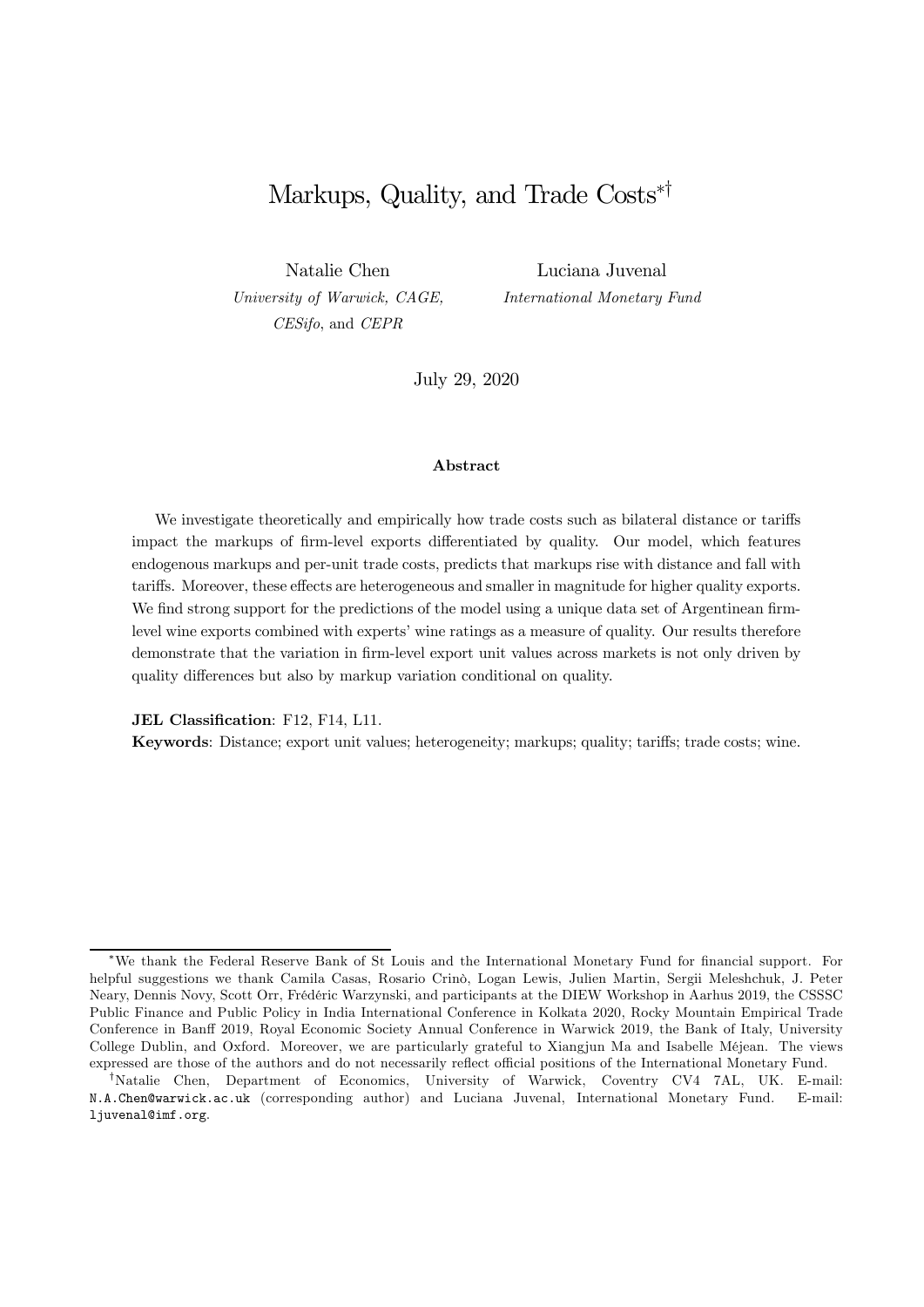## 1 Introduction

Recent empirical work demonstrates that firm-level markups are variable. For instance, they respond to trade liberalization (De Loecker, Goldberg, Khandelwal, and Pavcnik, 2016), exchange rate fluctuations (Berman, Martin, and Mayer, 2012), they vary with per capita income (Simonovska, 2015), and with firm-level characteristics (De Loecker and Warzynski,  $2012$ ).<sup>1</sup> Surprisingly, there is no evidence of how the markups of exporting firms vary across destinations depending on trade costs such as bilateral distance or tariffs. Nor is there any evidence of how product quality shapes the response of markups to changes in trade costs.

We fill these gaps by exploring theoretically and empirically how exporters adjust their markups across destinations depending on distance, tariffs, and the quality of their exports. Our model shows that for a given quality, markups rise with distance and fall with tariffs. Moreover, these effects are predicted to be smaller in magnitude for higher quality exports. We find strong support for the predictions of the model using a unique data set of Argentinean firm-level wine exports combined with experts' wine ratings as a measure of quality (Chen and Juvenal, 2016, 2018; Crozet, Head, and Mayer, 2012). Our paper is therefore the first to establish that distance and tariffs impact markups across international markets, and that their effects are heterogeneous across quality levels.

Our results contribute to understanding the robust finding in the empirical trade literature that export prices increase with distance. This empirical regularity is typically explained by a larger share of higher quality and more expensive goods being exported to more distant locations. This explanation is consistent with a *composition effect* that arises due to the presence of per-unit trade costs that lower the relative price, and increase the relative demand for higher quality goods in more distant countries (Alchian and Allen, 1964). It is also consistent with a *selection* (or *quality-sorting*) *effect* that occurs if firms choose to export higher quality varieties to more distant markets only. In this paper, we propose a different mechanism: *conditional on quality*, exporters price discriminate and set higher markups and therefore higher prices in more distant countries.<sup>2, 3</sup>

As a first step, we model theoretically the effects of trade costs on the pricing strategies of exporters across destinations. We extend the monopolistic competition model of Martin (2012) where exporters maximize profits subject to a CES demand in each destination country. Trade costs are ad valorem but also per unit, and the introduction of per-unit trade costs generates variable markups that depend

 $^1$ Also see Amiti, Itskhoki, and Konings (2014, 2019), Atkin and Donaldson (2015), Bellone, Musso, Nesta, and Warzynski (2014), Chen, Imbs, and Scott (2009), Chen and Juvenal (2016, 2018), and Fitzgerald and Haller (2014), among others.

<sup>2</sup>For evidence on the Alchian and Allen (1964) mechanism, see Emlinger and Lamani (2017), Hummels and Skiba (2004), and Takechi (2015). On selection, see Baldwin and Harrigan (2011), Bastos and Silva (2010), Crozet, Head, and Mayer (2012), Harrigan, Ma, and Shlychkov (2015), and Johnson (2012). Also see Görg, Halpern, and Muraközy (2017), Lugovskyy and Skiba (2015, 2016), Manova and Zhang (2012), and Martin (2012). An older literature on spatial price discrimination studies how firms set markups depending on the distance to the buyer (Greenhut, Ohta, and Sailors, 1985; Hoover, 1937). "Dumping" and "reverse dumping" arise if firms set lower or higher markups in more distant countries.

 $3$ Composition is a demand-side effect, while selection and price discrimination are supply-side mechanisms. On the supply side, firms may also upgrade their quality for more distant countries (Martin, 2012). Higher quality goods would then be disproportionately shipped at longer distances, resulting in higher prices in more distant countries.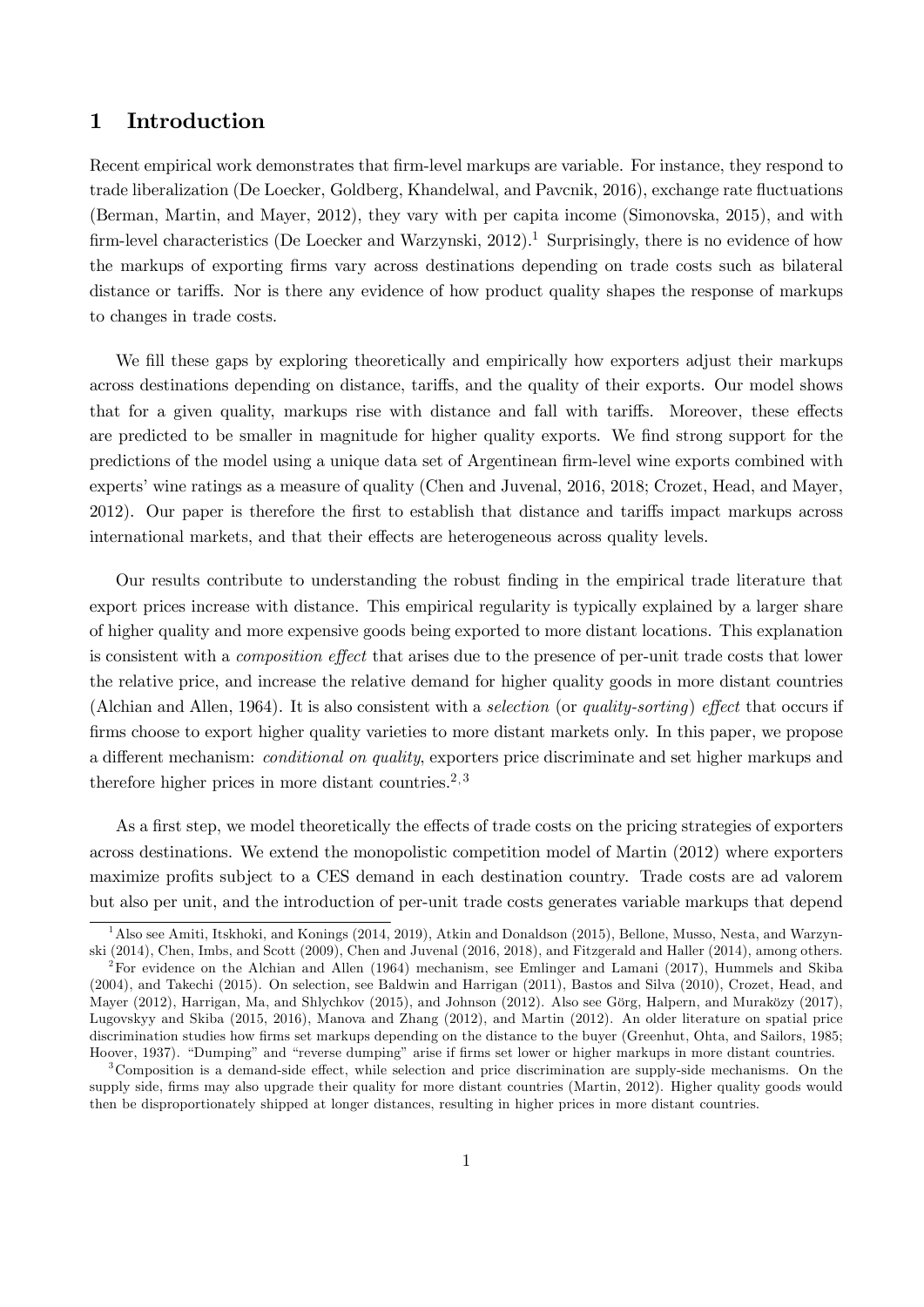on trade costs (Crozet et al., 2012; Irarrazabal, Moxnes, and Opromolla, 2015).<sup>4</sup> The model shows that for a given quality, Free on Board (FOB) export prices and markups increase with per-unit trade costs, and therefore with distance.<sup>5</sup> It also shows that prices and markups fall with ad valorem trade costs, and therefore with tariffs. As we assume that producing a higher quality entails higher marginal costs, the model further predicts that the effects of trade costs (i.e., distance and tariffs) on prices and markups are heterogeneous and smaller in magnitude for higher quality exports.

Our predictions are driven by the introduction of per-unit trade costs in the model because they generate an elasticity of demand with respect to the FOB price that depends on trade costs and quality. Specifically, the demand elasticity falls with per-unit trade costs, and therefore with distance, but it increases with ad valorem trade costs such as tariffs, especially for lower quality exports. To compensate for the lower demand they face due to higher trade costs, exporters find it profitable to raise their prices and markups in more distant markets, to lower them in high-tariff countries, and to a larger extent for lower quality exports. Notably, those predictions are not specific to our CES framework and we show that they continue to hold with alternative demand systems.

In a second step, we investigate empirically the effects of trade costs on the prices and markups of exports differentiated by quality. Our firm-level trade data set reports, for each export transaction between 2002 and 2009, the name of the exporting firm, the country of destination, the date of shipment, the FOB value (in US dollars) and the volume (in liters) of each wine exported. A crucial feature of our data set is that exports are reported at the *individual* product level as each wine is identified according to its name, grape (Chardonnay, Malbec, etc.), type (white, red, or rosé), and vintage year. This level of detail is unique given that trade statistics are generally only reported for aggregated product categories (defined, for instance, at the Harmonized System or HS level).

We rely on the value and the volume exported at the firm-product-destination-quarter level to compute FOB unit values as a proxy for export prices. Our unit values can plausibly be interpreted as prices as they are defined at the individual product level. To measure the quality of each wine at the name-grape-type-vintage year level, we rely on two well-known experts' wine ratings, the Wine Spectator and Robert Parker (Chen and Juvenal,  $2016, 2018$ ).<sup>6</sup> When we match unit values with the quality ratings of the Wine Spectator which has the largest coverage of Argentinean wines, our sample covers 41 percent of total wine exports over the period. It includes 237 multi-product wine producers

<sup>&</sup>lt;sup>4</sup>Ad valorem (iceberg, or multiplicative) trade costs are applied as a percentage of the producer price per unit traded, while per-unit (additive, or specific) trade costs are defined as a constant cost per unit traded.

 ${}^{5}$ Per-unit costs rise with distance as they vary with origin and destination (Irarrazabal, Moxnes, and Opromolla, 2015).  $6A$  large body of theoretical and empirical work shows that quality plays a key role as a determinant of global trade ‡ows and prices (Feenstra and Romalis, 2014; Hallak, 2006; Hummels and Klenow, 2005; Hummels and Skiba, 2004; Schott, 2004). As quality is unobserved, trade unit values are often used as a proxy. Recently, some papers have exploited direct measures of product quality. Atkin, Khandelwal, and Osman (2017) use artisan assessments for Egyptian rugs. Chen and Juvenal (2016, 2018) use the same quality ratings for Argentinean wines as in this paper. Crozet et al. (2012) use quality scores for Champagne. Emlinger and Lamani (2017) rely on the amount of time the eau-de-vie used to produce Cognac spends in oak. Medina (2018) identifies the quality of apparel products based on their composition of primary materials. Other papers derive alternative measures of quality. Khandelwal (2010) compares exporters' market shares conditional on price to infer export quality. Piveteau and Smagghue (2019) estimate quality using trade data.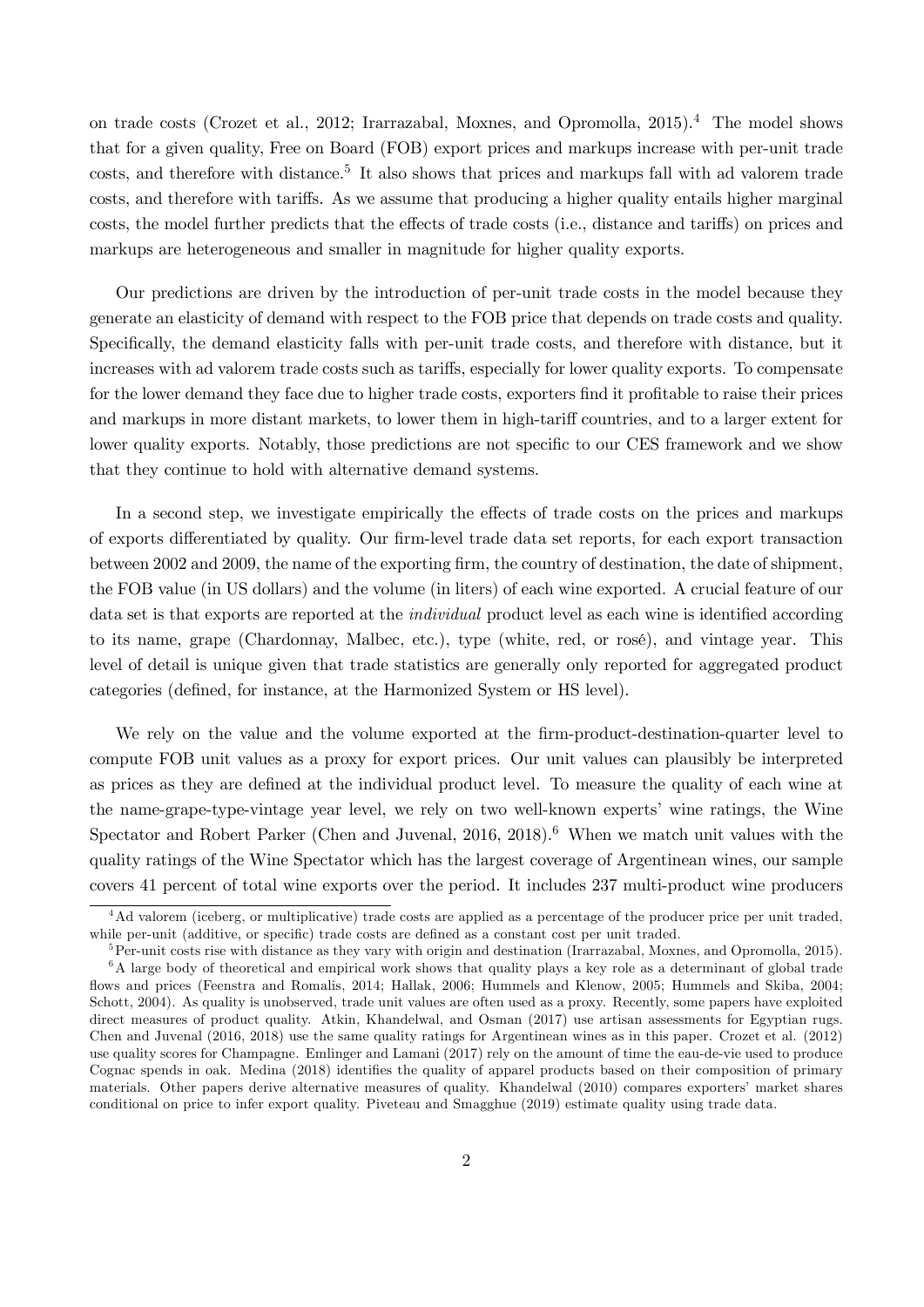shipping 8,361 different wines with heterogeneous levels of quality. Our focus on wine producers implies that each wine is exported by a single firm only.

For our purposes, our data set offers several advantages. First, thanks to the granularity of the data, we can compare the unit values of a given product exported by a single producer in a given quarter across destinations, holding quality constant. Second, we can identify the variation in markups by controlling for product-quarter fixed effects. As the product-quarter fixed effects enable us to isolate the variation in unit values across destinations for a given exporter and a given product at each point in time, they control for selection and composition effects across products within firms. And since product-specific marginal costs do not vary across destinations, the variation in unit values across markets captures the variation in markups. Third, in contrast to papers relying on unit values as a proxy for quality (Hallak, 2006; Hummels and Skiba, 2004; Kugler and Verhoogen, 2012), our external measure of quality allows us to explore how firms set their prices and markups across destinations depending on the quality they export. Fourth, shipping fees for wine are based on the volume exported, while insurance fees or tariffs are proportional to value (Crozet et al., 2012). Consistent with the assumptions of our model, wine exports are thus subject to both per-unit and ad valorem trade costs (we provide evidence that both types of trade costs are indeed present in our data).<sup>7</sup>

Our main results can be summarized as follows. First, export unit values increase with distance and fall with tariffs. On average, a doubling of distance raises unit values by 2.74 percent, while a doubling of tariffs lowers them by 1.37 percent. Second, the effects of distance and tariffs on unit values can be explained by variable markups. On average, markups rise by 1.47 percent and fall by 1.08 percent in response to a doubling of distance or tariffs, respectively. Variable markups thus explain around half of the impact of distance, and three-quarters of the effect of tariffs on the variation in within-firm unit values across markets, the rest being attributable to selection or composition effects across products within firms. Third, the response of markups to changes in trade costs is smaller for higher quality exports. At the  $5<sup>th</sup>$  percentile of the quality distribution, markups rise by 3.67 percent and fall by 2.73 percent in response to a doubling of distance or tariffs, respectively. Instead, no changes are detected at the  $95<sup>th</sup>$  percentile. Our results continue to hold once we control for the heterogeneous pricing-to-market behavior of exporters or the extent of competition faced by each quality segment in foreign markets. They also remain robust to a whole battery of sensitivity tests, and in particular to using alternative measures of quality, different samples, and to instrumenting tariffs and quality.

Next, we provide extensions to our main specifications. We show that the heterogeneous effects of trade costs on markups are stronger for exports to richer destinations. They are also predominantly driven by the higher quality firms, the larger firms, and the exporters who own a large share of the export market. As high performance firms tend to charge higher markups, they are better able to adjust them in response to changes in trade costs. Using data on the universe of Argentinean firmlevel exports, we then extend our analysis to manufacturing industries other than wine. As quality is

<sup>&</sup>lt;sup>7</sup> See Bosker and Buringh (2019), Daudin, Héricourt, and Patureau (2018), Hummels and Skiba (2004), Irarrazabal et al. (2015), Lashkaripour (2017), Lugovskyy and Skiba (2015), and Takechi (2015) for evidence on per-unit trade costs.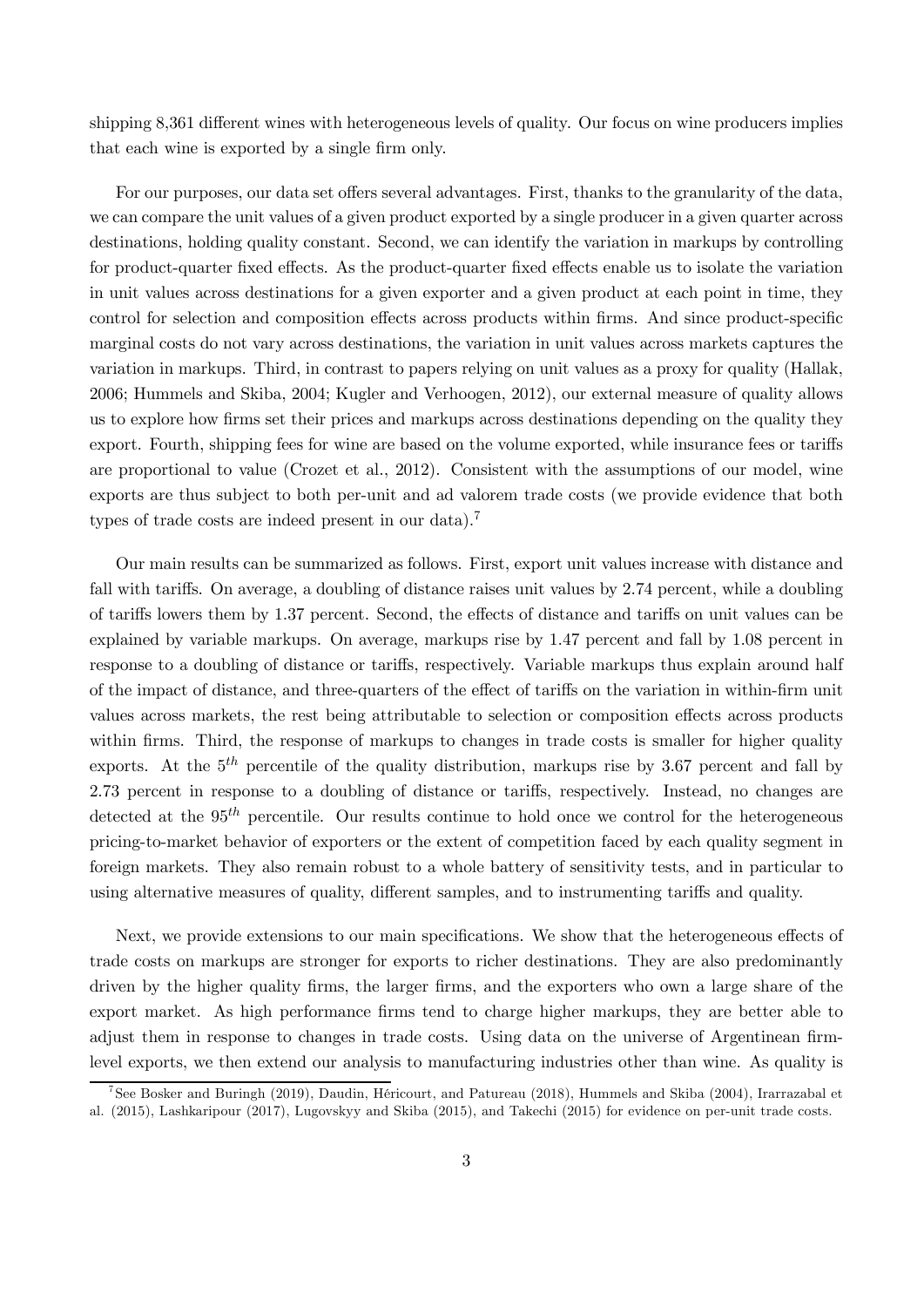unobserved we estimate it for each 8-digit product category exported by each firm to each country in each time period (Khandelwal, 2010). As we only observe product categories we are unable to identify the variation in markups, but we find that trade costs have heterogeneous effects on export unit values differentiated by quality. Finally, we derive and test the predictions of our model for the effects of distance and tariffs on export volumes across quality levels.

Our results are important for several reasons. First, they provide strong evidence that the variation in firm-level export unit values across markets is not only driven by quality differences but also by markup variation conditional on quality. Due to market power, firms price discriminate across destinations. But they also price discriminate more aggressively for lower quality exports. Second, as the markup of a given product with a given quality varies across export markets depending on distance and tariffs, we conclude that trade costs play a key role in generating deviations from the Law of One Price. Trade costs thus matter in explaining the degree of international market segmentation. Lastly, as our results are driven by high performance firms that contribute to the bulk of aggregate exports, we expect our findings to matter quantitatively in explaining the variation in aggregate export prices.

The remainder of the paper is organized as follows. Section 2 presents the theoretical model. Section 3 describes our data set and provides descriptive statistics. Section 4 presents the empirical methodology and our main results. Section 5 discusses extensions. Section 6 offers robustness checks and Section 7 concludes.

The appendix provides additional results. Appendix A reports evidence that both per-unit and ad valorem trade costs are present in our data. Appendix B extends our model by letting the substitution elasticity depend on quality. Appendix C discusses the predictions of our model based on demand systems other than CES. Appendix D examines how the elasticity of demand with respect to the FOB price varies with trade costs and quality. Appendix E controls for selection bias across firms. Appendix F explains how we estimate quality for manufacturing exports. The sensitivity tests are reported in Appendix G.

## 2 The Model

We extend the monopolistic competition model of Martin  $(2012)$  where exporters maximize profits subject to a CES demand in each destination country.<sup>8</sup> Trade costs are ad valorem and per unit, and the introduction of per-unit trade costs generates variable markups that depend on trade costs.<sup>9</sup> We assume that quality is exogenous, but producing a higher quality entails higher marginal costs as it requires sophisticated inputs, skilled workers, and specialized equipment which are expensive. For simplicity we assume that firms export a single good, but in the data we extend the analysis to multi-product exporters.

<sup>&</sup>lt;sup>8</sup>The theoretical model is available in the Martin  $(2010)$  working paper.

 $^{9}$ In many models, including perfect competition models such as Eaton and Kortum (2002), or monopolistic competition models like Krugman (1980) or Melitz (2003), markups do not vary with country-level characteristics such as trade costs.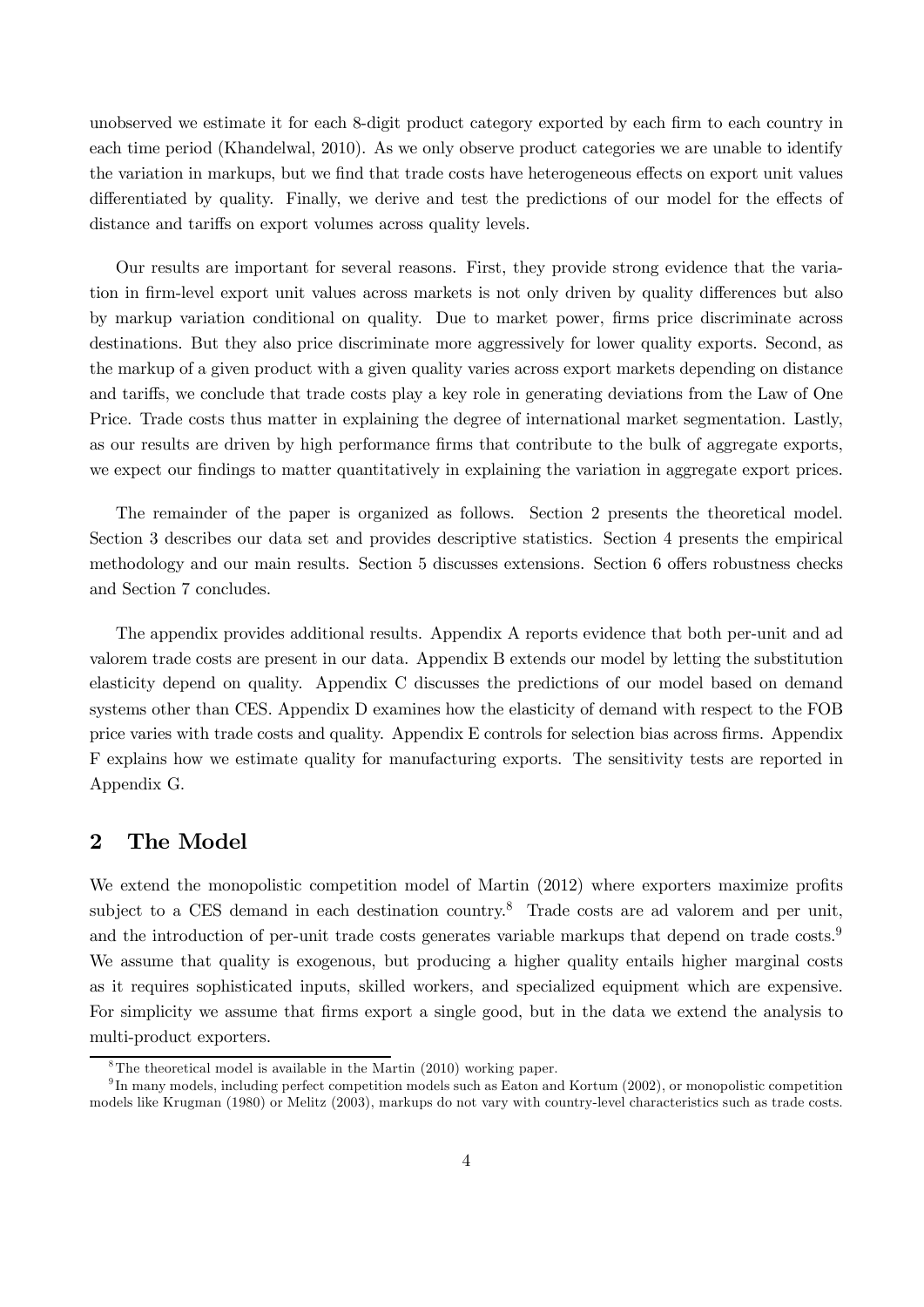#### 2.1 Setup

Researchers typically model trade costs as ad valorem such that more expensive products are more costly to trade. As in Martin (2012) we instead assume that trade costs  $t_{ij}$  have the following structure:

$$
t_{ij} = p_{ij}^{ci} - p_{ij}^{fob} = (\tau_{ij} - 1) p_{ij}^{fob} + T_{ij}, \qquad (1)
$$

where  $p_{ij}^{cif}$  $_{ij}^{cif}$  and  $p_{ij}^{fob}$  $i_j^{100}$  are the Cost, Insurance, and Freight (CIF) and FOB prices of a monopolistically competitive firm i exporting to country j, and  $\tau_{ij}$  and  $T_{ij}$  are the ad valorem and per-unit components of trade costs, respectively. Trade costs are ad valorem only if  $T_{ij}$  is zero, while they are per unit only if  $\tau_{ij}$  is equal to one. As long as  $T_{ij}$  is positive, trade costs are less than proportional to the FOB price.

The relationship between the CIF and FOB prices can be expressed as:

$$
p_{ij}^{cif}(\tau_{ij}, T_{ij}, c_i(\theta)) = \tau_{ij} p_{ij}^{fob}(\tau_{ij}, T_{ij}, c_i(\theta)) + T_{ij},
$$
\n(2)

where  $c_i(\theta)$  is the marginal cost of firm i which increases with quality  $\theta$ . Producing a higher quality entails higher marginal costs because it requires higher quality and therefore more expensive inputs (Crinò and Epifani, 2012; Feenstra and Romalis, 2014; Johnson, 2012; Kugler and Verhoogen, 2012; Manova and Zhang, 2012; Verhoogen,  $2008$ .<sup>10</sup>

When exporting to country j, firm i maximizes profits  $\pi_{ij}$ :

$$
\pi_{ij} = \left(p_{ij}^{fob} - c_i\left(\theta\right)\right)q_{ij} = \left[\left(\frac{p_{ij}^{ci} - T_{ij}}{\tau_{ij}}\right) - c_i\left(\theta\right)\right]q_{ij},\tag{3}
$$

where  $q_{ij}$  is the quantity sold by firm i in market j (which depends on  $p_{ij}^{cij}$  $\binom{cij}{ij}$ .

The representative consumer in destination country j has preferences over the consumption of a continuum of differentiated varieties  $\varphi$  given by:

$$
U(q_{ij}) = \left(\int_{\Phi} \theta(\varphi)^{\frac{\sigma-1}{\sigma}} q_{ij}(\varphi)^{\frac{\sigma-1}{\sigma}} d\varphi\right)^{\frac{\sigma}{\sigma-1}},\tag{4}
$$

where  $\sigma > 1$  is the elasticity of substitution between varieties. The set of available varieties is  $\Phi$ . Quality captures any intrinsic characteristic or taste preference that makes a variety more appealing for a consumer given its price. Therefore, consumers love variety, but also quality.

The inverse CES demand faced by firm i in country j is (Krugman, 1980; Melitz, 2003):

$$
p_{ij}^{cif} = \kappa_j q_{ij}^{-\frac{1}{\sigma}} \theta^{\frac{\sigma - 1}{\sigma}},\tag{5}
$$

 $10$  For evidence that producing higher quality wines entails higher marginal costs, see Chen and Juvenal (2016). For instance, the oak barrels in which higher quality wines mature are more costly than stainless-steel tanks.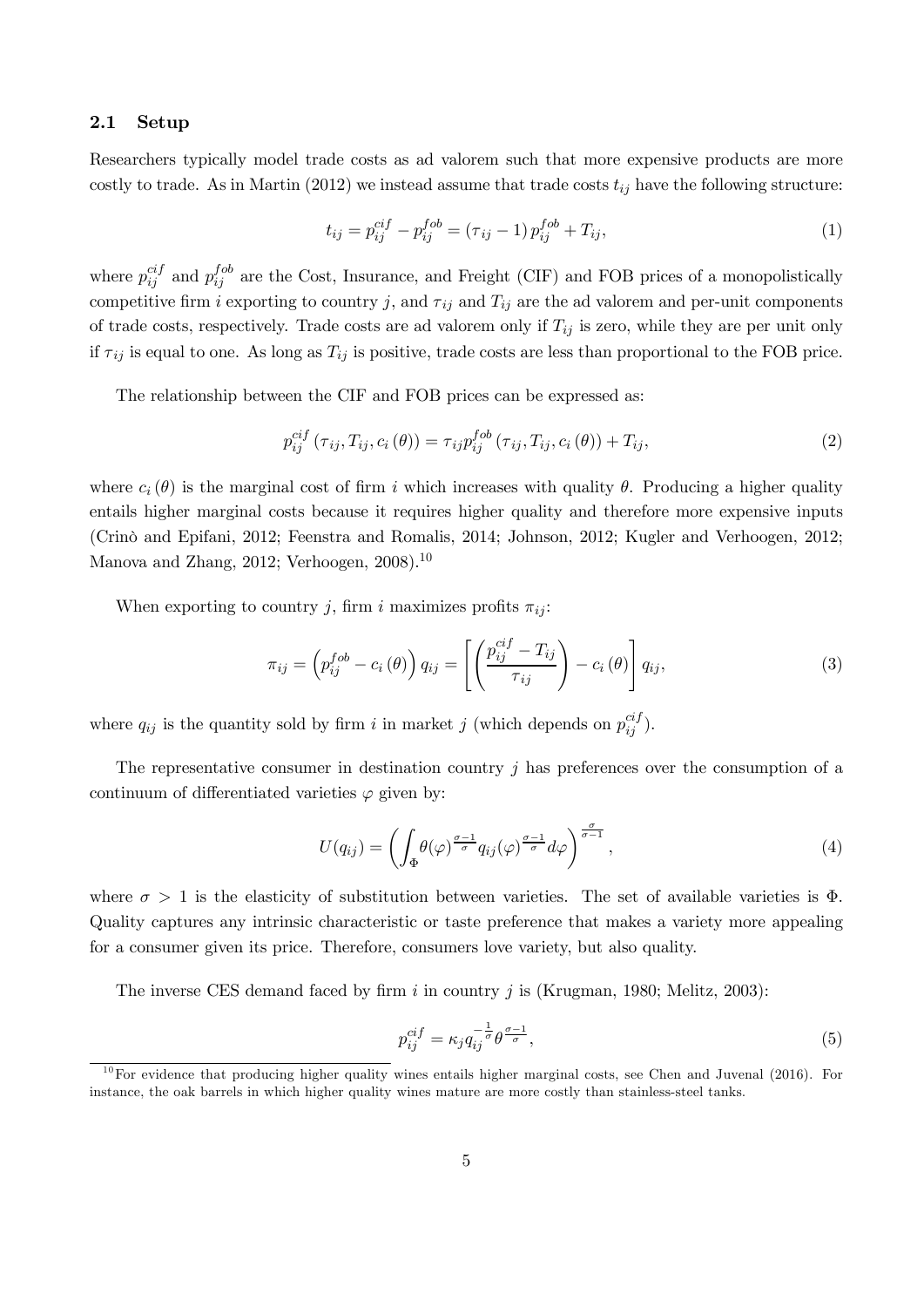where  $\kappa_i$  is a positive parameter (exogenous to the firm) which is a function of the size and price index of the destination country. A higher quality  $\theta$  shifts up the demand curve faced by the firm.

When firm i maximizes profits in  $(3)$  subject to the demand in  $(5)$ , the first order condition is:

$$
p_{ij}^{cif} = \frac{\sigma}{\sigma - 1} \left( T_{ij} + \tau_{ij} c_i \left( \theta \right) \right), \tag{6}
$$

and using equation (2) we can derive the FOB price:

$$
p_{ij}^{fob} = \frac{1}{\sigma - 1} \left( \frac{T_{ij}}{\tau_{ij}} + \sigma c_i \left( \theta \right) \right). \tag{7}
$$

As producing a higher quality entails higher marginal costs, a higher quality sells at a higher price. In the standard case where trade costs are ad valorem only (i.e.,  $T_{ij} = 0$ ), the FOB price is a constant markup over marginal costs  $\sigma/(\sigma-1)$ . In other words, the FOB price and markup do not depend on trade costs. Instead, if trade costs are also per unit, the FOB price and markup depend positively on per-unit costs  $T_{ij}$ , and negatively on ad valorem costs  $\tau_{ij}$ . If trade costs are per unit only (i.e.,  $\tau_{ij} = 1$ , the FOB price and markup increase with trade costs.

### 2.2 Trade Costs and Quality

We assume that  $T_{ij}$  increases with distance while  $\tau_{ij}$  is independent of distance but varies with ad valorem tariffs (Hummels and Skiba, 2004; Irarrazabal et al., 2015; Lugovskyy and Skiba, 2015). The elasticities of the FOB price and markup with respect to  $T_{ij}$  and  $\tau_{ij}$  can therefore be interpreted as elasticities with respect to distance and tariffs, respectively.<sup>11,12</sup> We derive those elasticities and we show how they vary with export quality.

In our model, the introduction of per-unit trade costs is crucial for our predictions. In Appendix A we provide evidence that both per-unit and ad valorem trade costs are present in our data. We also show that trade costs become more per unit than ad valorem as distance increases.

Per-Unit Trade Costs Using equation (7), we derive the elasticities of the FOB price and markup  $\mu^{fob} = p^{fob}_{ij}$  $i_j^{oo}/c_i(\theta)$  with respect to  $T_{ij}$ . As the marginal cost  $c_i(\theta)$  does not vary across destinations, the two elasticities are identical:

$$
\epsilon_T^{p^{fob}} = \epsilon_T^{\mu^{fob}} = \frac{1}{\left(1 + \frac{\sigma c_i(\theta)}{T_{ij}/\tau_{ij}}\right)} > 0. \tag{8}
$$

 $11$ Assuming that distance only increases per-unit trade costs, Irarrazabal et al. (2015) estimate that the elasticity of  $T/\tau$  with respect to distance is equal to 0.23. Other papers instead assume that distance increases both per-unit and ad valorem trade costs but that the effect is larger for per-unit costs such that  $T/\tau$  rises with distance (Crozet et al., 2012; Feenstra and Romalis, 2014; Martin, 2012; Takechi, 2015). In our model, our predictions remain the same whether we derive the elasticities of prices and markups with respect to  $T/\tau$  or T.

 $12$ Some models yield predictions for the effects of distance and tariffs on export prices while assuming that markups are invariant to trade costs. See Baldwin and Harrigan (2011), Fajgelbaum, Grossman, and Helpman (2011), Hummels and Skiba (2004), Johnson (2012), and Lugovskyy and Skiba (2015, 2016).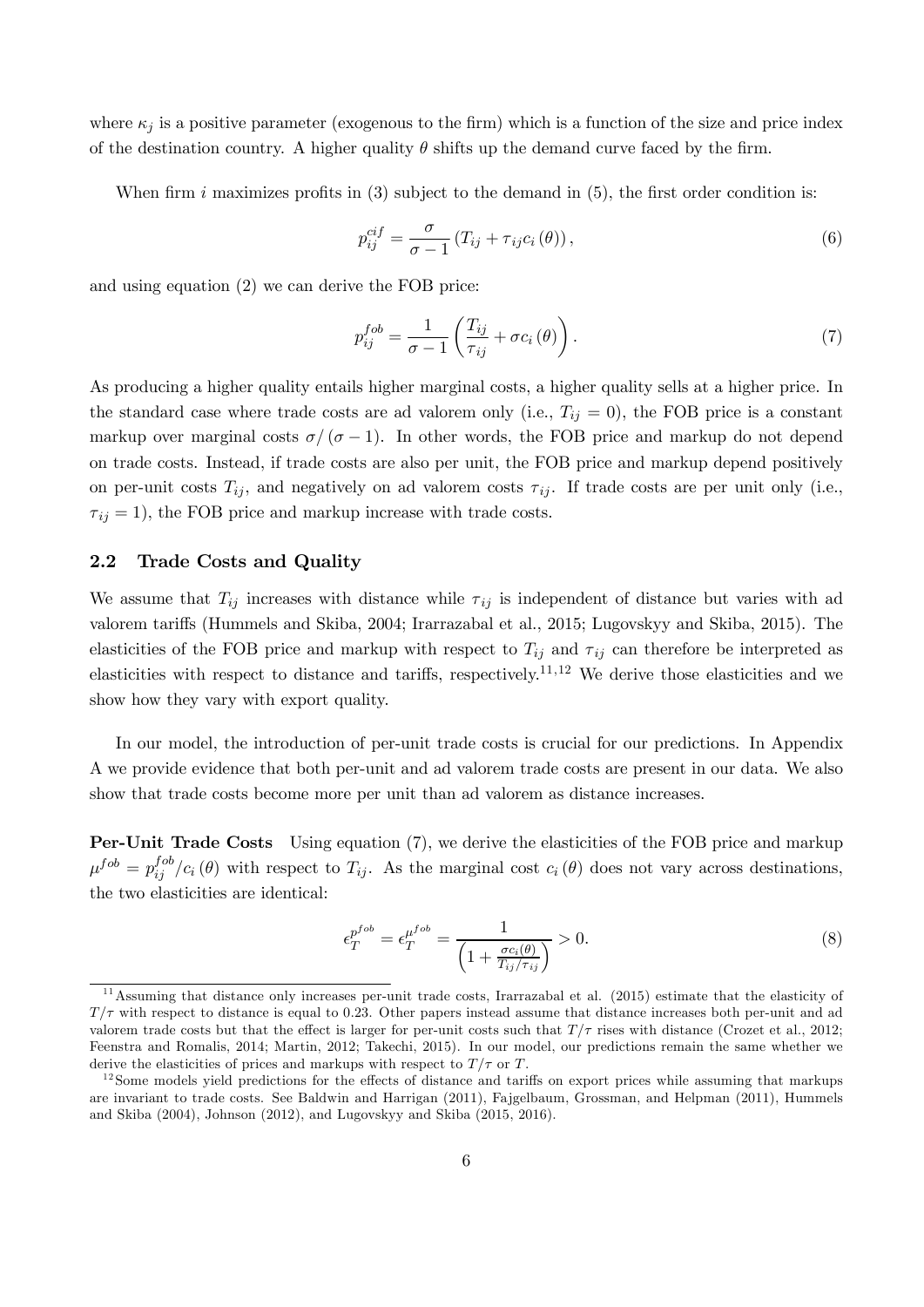The price and markup increase with per-unit trade costs, and therefore with distance, but as marginal costs increase with quality (i.e.,  $c_i'(\theta) > 0$ ) the magnitude of the elasticity decreases with quality.

Notice that the elasticity also depends on  $\sigma$  which is assumed to be constant in the model. In Appendix B and in Section 4.3.1 we address theoretically and empirically the implications of allowing for a variable  $\sigma$  that depends on quality.

Prediction 1 *The elasticity of the FOB price and markup with respect to bilateral distance is positive, and its magnitude decreases with quality.*

From an empirical point of view, Prediction 1 implies that in regressions that explain FOB prices or markups, we expect the coefficient on distance to be positive and the coefficient on the interaction between distance and quality to be negative.

Ad Valorem Trade Costs The elasticity of the FOB price and markup with respect to  $\tau_{ij}$  is:

$$
\epsilon_{\tau}^{p^{fob}} = \epsilon_{\tau}^{\mu^{fob}} = \frac{-1}{\left(1 + \frac{\sigma c_i(\theta)}{T_{ij}/\tau_{ij}}\right)} < 0. \tag{9}
$$

The price and markup decrease with ad valorem trade costs, and therefore with tariffs, but as marginal costs increase with quality the magnitude of the elasticity in (9) decreases with quality.

**Prediction 2** The elasticity of the FOB price and markup with respect to ad valorem tariffs is *negative, and its magnitude decreases with quality.*

When explaining FOB prices or markups, Prediction 2 implies that the coefficient on tariffs should be negative, while the coefficient on the interaction between tariffs and quality should be positive.

The models of Crozet et al. (2012), Irarrazabal et al. (2015), and Martin (2012) also show that the FOB price (and markup) rises with per-unit trade costs (and therefore with distance) and falls with ad valorem trade costs (and thus with tariffs). The prediction that the magnitude of the elasticities of the price and markup with respect to distance and tariffs decreases with quality is, instead, novel.<sup>13</sup>

#### 2.3 Mechanisms

Our predictions are driven by the introduction of per-unit trade costs in the model because they generate an elasticity of demand with respect to the FOB price that depends on trade costs and quality (Crozet et al., 2012; Irarrazabal et al., 2015; Martin, 2012). The elasticity of demand with respect to the FOB price  $\epsilon^{fob}$  is given by:

$$
\epsilon^{fob} = \frac{\epsilon^{cif}}{\left(1 + \frac{T_{ij}}{\tau_{ij}p_{ij}^{fob}}\right)} = \frac{-\sigma}{\left\{1 + \left[\frac{1}{\sigma - 1}\left(1 + \frac{\tau_{ij}}{T_{ij}}\sigma c_i\left(\theta\right)\right)\right]^{-1}\right\}},\tag{10}
$$

 $^{13}$ Crozet et al. (2012) derive the elasticity of the FOB price with respect to quality and show that it falls with distance.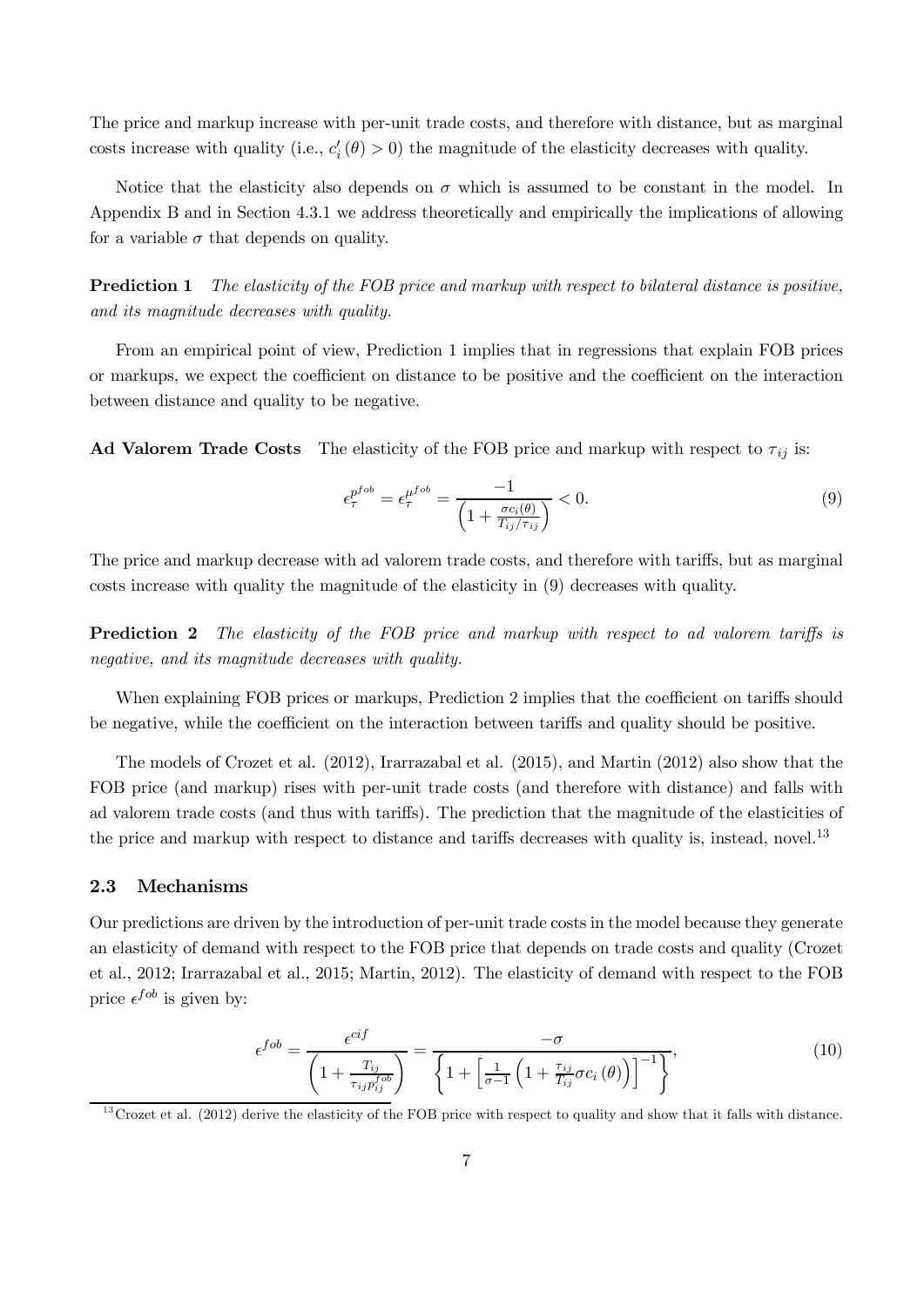where  $\epsilon^{cif}$  is the elasticity of demand with respect to the CIF price which is equal to  $-\sigma$ . If trade costs are ad valorem only (i.e.,  $T_{ij} = 0$ ), the elasticities of demand with respect to the FOB and the CIF price are identical.

If trade costs are also per unit, the elasticity of  $\epsilon^{fob}$  with respect to per-unit trade costs (i.e., distance) is negative. Moreover, it increases with the FOB price, and therefore with marginal costs and quality. As the demand in more distant markets is less elastic to changes in the FOB price, exporters find it profitable to raise their prices (by raising their markups) to compensate for the lower demand they face due to higher transport costs (as foreign demand falls with the CIF price which depends on per-unit trade costs, see equations 5 and 6). But firms raise their prices less for higher quality exports.

Instead, the elasticity of  $\epsilon^{fob}$  with respect to ad valorem trade costs (i.e., tariffs) is positive, and it decreases with the FOB price and quality. The demand faced by exporters in countries with higher tariffs is therefore more elastic to changes in the FOB price. To compensate for the lower demand they face due to higher tariffs (as tariffs raise the CIF price which in turn lowers foreign demand), firms reduce their prices (by lowering their markups), but they reduce them less for higher quality exports.<sup>14</sup>

### 2.4 Alternative Demand Systems

The predictions of our model are driven by two mechanisms: (1) the elasticity of  $\epsilon^{fob}$  with respect to per-unit trade costs is negative and increases with the FOB price (and with quality), and (2) the elasticity of  $\epsilon^{fob}$  with respect to ad valorem trade costs is positive and decreases with the FOB price (and with quality). We now discuss whether the two mechanisms hold for preferences other than CES.

Irarrazabal et al. (2015) investigate whether the first mechanism holds for different types of preferences: (a) CES utility, (b) quadratic, non-separable utility (Ottaviano, Tabuchi, and Thisse, 2002), (c) translog preferences (Feenstra, 2003), and (d) additively quasi-separable utility (Behrens and Murata, 2007). They show that the elasticity of  $\epsilon^{fob}$  with respect to per-unit trade costs is negative with CES. Depending on some parameter values, it is also negative with translog and additively quasi-separable utility. Instead, it is positive with quadratic preferences. They also demonstrate that for all demand systems, this elasticity increases with the FOB price.

We examine in Appendix C whether the second mechanism holds for each demand system. We show that the elasticity of  $\epsilon^{fob}$  with respect to ad valorem trade costs is positive in all cases. It decreases with the FOB price when preferences are CES or translog, and with additively quasi-separable utility but for some parameter values only. Instead, it increases with the FOB price when preferences are quadratic. We therefore conclude that the predictions of our model are not specific to CES and can be derived from alternative utility functions with the exception of quadratic preferences.

<sup>&</sup>lt;sup>14</sup>The elasticity of  $\epsilon^{fob}$  with respect to per-unit trade costs is negative and increases with the FOB price as  $\left(\frac{\partial \epsilon^{f \circ b}}{\partial T}\right) \left(T/\epsilon^{f \circ b}\right) = -\sigma \left(1 - T/p^{cif}\right) < 0$  and  $\left(\frac{\partial}{\partial p^{f \circ b}}\right) \left(\left(\frac{\partial \epsilon^{f \circ b}}{\partial T}\right) \left(T/\epsilon^{f \circ b}\right)\right) = T\tau / \left(\tau p^{f \circ b} + T\right)^2 > 0$ . The elasticity of  $\epsilon^{fob}$  with respect to ad valorem trade costs is positive and decreases with the FOB price as  $(\partial \epsilon^{fob}/\partial \tau) (\tau/\epsilon^{fob}) =$  $T/\left(\tau p^{fob} + T\right) > 0$  and  $\left(\partial/\partial p^{fob}\right) \left(\left(\partial \epsilon^{fob}/\partial \tau\right) \left(\tau/\epsilon^{fob}\right)\right) = -T\tau/\left(\tau p^{fob} + T\right)^2 < 0$ . See Appendix C.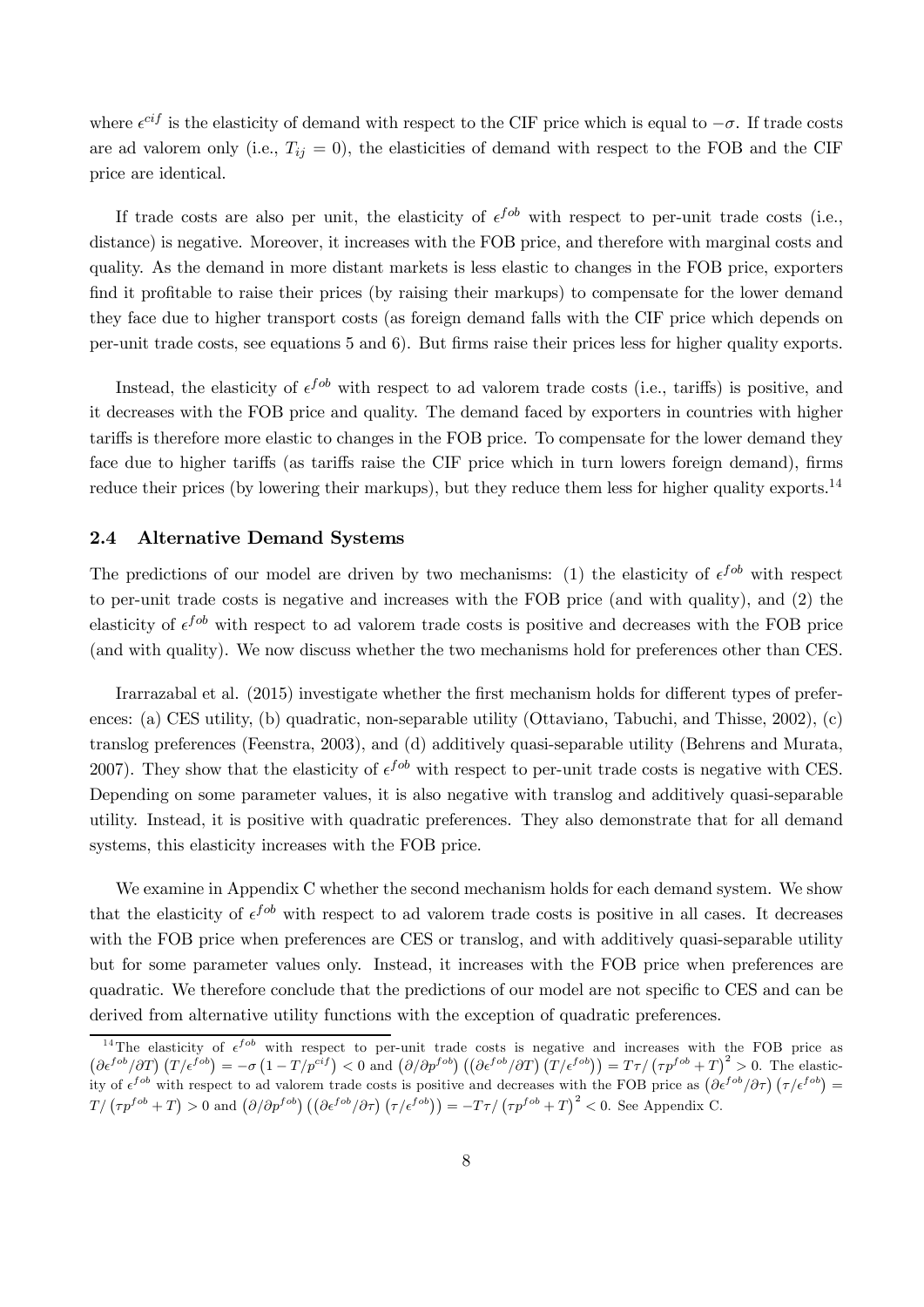In Appendix D we estimate the elasticities of  $\epsilon^{fob}$  with respect to per-unit (i.e., distance) and ad valorem (i.e., tariffs) trade costs and examine how they vary with quality (as opposed to the FOB price). We show that the elasticity of  $\epsilon^{fob}$  with respect to distance is negative and rises with quality, while the elasticity of  $\epsilon^{fob}$  with respect to tariffs is positive and falls with quality.

## 3 Data and Descriptive Statistics

Our data set combines information from different sources: firm-level customs data, wine experts' quality ratings, and macroeconomic indicators.

#### 3.1 Customs Data

Firm-level exports are collected by the Argentinean customs and were purchased from a private vendor called Nosis (Chen and Juvenal, 2016, 2018). For each transaction between 2002 and 2009 we observe the name of the exporting firm, the destination country, the shipment date, the 12-digit Mercosur Common Nomenclature (MCN) code, the FOB value (in US dollars) and the volume (in liters) of each wine exported.<sup>15,16</sup> As exports are reported FOB they exclude transport costs, tariffs, and distribution costs in the importing country. We aggregate the data at quarterly frequency between 2002Q1 and 2009Q4. In Section 6 we show that our results remain robust to using our raw data at the transaction level, and to aggregating it at annual or monthly frequency.

The main advantage of our data set is its level of disaggregation as each wine is identified according to its name, type (red, white, or rosé), grape (Malbec, Chardonnay, etc.), and vintage year. We also observe the type of packaging used for shipping. Wines are mainly exported in boxes or bottles, but they are also shipped in wooden barrels, glass, tin, or tetra pak containers. As prices and markups may vary with the type of packaging used, we define a "product" based on a wine's name, grape, type, vintage year, and container type (while we define a "wine" according to its name, grape, type, and vintage year). Our sample includes  $11,158$  products corresponding to  $8,361$  different wines. If we aggregated our data at the 12-digit MCN level we would only observe ten different product categories.

By dividing the value by the volume exported at the firm-product-destination-quarter level, we compute FOB unit values as a proxy for export prices. As we do not observe the currency of invoicing, we measure unit values in US dollars per liter. The Datamyne, a private vendor of international trade data, indeed reports that 88 percent of Argentinean wine exports (HS 2204) between 2005 and 2008 were priced in US dollars. Given that unit values are defined for positive exports only, our analysis focuses on the intensive margin of adjustment (we deal with the extensive margin in Appendix E).

 $15$ Due to confidentiality reasons, the customs office does not report the exporter's name. Nosis therefore uses its own market knowledge to identify a first, a second, and a third probable exporter. To identify the exporter's identity we collected from the Instituto Nacional de Vitivinicultura the name of the producer and of the wholesaler authorized to export each wine, and we compared them against the probable exporters reported by Nosis.

 $16$ The first six digits of the MCN coincide with the HS and the next two are unique to Mercosur. Argentina adds three more digits and a letter.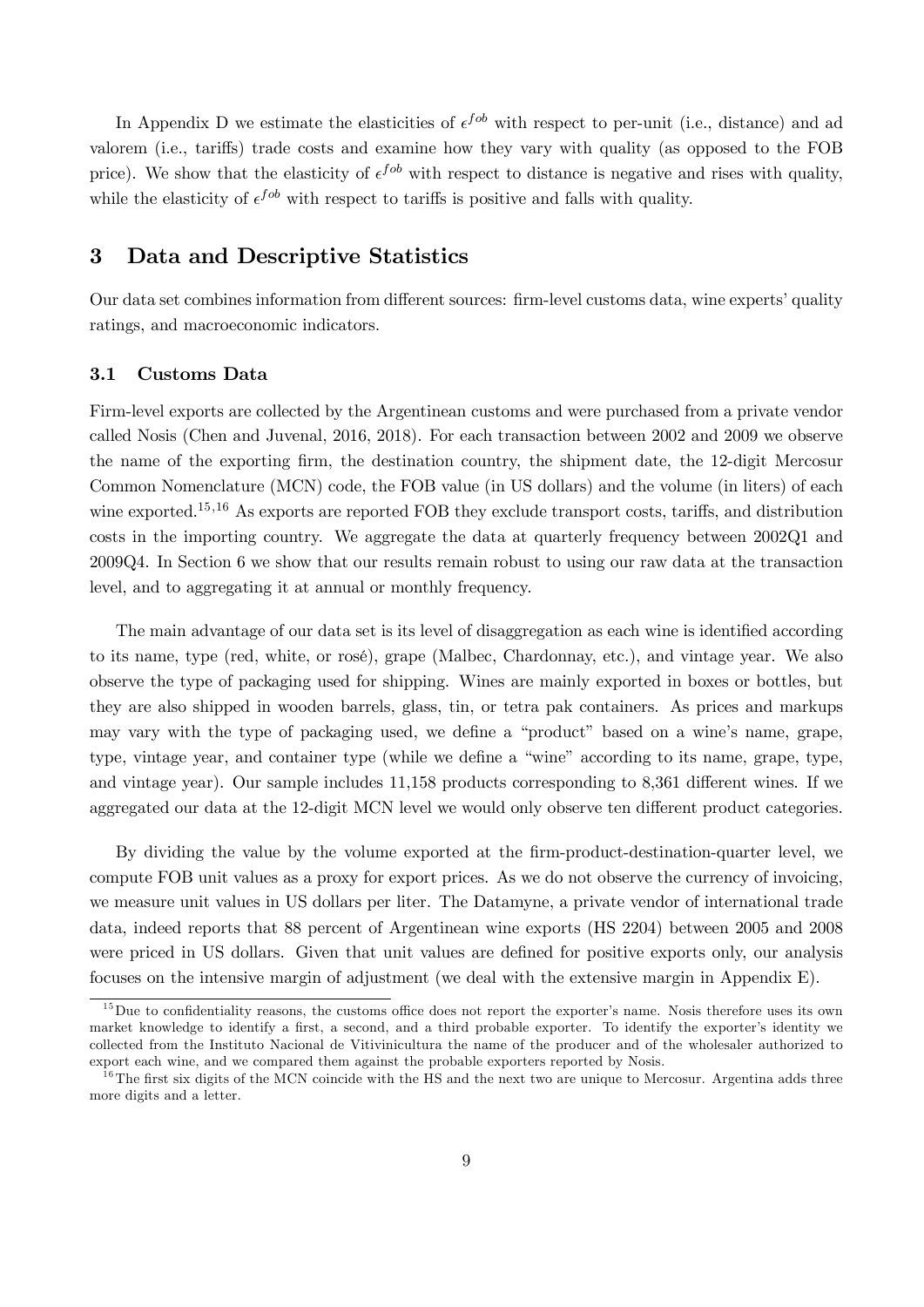We argue that our unit values can plausibly be interpreted as prices. On the one hand, unit values are defined at the *individual* product level. This means we can compare the unit values of a given product exported by a given firm at a given point in time across destinations, holding quality constant. This is clearly an advantage over other commonly used trade data sets where unit values can only be calculated for aggregated product categories and therefore measure the *average* price of different varieties with potentially heterogeneous levels of quality. On the other hand, as the volume is only reported in liters, the unit of measurement of our unit values is homogeneous across products.<sup>17</sup>

We clean the data in several ways. We only keep FOB transactions and exclude the wines produced outside of Argentina. We only keep wine producers in the sample such that each wine is exported by a single firm (wholesalers and retailers are excluded, but as we show in Section 6 our results remain robust to including them in the sample). We drop the shipments with less than 4.5 liters (which corresponds to six 75cl bottles) to discard commercial samples exported for marketing and promotion. We omit observations where the vintage year reported is ahead of the shipment year, and the cases where the value of exports is positive, but the reported volume is zero. To eliminate potential outliers, for each exporter in each time period we calculate the median unit value and we drop the observations for which the unit value exceeds 100 times the median, or falls below the median divided by 100.

### 3.2 Quality

We measure quality using the time-invariant quality ratings published by the Wine Spectator and Robert Parker (Chen and Juvenal, 2016, 2018). The wines are assessed in blind tastings, and the ratings are given on a (50,100) scale according to the wine's name, grape, type, and vintage year. A higher score indicates a higher quality. Table 1 describes the two rating classifications.

| Wine Spectator (50,100) |            | Robert Parker (50,100)  |            |
|-------------------------|------------|-------------------------|------------|
| Great                   | $95 - 100$ | Extraordinary           | $96 - 100$ |
| Outstanding             | $90 - 94$  | Outstanding             | $90 - 95$  |
| Very good               | 85–89      | Above average/very good | $80 - 89$  |
| $\operatorname{Good}$   | $80 - 84$  | Average                 | $70 - 79$  |
| Mediocre                | 75–79      | Below average           | $60 - 69$  |
| Not recommended         | $50 - 74$  | Unacceptable            | $50 - 59$  |

Table 1: Quality Ratings

Notes: Both the Wine Spectator and Robert Parker rating systems classify the quality scores into six different bins.

When we match the wines from the customs data set with the quality ratings of the Wine Spectator by name, type, grape, and vintage year, we end up with 237 exporters, 8,361 wines (11,158 products),

<sup>&</sup>lt;sup>17</sup> Although exports are reported FOB, one concern is that export unit values may still include some costs of exporting to foreign destinations. One example are the costs incurred by exporters in order to satisfy the importer's national standards and technical regulations. For instance, strict labelling requirements in the US and the EU may necessitate the printing of different labels for each market, increasing the costs of selling to those destinations. Another example are the costs of promotional activities that aim to overcome informational frictions in some countries. Both types of costs can, however, be controlled for by including destination-time fixed effects. Finally, if packaging costs increase with distance (Martin,  $2012$ ), they may contribute to explaining the positive effect of distance on unit values. Still, they are unlikely to explain the heterogeneous effects of distance and tariffs across quality levels that we uncover in the data.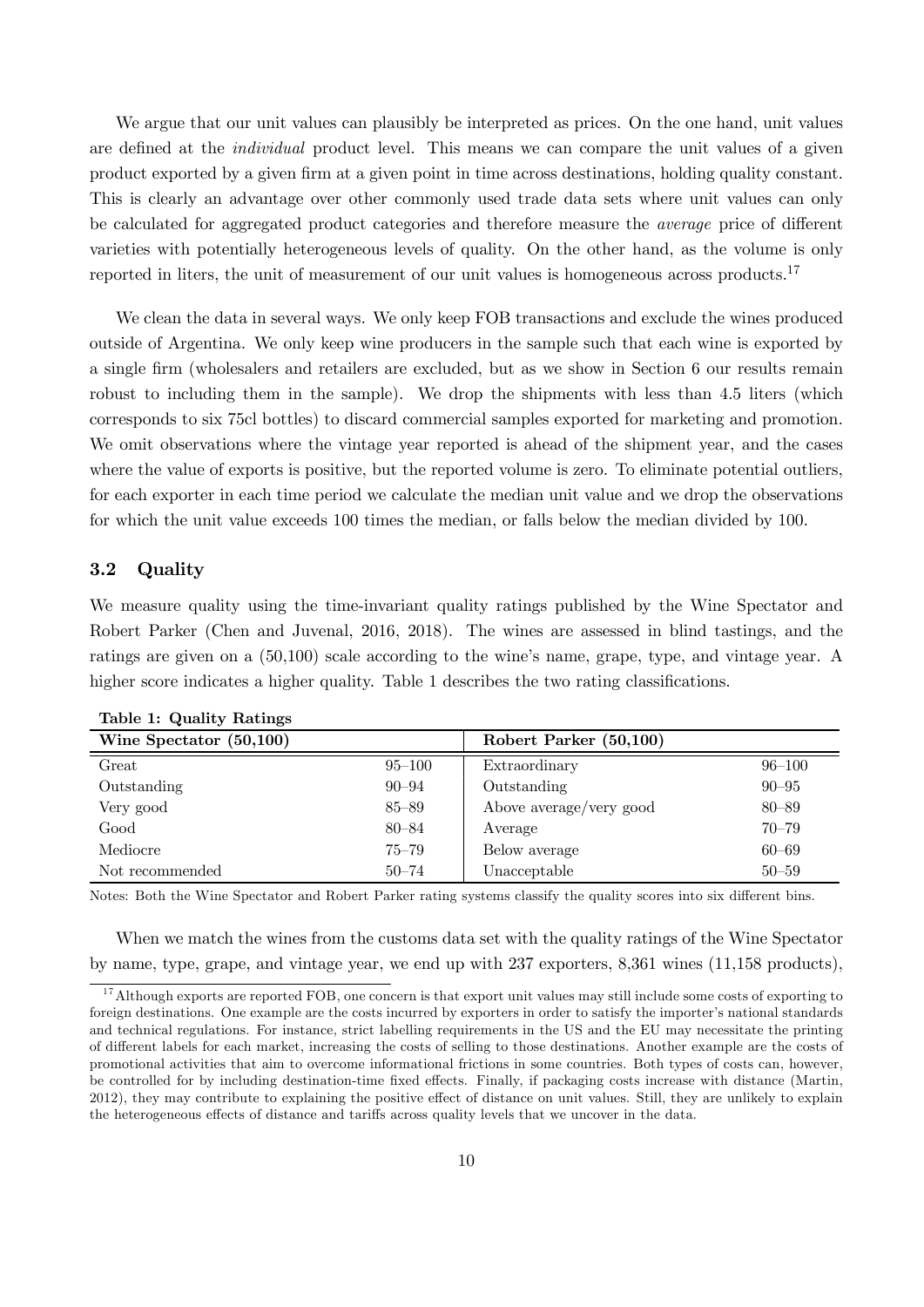and 95 destination countries between 2002Q1 and 2009Q4. The sample represents 41 percent of the total value of red, white, and rosé wine exported over the period (91,810 observations). We observe 1,066 different wine names, three types, 24 grapes, and 22 vintage years (from 1977 to 2009). The lowest rated wine receives a score of 55, and the highest a score of 97.

When we merge the customs data with the Parker ratings we only observe 2,960 wines or 4,128 products (with 443 different names, three types, 21 grapes, and 20 vintage years), 151 firms, and 92 destination countries. The quality scores vary between 72 and 98 (i.e., we only observe four of the six bins listed in Table 1). As this sample only represents 24 percent of the value of wine exports over the period, we rely on the Wine Spectator for our main regressions and we use the Parker ratings as a robustness check. The mean absolute difference between the Wine Spectator and Parker ratings is equal to 1.96, with a standard deviation of 3.19. Still, the two ratings are positively correlated as Pearson's correlation is equal to 0.53, while Kendall's correlation index of concordance is 0.36.

#### 3.3 Macroeconomic Data

We obtain bilateral distances (in kilometers) from the Centre d'Etudes Prospectives et d'Informations Internationales (CEPII). We use the population-weighted great circle distance between the largest cities of two countries. Bilateral ad valorem tariffs for wine (HS 2204), at annual frequency, are extracted from the United Nations Conference on Trade and Development TRAINS database. We use the effectively applied weighted average tariff rates in percentage terms (our results are similar if we use the effectively applied simple average tariff rates). Annual PPP GDPs and GDPs per capita (in constant 2011 US dollars) come from the World Bank's World Development Indicators (measuring real GDP and GDP per capita without any adjustment for PPP yields similar results). Quarterly period-average nominal exchange rates are taken from the International Financial Statistics of the International Monetary Fund. Each country's annual wine production and consumption (total and per capita, in liters) are obtained from Anderson and Nelgen (2011).

#### 3.4 A First Glance at the Data

Table 2 summarizes our trade data by year, and shows that the number of exporters, wines, and products increased threefold between 2002 and 2009. A total of 926 wines were exported by 70 different firms in 2002, while 191 firms exported 2,677 different wines in 2009. The number of export markets rose from 62 in 2002 to 77 in 2009. The mean number of exported wines and of destinations per firm, and the mean number of destinations per wine also increased over time (the number of observations, firms, destinations, and the mean number of destinations per firm and per wine fell in 2009 due to the global financial crisis, see Chen and Juvenal, 2018).

Table 3 reports descriptive statistics by quality bin of the Wine Spectator. "Good" and "Very good" wines represent the largest share of the sample (in terms of number of observations, firms, wines, products, destinations, and export share in the sample). Instead, "Great" and "Not recommended" wines have the smallest coverages. "Great" wines are exported to fewer countries which are, on average,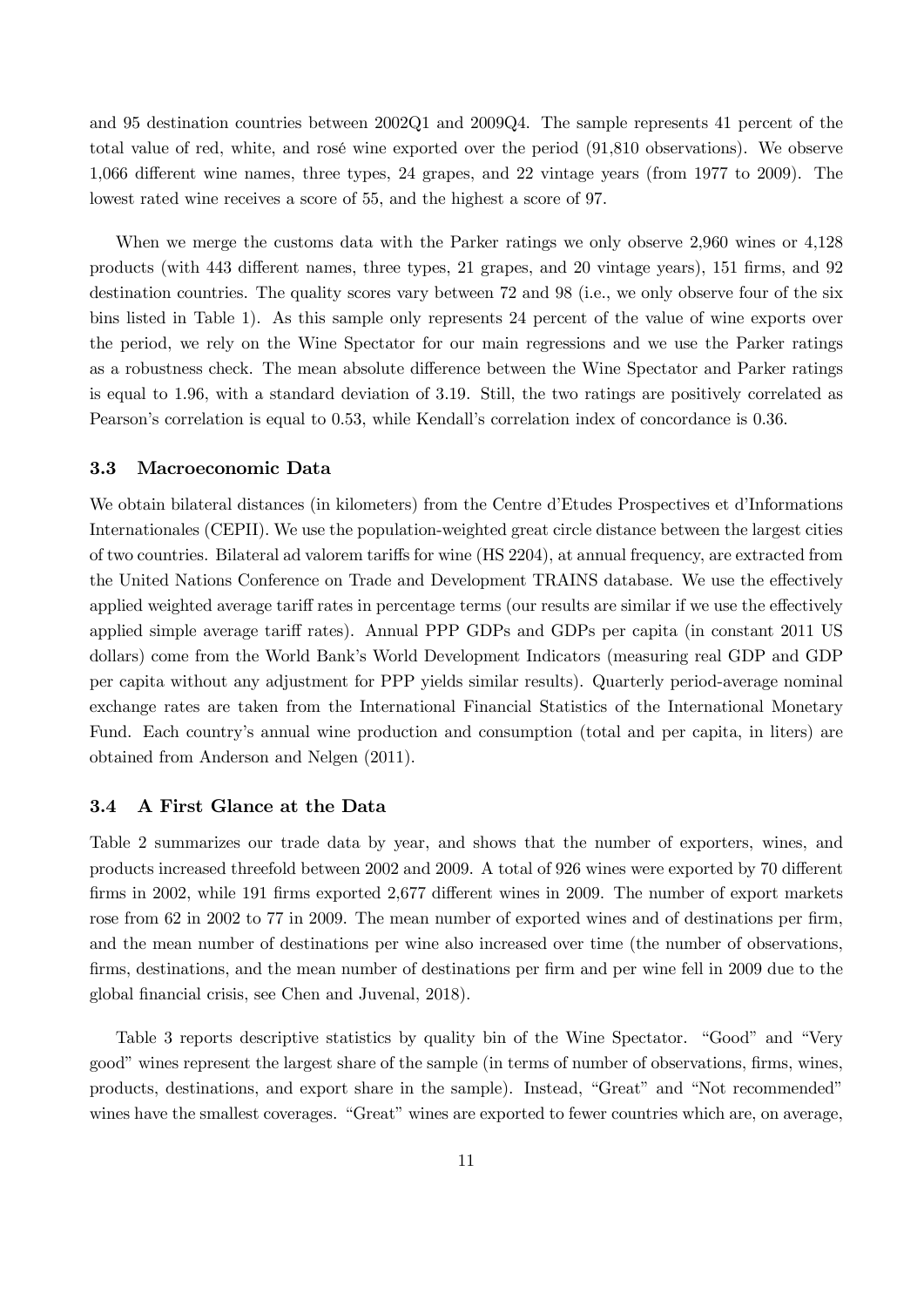| Year | <b>Observations</b> | Firms | Products | Wines | Destinations | Wines    | Destinations | Destinations |
|------|---------------------|-------|----------|-------|--------------|----------|--------------|--------------|
|      |                     |       |          |       |              | per firm | per firm     | per wine     |
| 2002 | 3,548               | 70    | 1,159    | 926   | 62           | 33.3     | 16.2         | 6.4          |
| 2003 | 6,087               | 94    | 1,536    | 1,201 | 61           | 35.1     | 18.1         | 8.2          |
| 2004 | 8,104               | 123   | 1,827    | 1,443 | 66           | 33.1     | 18.9         | 9.4          |
| 2005 | 11,072              | 143   | 2,270    | 1,784 | 67           | 35.6     | 20.9         | 11.1         |
| 2006 | 14,026              | 166   | 2,713    | 2,132 | 77           | 39.0     | 20.7         | 11.5         |
| 2007 | 16,018              | 178   | 2,961    | 2,391 | 78           | 40.1     | 22.5         | 12.8         |
| 2008 | 17,130              | 196   | 2,996    | 2,508 | 80           | 43.0     | 21.8         | 12.8         |
| 2009 | 15.825              | 191   | 3,208    | 2.677 | 77           | 45.7     | 20.4         | 10.8         |

Table 2: Summary Statistics

Notes: For each year in the sample, the table reports the number of observations, exporters, products, wines, destinations, and the mean number of wines per exporter, destinations per exporter, and destinations per wine.

richer. Consistent with quality sorting and the Alchian and Allen (1964) conjecture, "Great" wines are also exported to more distant locations. Higher quality wines are on average more expensive (the correlation between unit values and quality in our sample is 35.7 percent).

|                 | Obs.   | Firms | Products | Wines | Export   | Unit   | Dest. | Distance | GDP per |
|-----------------|--------|-------|----------|-------|----------|--------|-------|----------|---------|
|                 |        |       |          |       | shares   | values |       |          | capita  |
| Great           | 201    |       | 53       | 44    | $0.11\%$ | 27.98  | 30    | 9.511    | 33,782  |
| Outstanding     | 12.944 | 79    | 1,686    | 1,282 | 16.61\%  | 12.42  | 81    | 8.873    | 31,192  |
| Very good       | 36,379 | 147   | 3,416    | 2,488 | 44.00%   | 4.71   | 91    | 8.970    | 30,162  |
| Good            | 36,638 | 181   | 4,823    | 3.577 | 34.11\%  | 4.28   | 90    | 8.977    | 30,866  |
| Mediocre        | 5.218  | 97    | 1,100    | 909   | $4.39\%$ | 3.91   | 80    | 8.897    | 33,012  |
| Not recommended | 430    | 26    | 80       | 61    | $0.78\%$ | 3.89   | 52    | 8.391    | 29,252  |

Table 3: Descriptive Statistics by Quality Bin of the Wine Spectator

Notes: For each quality bin, the table reports the number of observations, exporters, products, wines, the export share (in %), the mean unit value (in US dollars per liter), the number of destinations, the mean distance to export markets (in kilometers), and the mean income per capita of the destination countries (in PPP constant 2011 US dollars).

Table 4 describes our data by continent. North America is the main destination for wine exports (in terms of number of exporters, wines, and share of exports). Compared to Europe or Asia which have a similar income per capita, North America is larger, sets lower tariffs, and is closer to Argentina. South America only imports 13 percent of Argentinean wine exports. It is the closest region and sets the lowest tariffs, but it also has a low GDP and GDP per capita. The export share to Africa is negligible, but it is the smallest and poorest region and sets high tariffs. Besides, tariffs tend to rise with distance (their correlation is  $42.5$  percent). Unit values fall with tariffs (their correlation is  $-9.4$  percent), but they do not appear to vary strongly with the distance to each region. Continents are, however, an imperfect proxy for distance (Argentina is for instance closer to North America than to Africa, but the distance to Canada is 9,391 kilometers against 7,702 kilometers to Ghana).

Lastly, we regress (log) unit values on product-quarter and destination country dummy variables. As the product-quarter fixed effects enable us to identify the variation in markups, the estimated country fixed effects capture the mean markup in each destination. In Panels (a) and (b) of Figure 1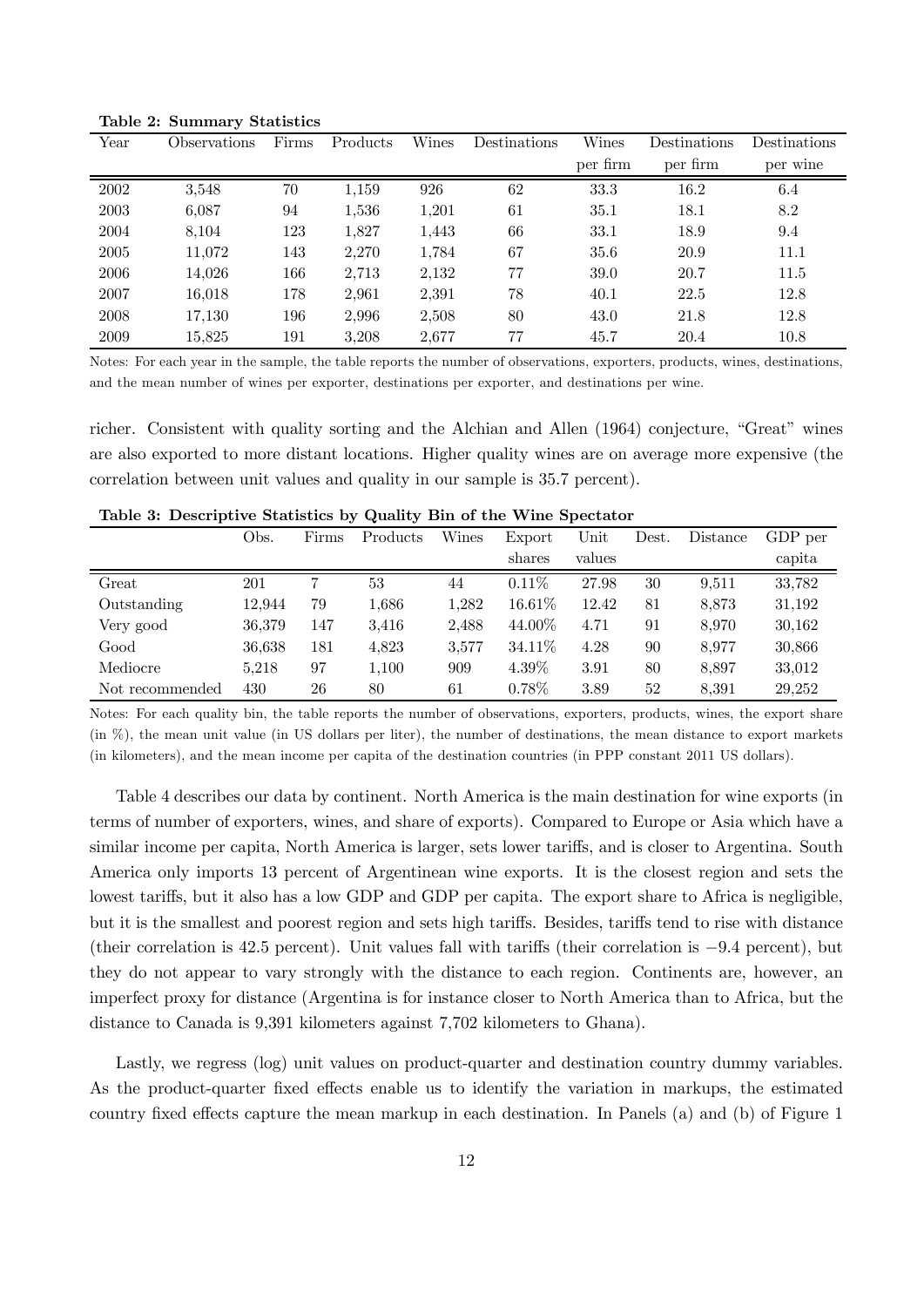|            | Obs.   | Firms | Wines | Export   | Unit   | Dest. | Distance | GDP per | GDP   | Tariffs   |
|------------|--------|-------|-------|----------|--------|-------|----------|---------|-------|-----------|
|            |        |       |       | shares   | values |       |          | capita  |       |           |
| S. America | 20.821 | 165   | 4.299 | 12.93%   | 5.98   | 11    | 2.612    | 10.895  | 1.020 | 3.86%     |
| N. America | 28.862 | 225   | 5.779 | 48.69%   | 5.71   | 20    | 7.983    | 35.913  | 7.770 | $5.53\%$  |
| Africa     | 372    | 32    | 234   | $0.09\%$ | 3.91   | 8     | 8.493    | 6.546   | 131   | $25.81\%$ |
| Europe     | 32.672 | 189   | 5.386 | 33.67\%  | 5.29   | 36    | 11.602   | 38.590  | 1,240 | 28.67%    |
| Asia       | 9.083  | 127   | 2.364 | $4.62\%$ | 5.84   | 20    | 17.066   | 32.689  | 2.500 | 19.68%    |

Table 4: Descriptive Statistics by Continent

Notes: For each continent, the table reports the number of observations, exporters, wines, the export share (in %), the mean unit value (in US dollars per liter), the number of destinations, the mean distance (in kilometers), mean GDP per capita (in PPP constant 2011 US dollars), mean GDP (in billion PPP constant 2011 US dollars), and mean tariff (in  $\%$ ).

we plot the country fixed effects against (log) distance and (log) one plus each country's mean tariff. Panel (a) shows that markups rise with distance with a slope of 0.027 (significant at the one percent level). If distance doubles, markups increase by 1.9 percent  $(2^{0.027} - 1)$ . Markups are highest for Luxembourg (LUX) which is a distant country, and they are low for Uruguay (URY) which is close to Argentina. They are also low for Saint Lucia (LCA) and Belarus (BLR) which are both relatively distant from Argentina, but the two countries also have a low GDP and GDP per capita. In Panel (b), markups fall with tariffs with a slope coefficient of  $-0.020$  (significant at the one percent level). A doubling of tariffs (from their mean which is equal to  $15.60$  percent) lowers markups by  $0.26$  percent. Markups are relatively high in low-tariff countries such as Canada (CAN) or Japan (JAP), while they are lower in Jordan (JOR) which is the country with the highest tariffs.<sup>18</sup>

## 4 Empirical Analysis

To test the predictions of our model, and establish how exporters adjust their prices and markups across destinations depending on distance, tariffs, and the quality of their exports, we estimate:

$$
\ln uv_{ijk,t} = \alpha_1 \ln dist_j + \alpha_2 \ln dist_j \times quality_k + \alpha_3 \ln tar_{j,t} + \alpha_4 \ln tar_{j,t} \times quality_k + \alpha_5 z_{j,t} + D_{k,t} + \varepsilon_{ijk,t},
$$
\n(11)

where  $uv_{ijk,t}$  is the FOB unit value of wine product k exported by firm i to country j in quarter t (in US dollars per liter). The quality of wine k, denoted by quality<sub>k</sub>, is measured by the Wine Spectator ratings. The distance  $dist_j$  between Argentina and country j, and the (annual) tariff  $tar_{j,t}$  imposed by country  $j$  on wine imports from Argentina in quarter t are both interacted with quality (we use the logarithm of one plus the tariff rate). As our model predicts that prices and markups rise with distance and fall with tariffs, especially for lower quality exports, we expect  $\alpha_1 + (\alpha_2 \times quality_k) > 0$ with  $\alpha_2 < 0$  (Prediction 1), and  $\alpha_3 + (\alpha_4 \times quality_k) < 0$  with  $\alpha_4 > 0$  (Prediction 2).

<sup>&</sup>lt;sup>18</sup>Visual inspection of the data also provides evidence of price discrimination. If we consider the wine product shipped to the largest number of countries in a given quarter (35 countries in 2009Q2), its unit value in that quarter varies between 1.78 and 4.68 US dollars per liter for exports to Honduras (6,085 kilometers) and Belgium (11,305 kilometers). As the marginal cost is the same across markets, the higher unit value for the more distant country suggests a higher markup.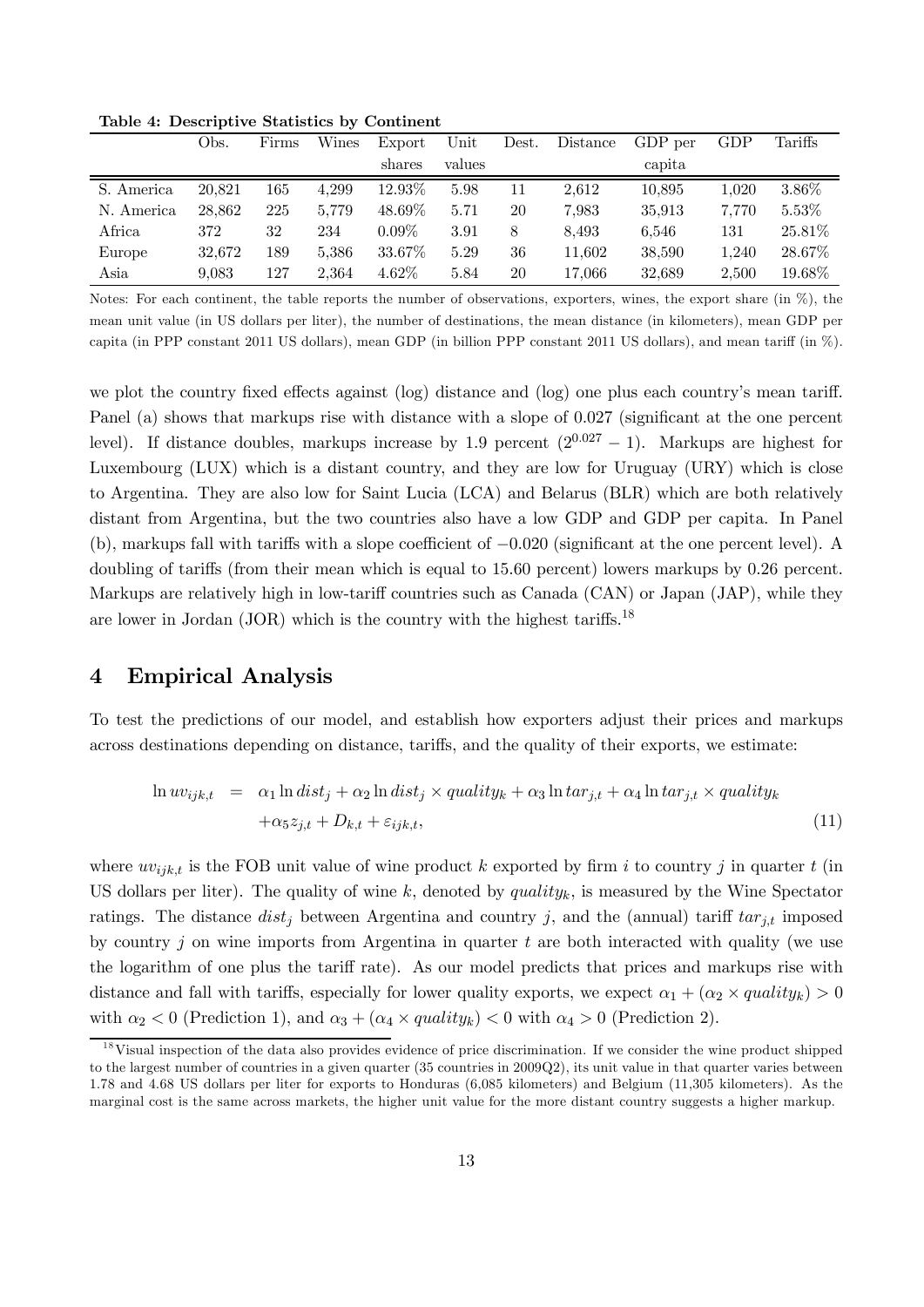

Figure 1: Destination-specific mean markups against (a) (log) bilateral distance and (b) (log) one plus the mean tariff. The mean markups are measured by the estimated country fixed effects obtained from regressing (log) unit values on product-quarter and destination country dummy variables.

We also control for destination-specific characteristics  $z_{j,t}$  including (log) GDP, GDP per capita, and remoteness, measured at annual frequency.<sup>19</sup> We expect GDP per capita to be associated with higher unit values, reflecting that wealthier countries have a stronger preference for quality (Bastos and Silva, 2010; Görg, Halpern, and Muraközy, 2017; Hummels and Skiba, 2004; Lugovskyy and Skiba, 2015; Manova and Zhang, 2012; Martin, 2012). As unit values depend on average prices in each export market, they should also be higher in remote locations which are less competitive and have higher prices (Martin, 2012). They should instead be lower in larger countries where there is tougher competition (Baldwin and Harrigan, 2011; Görg et al., 2017; Harrigan, Ma, and Shlychkov, 2015; Martin, 2012).

<sup>&</sup>lt;sup>19</sup>A country is remote if it is geographically isolated from other countries or is close to small countries but far away from large economies. Remoteness is calculated as  $\sum_{j} (GDP_j/dist_j)^{-1}$  (Baldwin and Harrigan, 2011).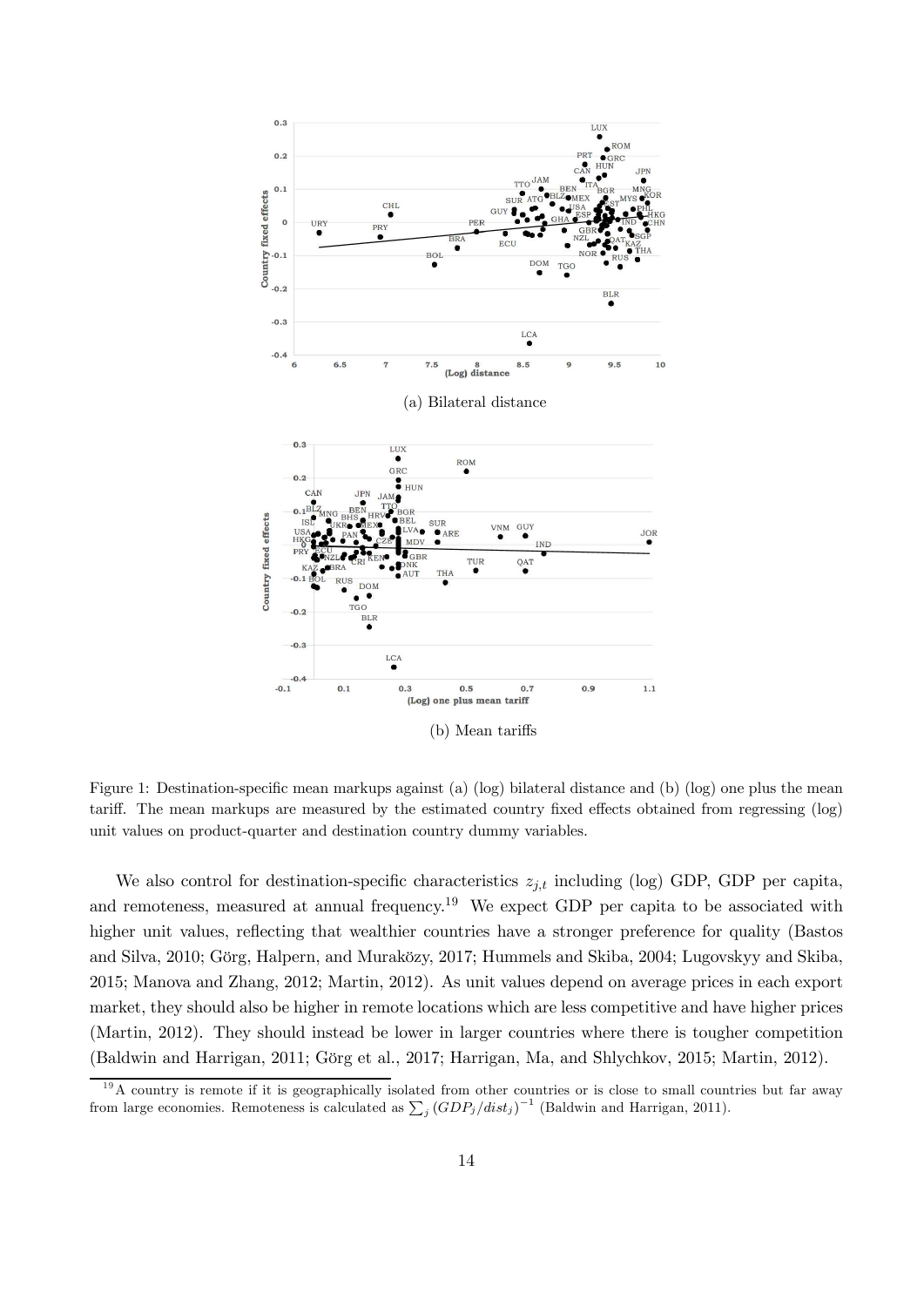We perform within estimations and include product-quarter fixed effects  $D_{k,t}$  (which are also firm specific). The direct effect of quality therefore drops out from the regression. As the product-quarter fixed effects enable us to isolate the variation in unit values across destinations for a given exporter and a given product at each point in time, they control for selection and composition effects across products within firms. And since product-specific marginal costs do not vary across destinations, the variation in unit values across markets identifies the variation in markups.<sup>20</sup> Robust standard errors are adjusted for clustering at the destination-quarter level (our results remain robust to multi-level clustering by destination and firm).

Next, we estimate a more stringent specification:

$$
\ln uv_{ijk,t} = \phi_1 \ln dist_j \times quality_k + \phi_2 \ln tar_{j,t} \times quality_k + D_{k,t} + D_{ij,t} + v_{ijk,t},\tag{12}
$$

where the firm-destination-quarter fixed effects  $D_{ij,t}$  control for factors such as the time-varying demand or taste of a country for a firm's exports, or the existence of contracts negotiated by some exporters in some destinations. They also absorb all destination-specific variables including distance, tariffs, GDP, GDP per capita, and remoteness.

In Section 4.1 we first revisit evidence from the prior literature that export unit values rise with distance and fall with tariffs. We then turn to our first contribution and show that the effects of distance and tariffs on unit values can be explained by variable markups. Our second contribution in Section 4.2 is to demonstrate that the effects of trade costs on markups are smaller for higher quality  $\alpha$  exports. Section 4.3 addresses the role of alternative mechanisms in explaining our findings.

#### 4.1 Homogeneous Trade Cost Effects

To identify the homogeneous effects of bilateral distance and tariffs on unit values, we estimate equation  $(11)$  but we omit the two interaction terms with quality. Also, we replace the product-quarter fixed effects with firm-quarter dummy variables, and we control for product characteristics by including grape, type, vintage year, MCN-level, packaging, and province of origin of the grapes fixed effects. Fixed effects for the wine names are not included as they are collinear with the firm fixed effects (as each wine is exported by one producer only). The firm-quarter fixed effects control for time-varying characteristics of the exporters such as productivity, firm size, or credit constraints. They also imply that we identify the variation in unit values across products and destinations for a given exporter at a given point in time. The effects of distance and tariffs on unit values can therefore be driven by selection across products within firms, Alchian and Allen  $(1964)$  effects, and/or variable markups.

The results are reported in column (1) of Table 5. Unit values increase with distance and fall with tariffs (Görg et al., 2017; Hummels and Skiba, 2004; Lugovskyy and Skiba, 2016). They are higher in

 $20$ Selection and composition imply that unit values vary across markets because different wines are sold in different countries. Price discrimination captures that unit values vary across markets conditional on positive exports. By absorbing in each quarter the wines shipped to a single country, the product-quarter fixed effects control for selection and composition.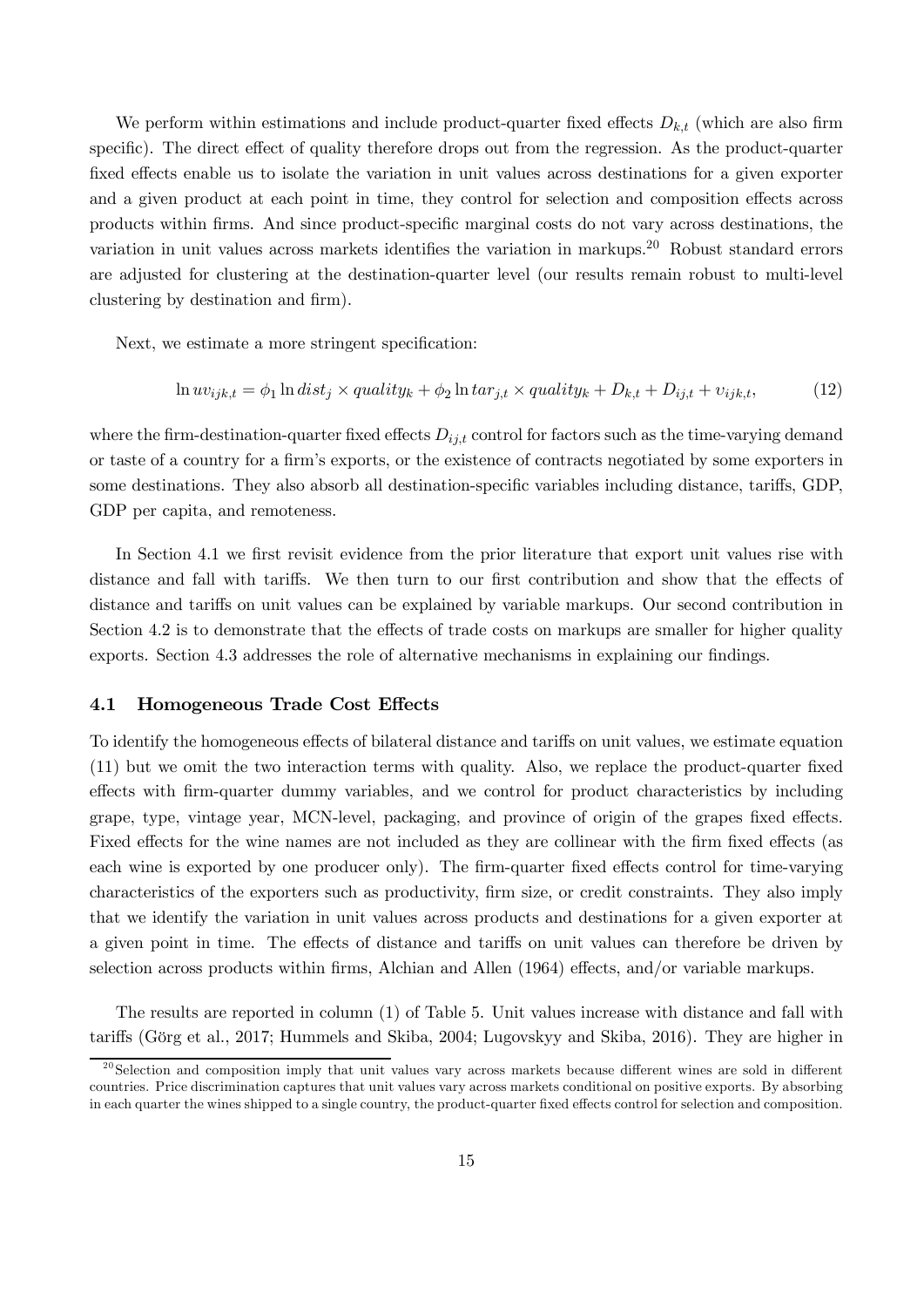richer and remote destinations, and lower in larger markets. Column (2) further controls for quality. Higher quality wines are more expensive, as in equation (7). And for a given quality, unit values are higher in more distant countries, and lower in markets with higher tariffs.

|                                                              | (1)                    | $\left( 2\right)$      | (3)                        | $\left(4\right)$       |
|--------------------------------------------------------------|------------------------|------------------------|----------------------------|------------------------|
| In distance                                                  | $0.042***$<br>(0.008)  | $0.039***$<br>(0.008)  | $0.021^{\,***}$<br>(0.005) | $\qquad \qquad -$      |
| $2,900 \text{ km } \leq \text{distance } < 7,700 \text{ km}$ |                        |                        |                            | 0.008<br>(0.008)       |
| 7,700 km $\leq$ distance $<$ 14,200 km                       |                        |                        |                            | $0.040***$<br>(0.012)  |
| distance $\geq 14,200$ km                                    |                        |                        |                            | $0.054***$<br>(0.012)  |
| quality                                                      |                        | $0.032***$<br>(0.001)  |                            |                        |
| In tariffs                                                   | $-0.115***$<br>(0.040) | $-0.113***$<br>(0.040) | $-0.086***$<br>(0.022)     |                        |
| $16\% \leq \text{tariffs} < 32\%$                            |                        |                        |                            | 0.005<br>(0.009)       |
| $32\% \leq \text{tariffs} < 48\%$                            |                        |                        |                            | $-0.022**$<br>(0.010)  |
| tariffs $\geq 48\%$                                          |                        |                        |                            | $-0.040***$<br>(0.012) |
| In remoteness                                                | $0.048***$<br>(0.013)  | $0.047***$<br>(0.013)  | 0.011<br>(0.008)           | 0.015<br>(0.009)       |
| In GDP                                                       | $-0.024***$<br>(0.002) | $-0.024***$<br>(0.002) | $-0.013***$<br>(0.002)     | $-0.014***$<br>(0.002) |
| $ln$ GDP/cap                                                 | $0.020***$<br>(0.007)  | $0.021***$<br>(0.007)  | $0.011**$<br>(0.005)       | $0.011**$<br>(0.005)   |
| R-squared                                                    | 0.584                  | 0.596                  | 0.838                      | 0.838                  |
| Observations                                                 | 91,307                 | 91,307                 | 71,952                     | 71,952                 |
| Firm-quarter fixed effects                                   | Yes                    | Yes                    | N <sub>o</sub>             | No                     |
| Product characteristics fixed effects                        | Yes                    | Yes                    | N <sub>o</sub>             | No                     |
| Product-quarter fixed effects                                | No                     | No                     | Yes                        | Yes                    |

Table 5: Homogeneous Trade Cost Effects

Notes: The dependent variable is the (log) FOB unit value of exports (in US dollars per liter). Robust standard errors adjusted for clustering by destination-quarter between parentheses. \*\*\* and \*\* indicate significance at the one and five percent levels.

Column (3) includes product-quarter fixed effects and quality drops out from the regression (the coefficient on remoteness also becomes insignificant). Notably, the distance coefficient remains positive and the tariff coefficient negative. This specification provides direct evidence that exporters set higher markups in more distant locations, and lower markups in countries with higher tariffs.

Compared to a value of  $0.039$  in column  $(2)$ , the distance coefficient falls to  $0.021$  in column  $(3)$ . If distance doubles, unit values and markups increase by 2.74 and 1.47 percent. Variable markups thus contribute to around half of the effect of distance on the variation in within-firm unit values across markets, the other half being attributable to selection or composition effects across products within firms. Likewise, the magnitude of the tariff coefficient falls from  $-0.113$  to  $-0.086$ . A doubling of tariffs (from their mean) lowers unit values and markups by 1.37 and 1.08 percent. Variable markups therefore explain three-quarters of the effect of tariffs on the variation in within-firm unit values across markets, the rest being due to selection or composition effects across products within firms.<sup>21</sup>

 $^{21}$ Our model predicts that the elasticities with respect to distance and tariffs are the same for prices and markups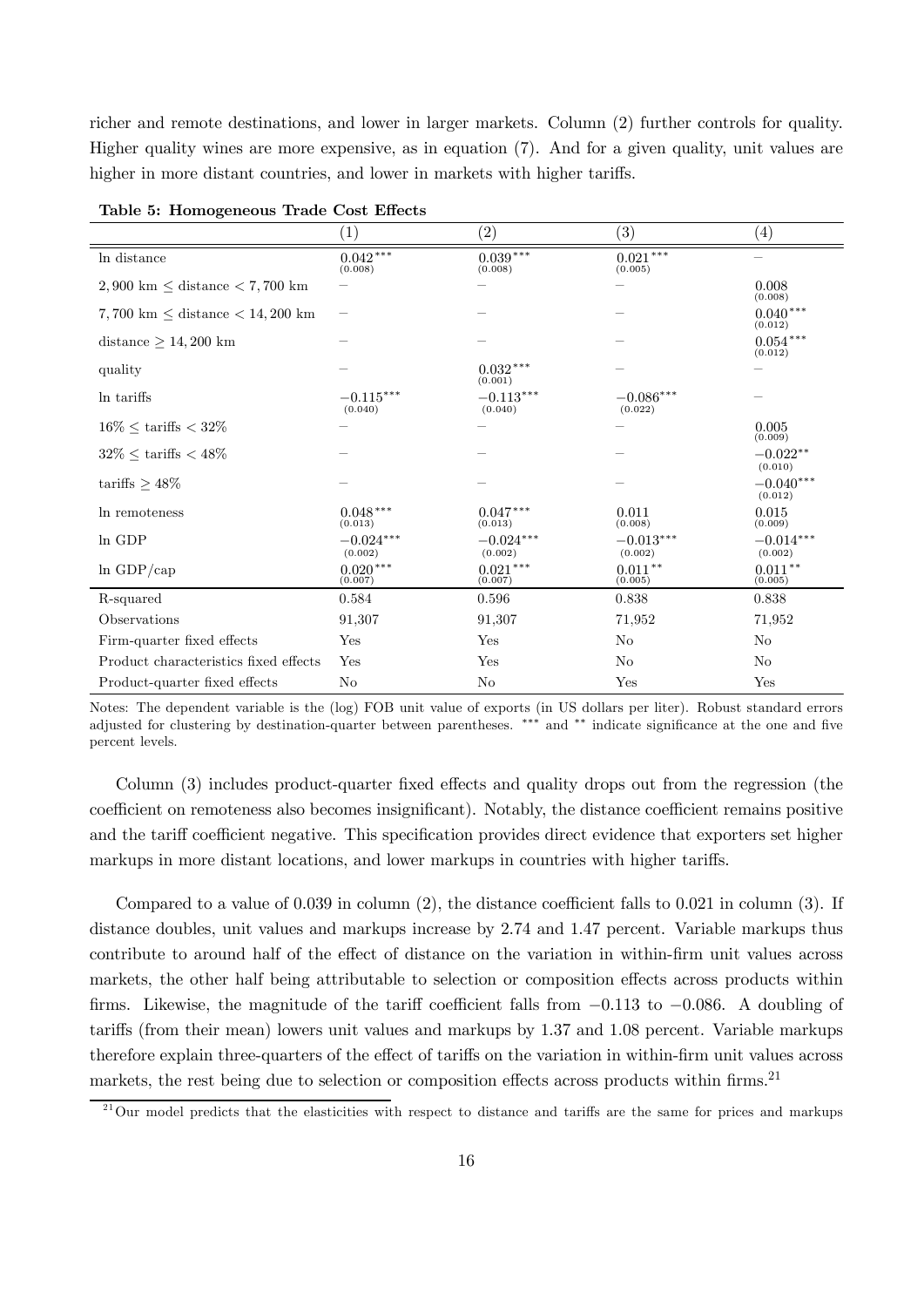Column (4) reports non-parametric estimates and regresses unit values on distance and tariff interval dummy variables (the dummies for the first intervals of distance and tariffs are omitted).<sup>22</sup> Distance between 2,900 and 7,700 kilometers has no effect on markups. Instead, markups increase by 4.0 log points if distance lies between 7,700 and 14,200 kilometers, and by 5.4 log points if distance is greater than 14,200 kilometers. Markups do not vary with tariffs between 16 and 32 percent. But they fall by  $2.2 \log$  points if tariffs lie between 32 and 48 percent, and by 4.0 log points if tariffs exceed 48 percent.

#### 4.2 Heterogeneous Trade Cost Effects

We now explore the heterogeneous effects of distance and tariffs on the markups of exports differentiated by quality. Column (1) of Table 6 includes an interaction term between distance and quality, while column  $(2)$  also interacts tariffs with quality. Consistent with Predictions 1 and 2, the coefficient on the distance interaction is negative, while the coefficient on the tariff interaction is positive. The elasticities of markups with respect to trade costs are therefore smaller in magnitude for higher quality exports. Column  $(3)$  reports the results of estimating equation  $(12)$ . The coefficient on the distance interaction remains negative, while the one on the tariff interaction continues to be positive. $^{23,24}$ 

How large are the heterogeneous effects of trade costs? Based on the estimates of column  $(2)$ , Panels (a) and (b) of Figure 2 plot the distance and tariff elasticities evaluated at each quality level in our sample (between 55 and 97) and their confidence intervals. At the mean value of quality (equal to 85), the distance elasticity is equal to 0.022. It is equal to 0.052 at the  $5<sup>th</sup>$  percentile of the quality distribution (equal to 79), and falls to  $-0.007$  (which is insignificant) at the 95<sup>th</sup> percentile (equal to 91). Likewise, the tariff elasticity is equal to  $-0.094$  at the mean value of quality. Its magnitude falls from  $-0.227$  at the  $5<sup>th</sup>$  percentile of the quality distribution to 0.039 (which is not significant) at the  $95<sup>th</sup>$  percentile. For quality levels above 91, the distance elasticity becomes negative and the tariff elasticity positive. The effect of quality thus outweighs the effects of trade costs such that firms *lower* their markups in more distant markets, and *raise* them in high-tariff countries.

As we observe unit values only when a firm exports to a given country, our regressions do not control for the possibility that firms may decide to export to some markets but not to others. In

<sup>(</sup>equations 8 and 9). We therefore compare the results for markups in column (3) with the ones we obtain for unit values if we regress the specification in column  $(2)$  on the sample of column  $(3)$ . The distance and tariff elasticities are equal to 0.028 and –0.072, respectively, and are therefore not identical but are very close to those in column (3).

 $22$  For distance, the first group (less than 2,900 kilometers) includes Argentina's neighboring countries. The second (2,900–7,700 kilometers) contains other Latin American countries. The third (7,700–14,200 kilometers) includes the US, Canada, Australia, New Zealand, Africa, Europe, and the Middle East. The last group (more than 14,200 kilometers) contains Asian countries. For tariffs, the first interval (below 16 percent) includes countries setting zero tariffs such as the members of Mercosur and low-tariff countries such as Australia. The second (16–32 percent) includes countries such as Japan, South Africa, and South Korea. The third (32–48 percent) mainly consists of EU countries. The most protectionist markets (above 48 percent) include Jordan, India, Qatar, and the United Arab Emirates, among others.

 $^{23}$ Our results are consistent with Cavallo, Gopinath, Neiman, and Tang (2019) who find that higher tariffs reduce to a larger extent the export prices of undifferentiated goods.

 $^{24}$ As in Irarrazabal et al. (2015), our model assumes that distance only increases per-unit trade costs. But if distance also affects ad valorem trade costs (Crozet et al., 2012; Feenstra and Romalis, 2014; Martin, 2012; Takechi, 2015), the magnitude of our coefficients on distance and its interaction with quality will be downward biased as the two variables partly capture the effects of ad valorem trade costs on export unit values differentiated by quality.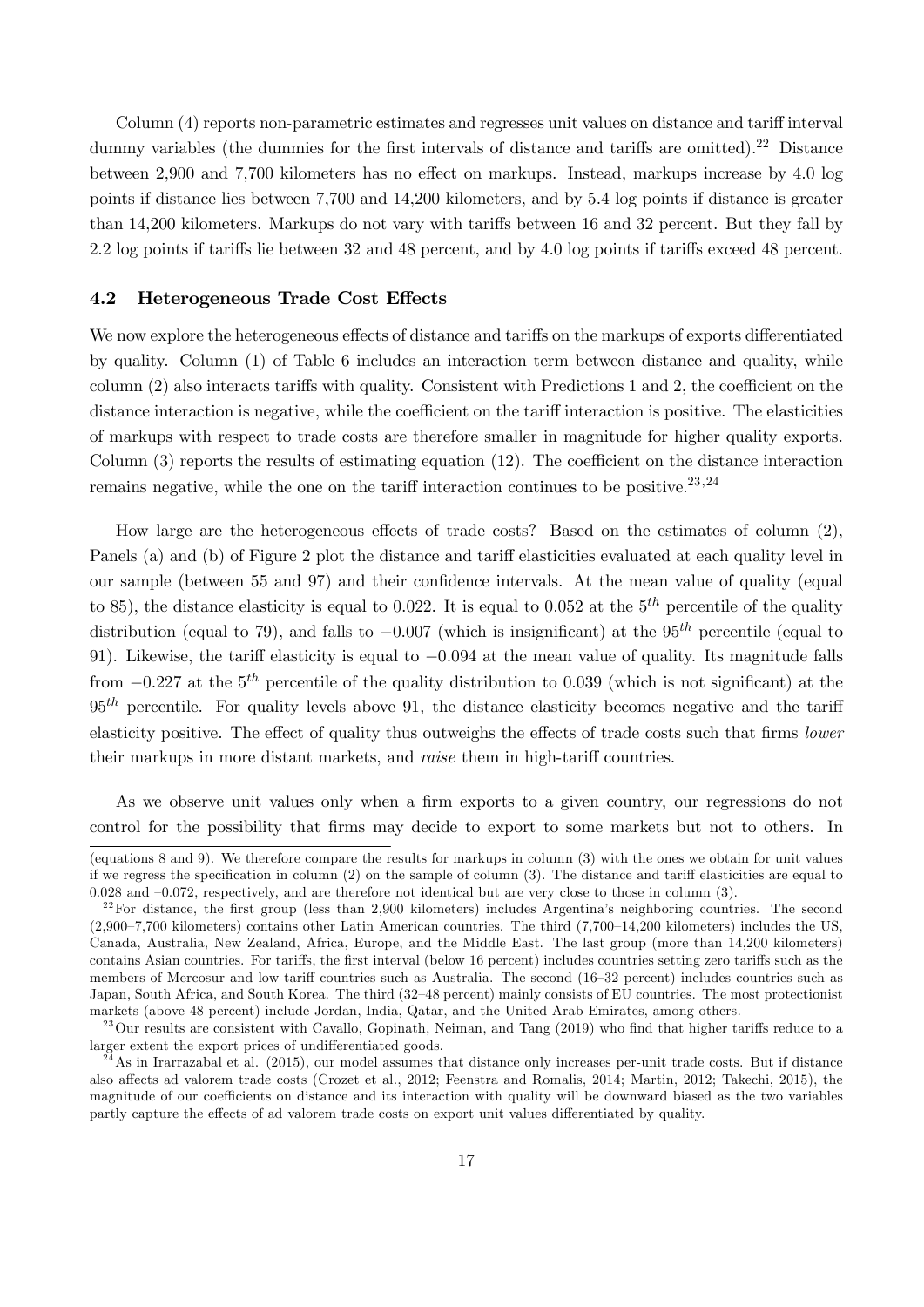|                                        | $\left  \right $       | $\left( 2\right)$      | $\left( 3\right)$      |
|----------------------------------------|------------------------|------------------------|------------------------|
| In distance                            | $0.303***$<br>(0.056)  | $0.446***$<br>(0.061)  |                        |
| In distance $\times$ quality           | $-0.003***$<br>(0.001) | $-0.005***$<br>(0.001) | $-0.003***$<br>(0.001) |
| In tariffs                             | $-0.087***$<br>(0.022) | $-1.986***$<br>(0.362) |                        |
| In tariffs $\times$ quality            |                        | $0.022***$<br>(0.004)  | $0.027***$<br>(0.004)  |
| In remoteness                          | 0.012<br>(0.008)       | 0.011<br>(0.008)       |                        |
| In GDP                                 | $-0.013***$<br>(0.002) | $-0.013***$<br>(0.002) |                        |
| $ln$ GDP/cap                           | $0.010**$<br>(0.005)   | $0.010**$<br>(0.005)   |                        |
| R-squared                              | 0.838                  | 0.838                  | 0.922                  |
| Observations                           | 71,952                 | 71,952                 | 66,941                 |
| Product-quarter fixed effects          | Yes                    | Yes                    | Yes                    |
| Firm-destination-quarter fixed effects | No                     | No                     | Yes                    |

Table 6: Heterogeneous Trade Cost Effects

Notes: The dependent variable is the (log) FOB unit value of exports (in US dollars per liter). Robust standard errors adjusted for clustering by destination-quarter between parentheses. \*\*\* and \*\* indicate significance at the one and five percent levels.

Appendix E we implement the three-step estimator of Harrigan et al. (2015) and show that our results remain robust to controlling for selection bias across firms. We explain export values using a two-step Heckman estimator and include the residuals as a selection control in the unit values regression.

### 4.3 Alternative Mechanisms

We consider alternative mechanisms that may explain the heterogeneous effects of trade costs on markups that we uncover in the data.

#### 4.3.1 Intensity of Competition

In our model, the substitution elasticity  $\sigma$  determines the elasticity of demand with respect to the CIF price, and it therefore captures the degree of competition in foreign markets. We assume that  $\sigma$ is constant, but this may not be true in the data as  $\sigma$  could potentially vary across markets and/or quality levels.

Allowing for the possibility that  $\sigma$  is not constant is important as  $\sigma$  affects the elasticity of the markup with respect to distance and tariffs (equations  $8$  and  $9$ ). For the goods facing a higher degree of competition (i.e., with a higher  $\sigma$ ), firms may adjust their markups less in response to changes in trade costs. Our estimates could hence be biased if a higher quality is associated with a higher  $\sigma$ .

To address this issue we estimate substitution elasticities that vary across countries and quality levels. We find that  $\sigma$  is *smaller* for higher quality exports. Moreover, the markups of exports with a lower  $\sigma$ , which tend to have a higher quality, respond less to changes in trade costs. In Appendix B we derive the predictions of our model once we let  $\sigma$  depend negatively on quality, and we show that under certain plausible conditions our predictions continue to hold.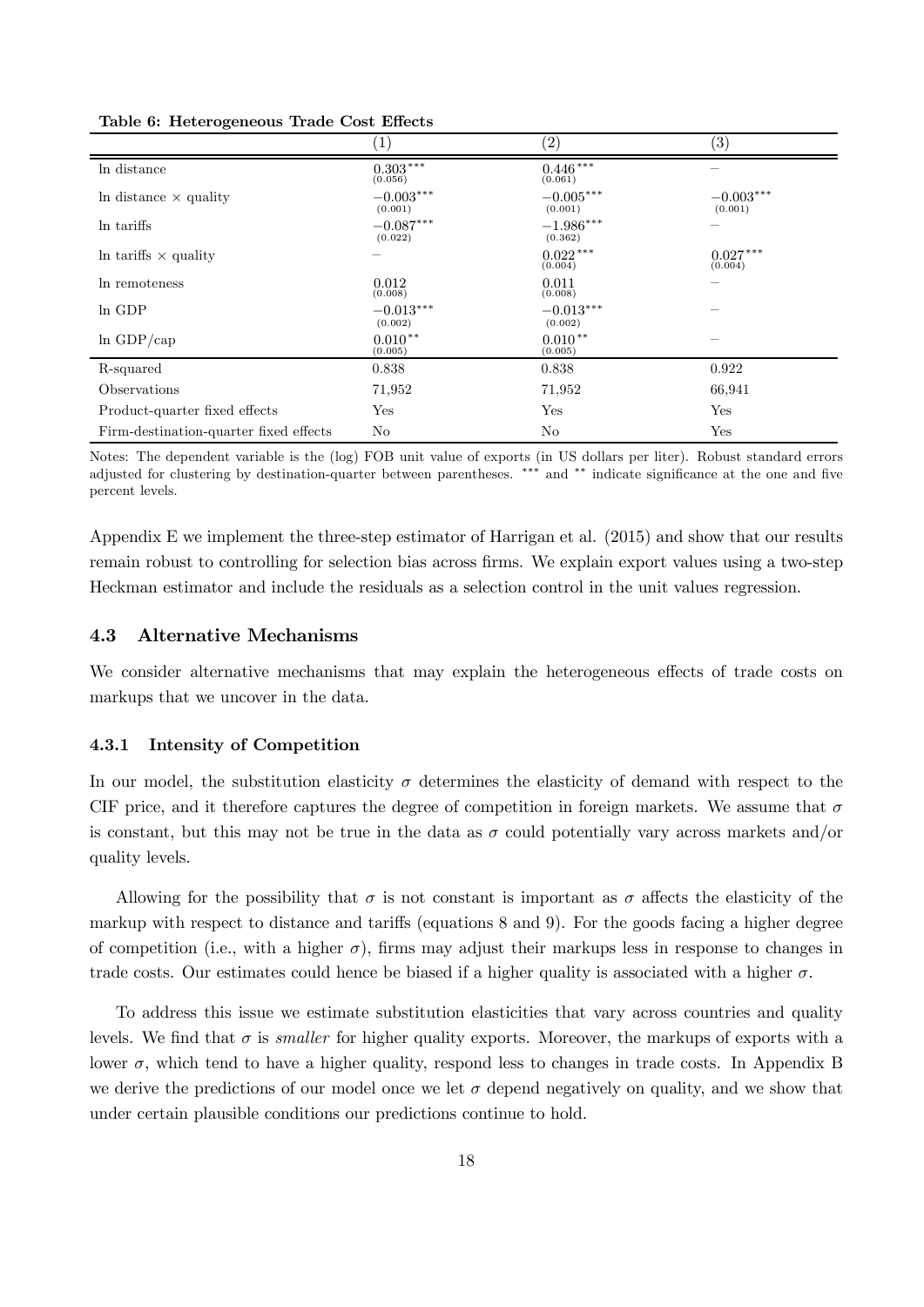

Figure 2: Bilateral distance and tariff elasticities by quality level (based on the estimates reported in column 2 of Table 6). 95 percent confidence intervals reported as dashed lines.

To estimate the substitution elasticities, we follow Imbs and Méjean (2015) who adapt Feenstra's  $(1994)$  approach of estimating a demand schedule for US industries using country-industry fixed effects as instruments. Identification depends on the cross-section of exporters and is achieved in deviation from a reference country. When this approach yields estimates that do not match the theoretically plausible values for  $\sigma$ , Imbs and Méjean (2015) apply the grid search algorithm of Broda and Weinstein (2006) that minimizes the sum of squared residuals over the intervals of plausible values for  $\sigma$ , in which case the standard errors are boostrapped with 1,000 replications.

As we only observe one country exporting to many markets, to achieve identification we define each exporting entity as a firm. Besides, due to the small number of observations for "Great" and "Not recommended" wines, we group our data into three quality categories: *Low quality* (which includes the "Not recommended" and "Mediocre" wines), *Medium quality* ("Good" and "Very good" wines), and *High quality* ("Great" and "Outstanding" wines). All wines within each category are therefore assumed to be equally substitutable. Lastly, as we need lagged export values and unit values for the estimation, to maximize data coverage we aggregate our data at annual frequency. Due to limited data availability in 2002 and 2003 we restrict our estimation to the 2004–2009 period only.

We provide two sets of estimates. First, we estimate one substitution elasticity for each of the three quality categories, constraining them to be identical across importing countries. We find that  $\sigma$ is equal to 17.71 for *Low quality*, 11.82 for *Medium quality*, and 8.37 for *High quality*. Higher quality wines have a smaller elasticity of substitution, and therefore face less competition in export markets. Second, we let the three elasticities vary across destinations. This yields 75 different elasticities ranging from 1.41 to 41.73 with an average of 9.92 and a standard deviation of 9.27 (due to data limitations, we are unable to estimate  $\sigma$  for all countries and quality categories in our sample). The correlation between  $\sigma$  and quality is negative at  $-16.9$  percent.

In column  $(1)$  of Table 7 we estimate equation  $(11)$  but we further interact distance and tariffs with the (log) elasticity of substitution that varies across destinations and quality categories. The coefficient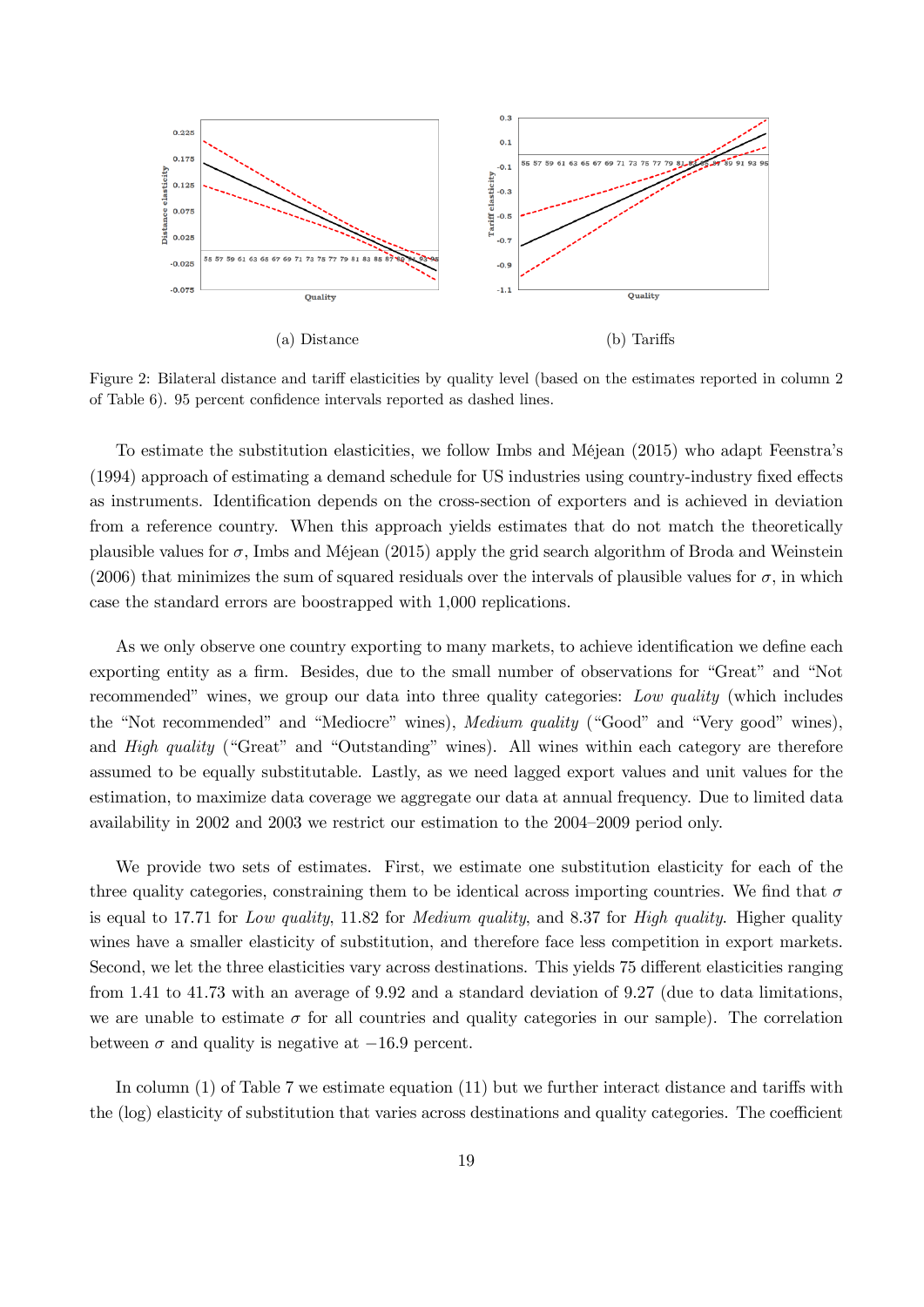on the interaction between distance and  $\sigma$  is positive, while the one on the interaction between tariffs and  $\sigma$  is negative. When trade costs increase, firms adjust their markups less for the wines with a lower  $\sigma$ , which also tend to have a higher quality. Most importantly, our main results continue to hold: firms raise their markups in more distant markets and lower them in high-tariff destinations, especially for lower quality exports.<sup>25</sup>

| Table 1. Intensity of Competition in Foreign Ividi Rets |                            |                        |                        |  |  |  |  |
|---------------------------------------------------------|----------------------------|------------------------|------------------------|--|--|--|--|
|                                                         | $\left( 1\right)$          | $\left( 2\right)$      | (3)                    |  |  |  |  |
| In distance                                             | $0.415^{\,***}$<br>(0.083) |                        |                        |  |  |  |  |
| In distance $\times$ quality                            | $-0.005***$<br>(0.001)     | $-0.004***$<br>(0.001) | $-0.002*$<br>(0.001)   |  |  |  |  |
| In distance $\times \ln \sigma$                         | $0.027***$<br>(0.006)      | $-0.002$<br>(0.009)    | $0.076***$<br>(0.024)  |  |  |  |  |
| In tariffs                                              | $-1.673***$<br>(0.523)     |                        |                        |  |  |  |  |
| In tariffs $\times$ quality                             | $0.023***$<br>(0.006)      | $0.025***$<br>(0.006)  | $0.010**$<br>(0.005)   |  |  |  |  |
| In tariffs $\times$ ln $\sigma$                         | $-0.197***$<br>(0.039)     | $-0.404***$<br>(0.060) | $-0.660***$<br>(0.124) |  |  |  |  |
| In remoteness                                           | $-0.001$<br>(0.014)        |                        |                        |  |  |  |  |
| In GDP                                                  | $-0.024***$<br>(0.003)     |                        |                        |  |  |  |  |
| $ln$ GDP/cap                                            | $0.020**$<br>(0.009)       |                        |                        |  |  |  |  |
| $\ln \sigma$                                            | $-0.200***$<br>(0.049)     | 0.102<br>(0.075)       |                        |  |  |  |  |
| R-squared                                               | 0.845                      | 0.928                  | 0.922                  |  |  |  |  |
| Observations                                            | 49,129                     | 44,806                 | 66,941                 |  |  |  |  |
| Product-quarter fixed effects                           | Yes                        | Yes                    | Yes                    |  |  |  |  |
| Firm-destination-quarter fixed effects                  | N <sub>o</sub>             | Yes                    | Yes                    |  |  |  |  |
| Substitution elasticity $\sigma$                        | Country-quality            | Country-quality        | Quality                |  |  |  |  |

| Table 7: Intensity of Competition in Foreign Markets |  |  |  |  |  |  |
|------------------------------------------------------|--|--|--|--|--|--|
|------------------------------------------------------|--|--|--|--|--|--|

Notes: The dependent variable is the (log) FOB unit value of exports (in US dollars per liter). Robust standard errors adjusted for clustering by destination-quarter between parentheses. \*\*\*, \*\*, and \* indicate significance at the one, five, and ten percent levels. The elasticity of substitution  $\sigma$  is estimated as in Imbs and Méjean (2015).

At the mean values of quality and  $\sigma$ , the distance elasticity is equal to 0.025. It is equal to 0.058 at the  $5<sup>th</sup>$  percentile of the quality distribution, and falls to  $-0.007$  (which is insignificant) at the  $95<sup>th</sup>$ percentile. It is instead equal to  $-0.006$  (which is insignificant) at the  $5<sup>th</sup>$  percentile of the distribution of  $\sigma$ , but to 0.054 at the 95<sup>th</sup> percentile. Likewise, the tariff elasticity is equal to  $-0.162$  at the mean values of quality and  $\sigma$ . Its magnitude falls from  $-0.304$  at the  $5<sup>th</sup>$  percentile of the quality distribution to  $-0.022$  (which is not significant) at the 95<sup>th</sup> percentile. Conversely, it is equal to 0.063 (which is insignificant) at the  $5^{th}$  percentile of the distribution of  $\sigma$ , and to  $-0.369$  at the  $95^{th}$  percentile.

In column  $(2)$  we further control for firm-destination-quarter fixed effects. In column  $(3)$  we estimate the same specification as in column  $(2)$  but we use the substitution elasticities that only vary by quality category. The coefficient on the interaction between distance and  $\sigma$  turns insignificant in column (2).

 $^{25}$  If we regress unit values on distance, tariffs, quality, the substitution elasticity and the country-level controls (with firm-quarter and product characteristics fixed effects), a variance decomposition shows that 2.71 percent of the variation in unit values is explained by quality, 0.53 percent by the elasticity  $\sigma$ , 0.15 percent by distance, and 0.03 percent by tariffs.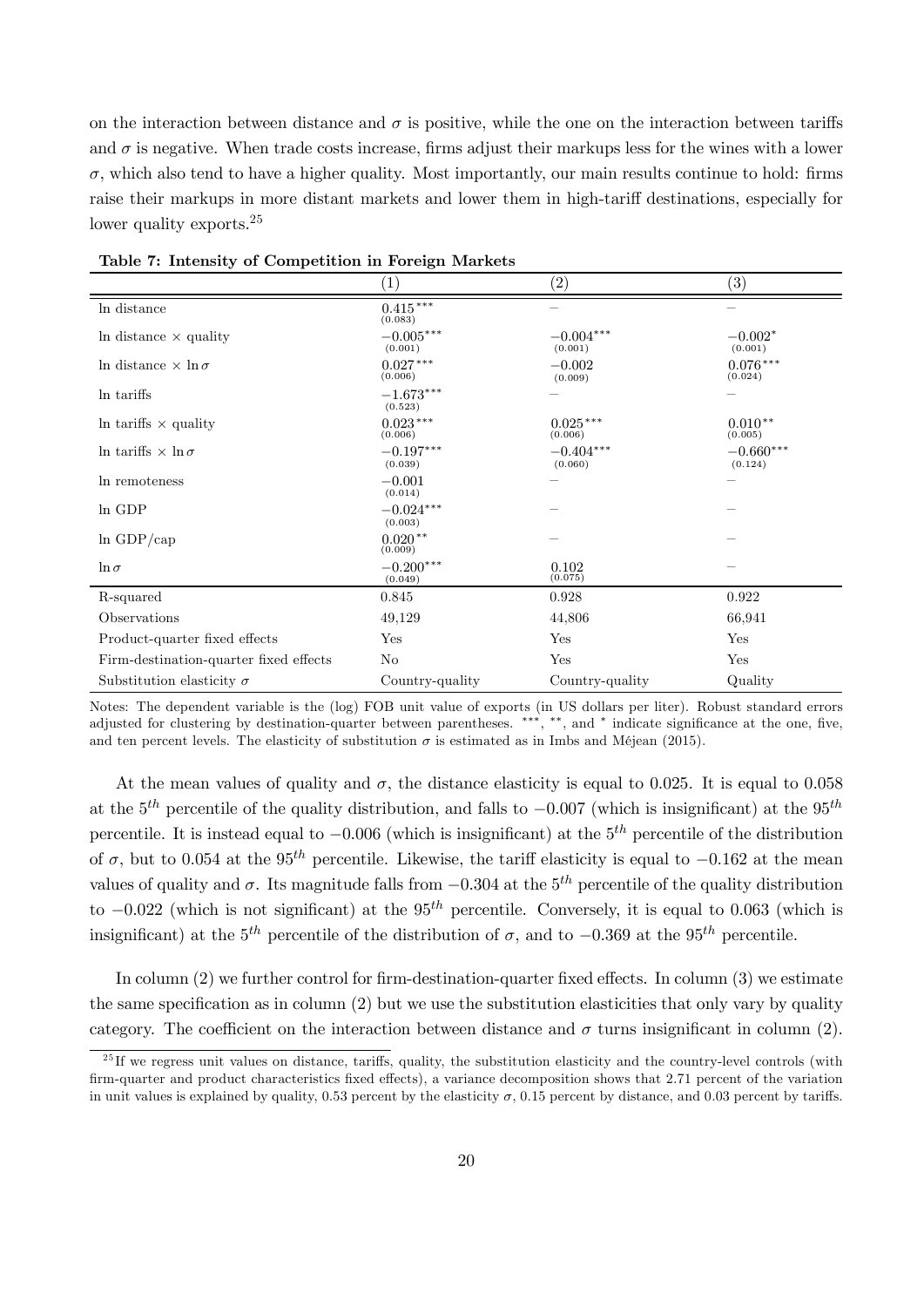But in both cases, the effects of trade costs on markups continue to be heterogeneous across quality levels. We conclude that the intensity of competition in foreign markets is not driving our results.

#### 4.3.2 Country-Level Characteristics

Our estimates may be biased if distance and tariffs are correlated with other country-level characteristics that affect the pricing decisions of exporters in each quality segment. For instance, Chen and Juvenal (2016) show that the markups of higher quality exports are more sensitive to real exchange rate changes. To ensure that our results are not driven by the heterogeneous pricing-to-market behavior of exporters, we control for the exchange rate between the US dollar and the importer's currency (an increase indicates an appreciation of the US dollar) interacted with quality. As shown in column (1) of Table 8, the exchange rate interaction has a positive coefficient but its inclusion does not substantially modify the size and significance of the coefficients on the distance and tariff interaction terms.

|                                          | $\left\lceil 1\right\rceil$ | $\left( 2\right)$      | $\left( 3\right)$      | (4)                    | $\left( 5\right)$      |
|------------------------------------------|-----------------------------|------------------------|------------------------|------------------------|------------------------|
| In distance $\times$ quality             | $-0.004***$<br>(0.001)      | $-0.005***$<br>(0.001) | $-0.004***$<br>(0.001) | $-0.004***$<br>(0.001) | $-0.009***$<br>(0.001) |
| In tariffs $\times$ quality              | $0.026***$<br>(0.004)       | $0.029***$<br>(0.004)  | $0.030***$<br>(0.004)  | $0.030***$<br>(0.005)  | $0.015***$<br>(0.004)  |
| In exchange rate $\times$ quality        | $0.001**$<br>(0.000)        |                        |                        |                        |                        |
| $\ln$ GDP/cap $\times$ quality           |                             | $0.002***$<br>(0.001)  |                        |                        |                        |
| In wine production/cap $\times$ quality  |                             |                        | $0.001**$<br>(0.000)   |                        |                        |
| In wine consumption/cap $\times$ quality |                             |                        |                        | $0.002***$<br>(0.000)  |                        |
| In wine import share $\times$ quality    |                             |                        |                        |                        | $-0.004***$<br>(0.001) |
| R-squared                                | 0.922                       | 0.922                  | 0.924                  | 0.925                  | 0.922                  |
| Observations                             | 66,941                      | 66,941                 | 56,605                 | 44,410                 | 66,939                 |
| Product-quarter fixed effects            | Yes                         | Yes                    | Yes                    | Yes                    | Yes                    |
| Firm-destination-quarter fixed effects   | Yes                         | Yes                    | Yes                    | Yes                    | Yes                    |

Table 8: Country-Level Characteristics

Notes: The dependent variable is the (log) FOB unit value of exports (in US dollars per liter). Robust standard errors adjusted for clustering by destination-quarter between parentheses. \*\*\* and \*\* indicate significance at the one and five percent levels. An increase in the exchange rate indicates an appreciation of the US dollar.

In a related study, Chen and Juvenal (2018) show that the markups of higher quality exports are more sensitive to changes in foreign income. In column (2) we therefore include an interaction between foreign real GDP per capita and quality. The coefficient on the interaction term is positive, but distance and tariffs continue to have heterogeneous effects on the markups of exports differentiated by quality.

Markups may also depend on each destination's wine production or consumption patterns. In columns (3) and (4) we include interactions between quality and each country's wine production or consumption per capita (we use the logarithm of one plus wine production per capita to account for the countries not producing wine). As markups could also be affected by the intensity of import competition in each country, in column (5) we interact each country's annual share of wine import quantities (HS 2204) from Argentina with quality (from the BACI data set, see Gaulier and Zignago,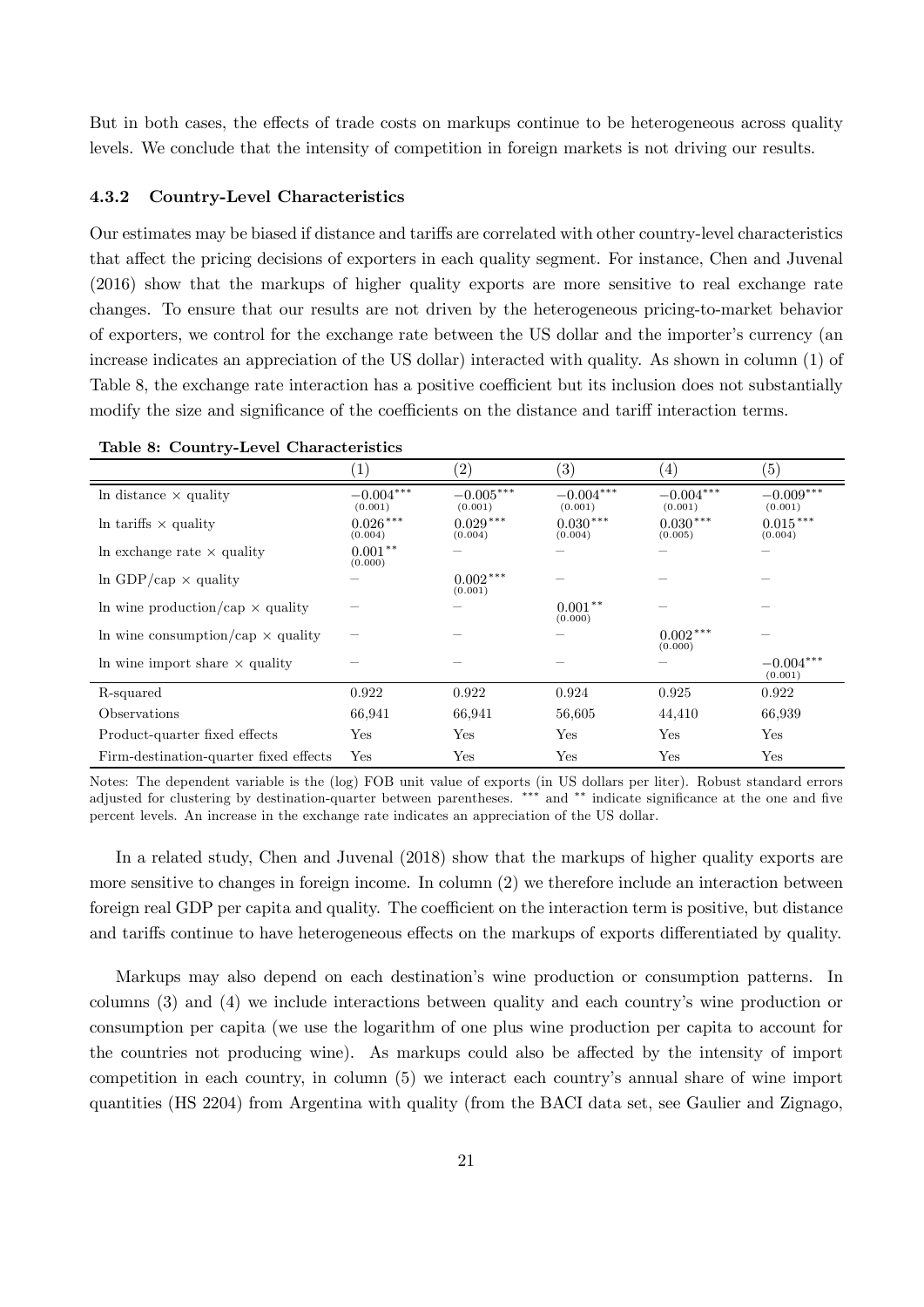2010). The effects of trade costs on markups remain heterogeneous across quality levels (our results also remain robust if we include interactions between remoteness or each country's GDP with quality).

## 5 Extensions

We investigate whether our results vary with the income level of export markets and across different types of exporters. We also extend our analysis to manufacturing industries other than wine. Finally, we derive and test the predictions of our model for export volumes.

#### 5.1 Income Heterogeneity across Destinations

Consumers in richer countries are generally assumed to have a stronger preference for higher quality goods (Chen and Juvenal, 2016, 2018; Crinò and Epifani, 2012; Fajgelbaum, Grossman, and Helpman, 2011; Feenstra and Romalis, 2014; Hallak, 2006; Manova and Zhang, 2012; Simonovska, 2015). To establish whether per capita income matters for our results, we classify countries as rich or poor based on whether their income per capita is above or below the sample median. We estimate equation (12) and multiply the distance and tariff interactions with a dummy variable for the richer destinations.<sup>26</sup>

|                                            |                       | (2)                    |
|--------------------------------------------|-----------------------|------------------------|
| In distance $\times$ quality               | $-0.003**$<br>(0.001) | $-0.003***$<br>(0.001) |
| In distance $\times$ quality $\times$ rich | $-0.001*$<br>(0.000)  | $-0.001**$<br>(0.000)  |
| In tariffs $\times$ quality                | 0.004<br>(0.005)      | $-0.007$<br>(0.009)    |
| In tariffs $\times$ quality $\times$ rich  | $0.036***$<br>(0.007) | $0.038***$<br>(0.009)  |
| R-squared                                  | 0.922                 | 0.922                  |
| Observations                               | 66,941                | 66,941                 |
| Product-quarter fixed effects              | Yes                   | Yes                    |
| Firm-destination-quarter fixed effects     | Yes                   | Yes                    |
| Rich versus poor                           | Median GDP/cap        | World Bank GNI         |

Table 9: Income Heterogeneity across Destinations

Notes: The dependent variable is the (log) FOB unit value of exports (in US dollars per liter). Robust standard errors adjusted for clustering by destination-quarter between parentheses. \*\*\*, \*\*, and \* indicate significance at the one, five, and ten percent levels.

The results are presented in column  $(1)$  of Table 9. The coefficient on the interaction of distance with quality is significant for the two groups of countries, but it is larger in magnitude for the richer destinations. Instead, the effect of tariffs is heterogeneous for the richer markets only. Column (2) shows that our results remain similar if we instead split our sample using the World Bank's classification of high and low income countries (the threshold is a GNI per capita of 4,035 US dollars in 2011). The heterogeneous effects of trade costs on markups are thus stronger for exports to richer destinations.

 $^{26}$  Argentina's higher income export destinations such as the US and the EU also tend to be farther away. In our sample, the correlation between income per capita and bilateral distance is equal to 60.5 percent.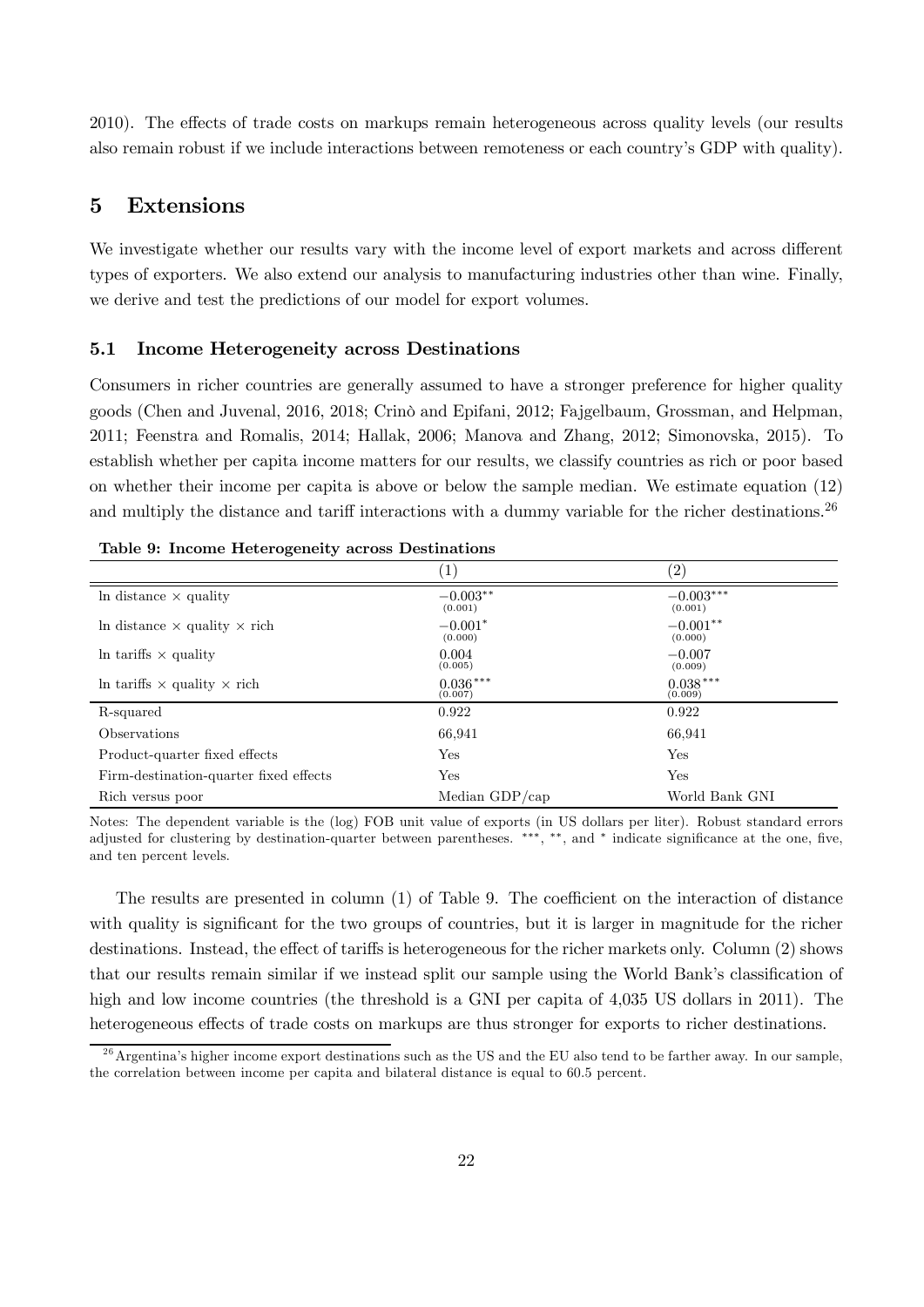### 5.2 Firm-Level Characteristics

We explore whether our results vary across exporters depending on their average quality, their size, and their export market shares. To identify differential effects, we estimate equation (12) and we multiply the distance and tariff interactions with a dummy variable for the higher quality firms, the larger firms, and the exporters with larger export market shares.

First, to compare higher and lower quality exporters we divide our sample at the median of average firm-level quality. We define a higher quality exporter as one which average quality is above the median. As shown in column  $(1)$  of Table 10, the interactions of distance and tariffs with quality are only significant for the higher quality firms. Heterogeneity in the impact of trade costs on markups is therefore driven by the higher quality exporters.

| Table To. Then-Devel Onaracteristics                          |                        |                        |                        |                       |
|---------------------------------------------------------------|------------------------|------------------------|------------------------|-----------------------|
|                                                               | $\left(1\right)$       | $\left( 2\right)$      | $\left( 3\right)$      | $\left( 4\right)$     |
| In distance $\times$ quality                                  | $-0.001$<br>(0.001)    | 0.001<br>(0.001)       | $-0.003***$<br>(0.001) | 0.001<br>(0.001)      |
| In distance $\times$ quality $\times$ high quality firms      | $-0.005***$<br>(0.001) |                        |                        | $-0.004**$<br>(0.002) |
| In distance $\times$ quality $\times$ large firms             |                        | $-0.005***$<br>(0.001) |                        | $-0.003**$<br>(0.001) |
| In distance $\times$ quality $\times$ high market share firms |                        |                        | $-0.001$<br>(0.001)    | $-0.001$<br>(0.001)   |
| In tariffs $\times$ quality                                   | 0.007<br>(0.005)       | $0.014***$<br>(0.007)  | 0.008<br>(0.007)       | $-0.009$<br>(0.008)   |
| In tariffs $\times$ quality $\times$ high quality firms       | $0.033***$<br>(0.008)  |                        |                        | $0.035***$<br>(0.009) |
| In tariffs $\times$ quality $\times$ large firms              |                        | $0.017**$<br>(0.009)   |                        | $-0.013$<br>(0.011)   |
| In tariffs $\times$ quality $\times$ high market share firms  |                        |                        | $0.026***$<br>(0.009)  | $0.034***$<br>(0.011) |
| R-squared                                                     | 0.922                  | 0.922                  | 0.922                  | 0.922                 |
| Observations                                                  | 66,941                 | 66,941                 | 66,941                 | 66,941                |
| Product-quarter fixed effects                                 | Yes                    | Yes                    | Yes                    | Yes                   |
| Firm-destination-quarter fixed effects                        | Yes                    | Yes                    | Yes                    | Yes                   |

Table 10: Firm-Level Characteristics

Notes: The dependent variable is the (log) FOB unit value of exports (in US dollars per liter). Robust standard errors adjusted for clustering by destination-quarter between parentheses. \*\*\* and \*\* indicate significance at the one and five percent levels.

Second, we ask whether our results vary with firm-level productivity. As more productive firms tend to charge higher markups (Bellone, Musso, Nesta, and Warzynski, 2014; Berman et al., 2012; Melitz and Ottaviano, 2008), we expect those firms to be better able to adjust their markups in response to changes in trade costs. Without any data on firm-level value-added or employment which are required to calculate productivity, we instead rely on a measure of firm size as the latter correlates strongly with productivity. We calculate the total volume (in liters) of exports for each firm in each year, and we categorize a firm as large if its total yearly exports are above the sample median. Column  $(2)$  shows that the effect of distance is heterogeneous for the large firms only. The effect of tariffs is heterogeneous for all firms, but to a larger extent for the bigger firms.

Lastly, we compare firms based on their export market shares. Amiti, Itskhoki, and Konings (2014) and Atkeson and Burstein (2008) argue that exporters have higher markups in the countries where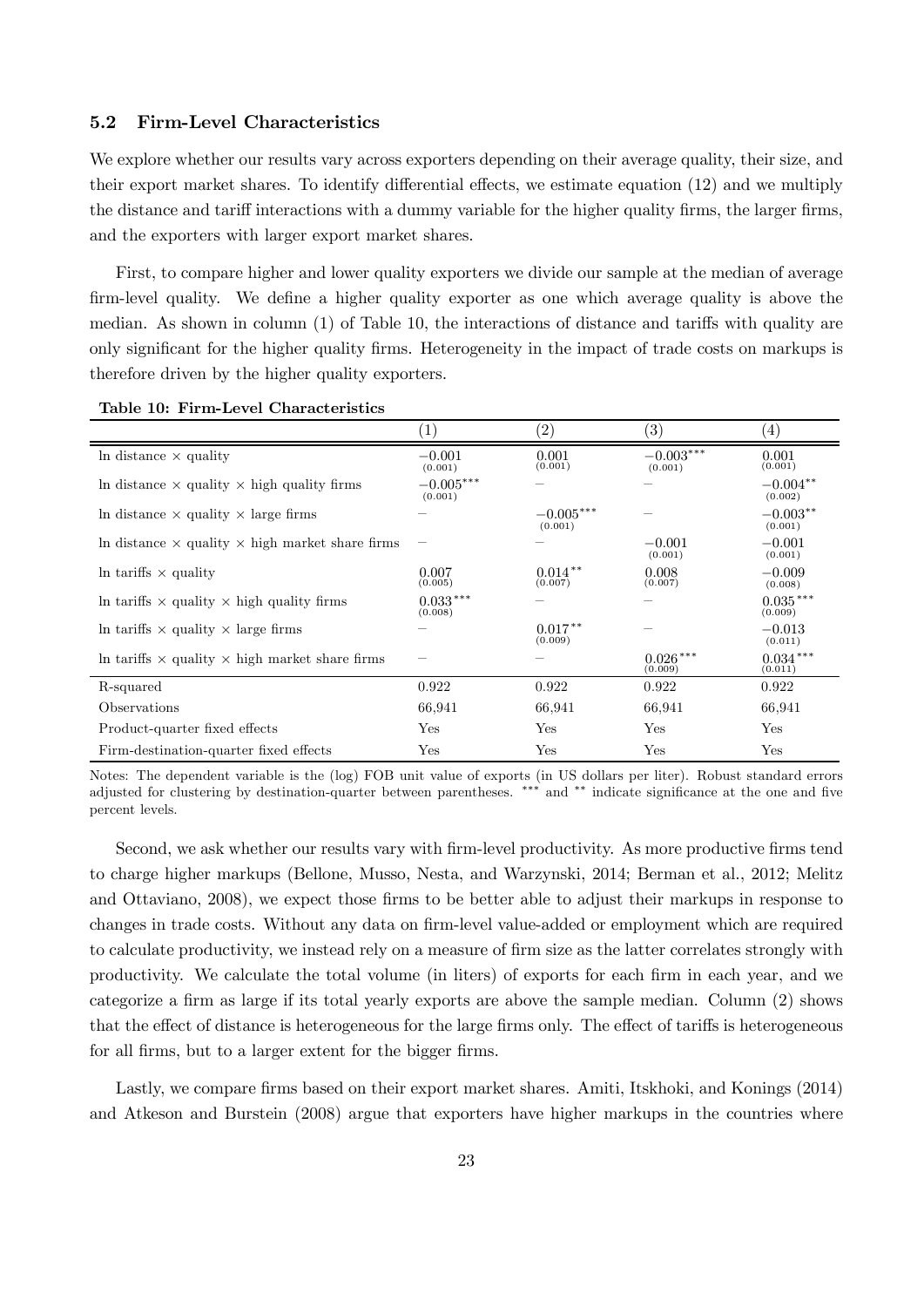they own a large share of the market, making it easier to adjust their markups. We thus expect the effects of trade costs on markups to be more strongly heterogeneous for the high market share firms. We construct market shares as each firm's total exports as a share of the total value exported by all firms by destination and year. Relative to the median market share, we split the sample between high and low market share firms. Column  $(3)$  shows that the effect of distance is equally heterogeneous for the two groups of firms. Instead, tariffs have heterogeneous effects for the high market share firms only.

In column  $(4)$  we let the distance and tariff interactions vary with all firm-level characteristics. The coefficient on the interaction between tariffs and quality for the large firms becomes insignificant, but the sign and significance of all other coefficients remain unchanged. In our sample, larger firms have higher market shares (the correlation is  $0.69$ ), while the correlations between firm-level quality, on the one hand, and market shares and firm size, on the other hand, are only equal to 0.09 and 0.10.

#### 5.3 Manufacturing Industries

To demonstrate that our results for export unit values generalize to industries other than wine, we rely on the universe of Argentinean firm-level exports (from Nosis). We observe the name of the exporter (the first probable exporter reported by Nosis), the destination country, the transaction date, the  $12$ digit MCN code, the FOB value (in US dollars) and the mass (in kilograms) of exports between 2002 and 2009. We focus on manufacturing industries (HS 30–38 and 42–97, Lugovskyy and Skiba, 2016), and we define a product at the 8-digit MCN level. We aggregate the data at quarterly frequency and unit values are in US dollars per kilogram. We drop the observations for which the unit value exceeds 100 times the median unit value per firm-product-quarter, or falls below the median divided by 100. As the data are disaggregated at the MCN level, we are unable to identify the variation in markups.

As quality is unobserved, we follow Bernini and Tomasi (2015) who adapt the Khandelwal (2010) procedure to estimate the quality of exports at the firm-product-destination-quarter level (Chen and Juvenal, 2018). See Appendix F for details. One potential caveat is that Khandelwal's (2010) proxy for quality is inferred from a framework with constant markups. Also, it embodies not only quality but also consumer tastes. Still, we believe that this measure should provide us with some useful information regarding the variation in quality across manufacturing exports. The effectively applied weighted average tariff rates (in percentage terms), obtained from the United Nations Conference on Trade and Development TRAINS database, are reported at the 6-digit HS level and at annual frequency. Our sample includes 9,724 exporters, 3,155 products, and 92 countries (462,127 observations). As each product can be exported by more than one firm we control for firm-product-quarter fixed effects.

Table 11 shows that unit values rise with distance, income per capita, and remoteness, and fall with a country's size and tariffs (column 1). Higher quality goods are more expensive (column 2). The effects of distance and tariffs on unit values are smaller in magnitude for higher quality exports (column 3), and this finding remains robust to controlling for firm-destination-quarter fixed effects (column 4).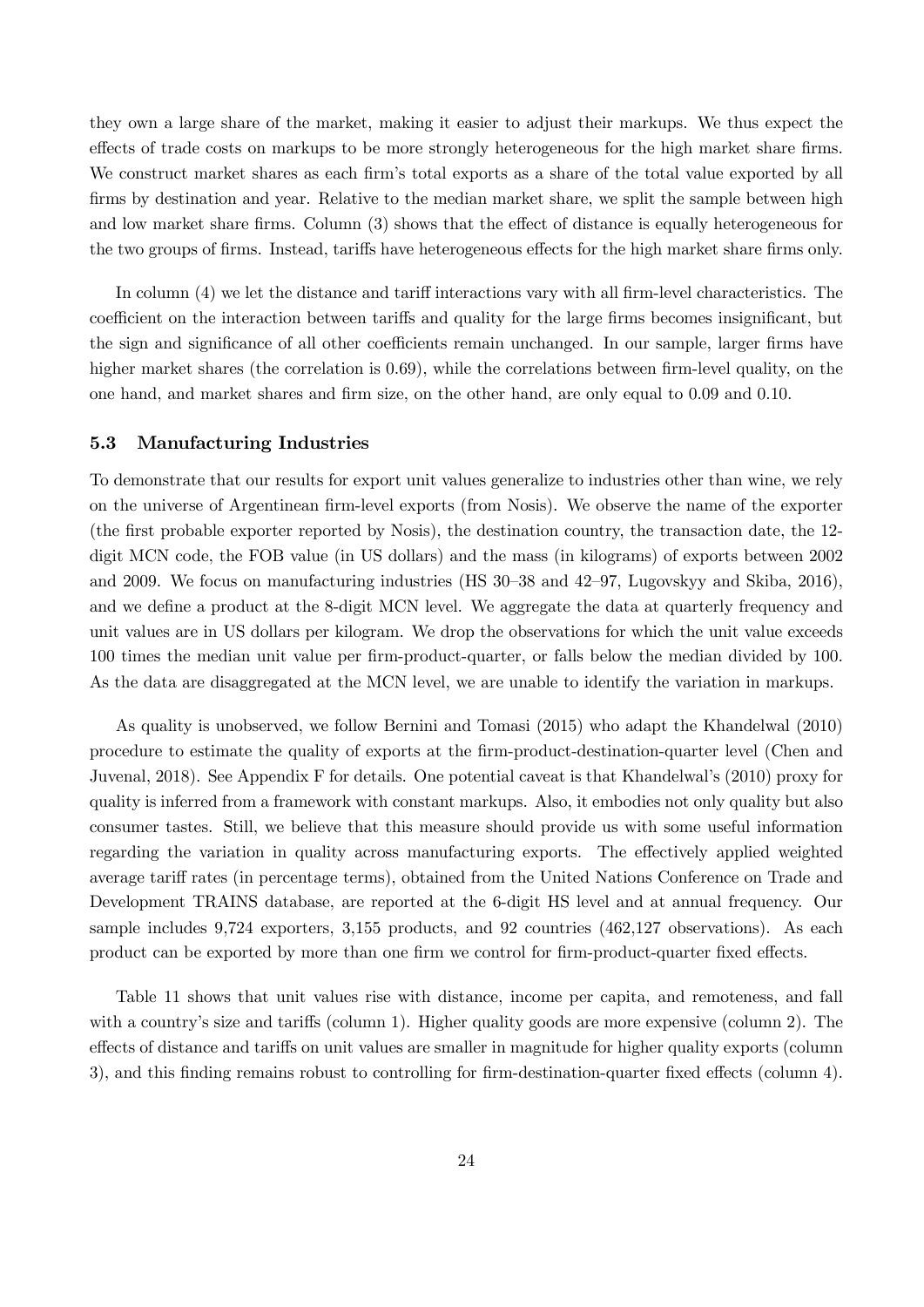|                                        | $\left(1\right)$        | $\rm(2)$                   | $\left( 3\right)$      | $\left( 4\right)$      |
|----------------------------------------|-------------------------|----------------------------|------------------------|------------------------|
| In distance                            | $0.035***$<br>(0.003)   | $0.035^{\,***}$<br>(0.003) | $0.035***$<br>(0.003)  |                        |
| quality                                |                         | $0.037***$<br>(0.002)      | $0.056***$<br>(0.008)  | $0.062***$<br>(0.010)  |
| In distance $\times$ quality           |                         |                            | $-0.003**$<br>(0.001)  | $-0.005***$<br>(0.001) |
| In tariffs                             | $-0.101**$<br>(0.046)   | $-0.084*$<br>(0.045)       | $-0.079*$<br>(0.045)   | $-0.007$<br>(0.093)    |
| In tariffs $\times$ quality            |                         |                            | $0.102***$<br>(0.035)  | $0.127***$<br>(0.039)  |
| In remoteness                          | $0.031\,***$<br>(0.010) | $0.040***$<br>(0.011)      | $0.039***$<br>(0.011)  |                        |
| ln GDP                                 | $-0.028***$<br>(0.002)  | $-0.028***$<br>(0.002)     | $-0.028***$<br>(0.002) |                        |
| $ln$ GDP/cap                           | $0.035***$<br>(0.006)   | $0.028***$<br>(0.006)      | $0.029***$<br>(0.006)  |                        |
| R-squared                              | 0.930                   | 0.930                      | 0.930                  | 0.965                  |
| Observations                           | 215,476                 | 215,476                    | 215,476                | 154,760                |
| Firm-product-quarter fixed effects     | Yes                     | Yes                        | Yes                    | Yes                    |
| Firm-destination-quarter fixed effects | No                      | N <sub>o</sub>             | No.                    | Yes                    |

Table 11: Manufacturing Industries

Notes: The dependent variable is the (log) FOB unit value of exports (in US dollars per kilogram). Robust standard errors adjusted for clustering by destination-quarter between parentheses. \*\*\*, \*\*, and \* indicate significance at the one, five, and ten percent levels.

### 5.4 Export Volumes

Our model holds predictions for the effects of distance and tariffs on exports across quality levels. Using equations (5) and (6), the elasticities of export quantities  $q_{ij}$  with respect to  $T_{ij}$  and  $\tau_{ij}$  are:

$$
\epsilon_T^q = \frac{-\sigma}{\left(1 + \frac{c_i(\theta)}{T_{ij}/\tau_{ij}}\right)} < 0,\tag{13}
$$

$$
\epsilon_{\tau}^{q} = \frac{-\sigma}{\left(1 + \frac{T_{ij}/\tau_{ij}}{c_{i}(\theta)}\right)} < 0.
$$
\n(14)

Quantities fall with  $T_{ij}$  (and therefore with distance), especially for lower quality exports. Instead, quantities fall with  $\tau_{ij}$  (and thus with tariffs), but to a larger extent for higher quality exports.<sup>27</sup> To investigate those predictions, we estimate the following reduced-form regression:

$$
\ln q_{ijk,t} = \xi_1 \ln dist_j + \xi_2 \ln dist_j \times quality_k + \xi_3 \ln tar_{j,t} + \xi_4 \ln tar_{j,t} \times quality_k
$$
  
 
$$
+ \xi_5 z_{j,t} + D_{k,t} + \nu_{ijk,t}, \tag{15}
$$

where  $q_{ijk,t}$  is the export volume (in liters). We expect  $\xi_1 + (\xi_2 \times quality_k) < 0$  with  $\xi_2 > 0$ , and  $\xi_3 + (\xi_4 \times quality_k) < 0$  with  $\xi_4 < 0$ . As explaining positive trade flows only leads to a selection bias, we construct a balanced sample of all firm-wine-destination-quarter combinations with positive and

<sup>&</sup>lt;sup>27</sup>Exports fall with the CIF price (equation 5), and hence with distance and tariffs (equation 6). Distance increases the CIF price directly but also indirectly through the FOB price. As the FOB price rises less for higher quality goods, their exports fall less compared to lower quality exports. Tariffs increase the CIF price directly but also reduce it by lowering the FOB price. As the FOB price falls less for higher quality goods, their exports fall more than lower quality exports.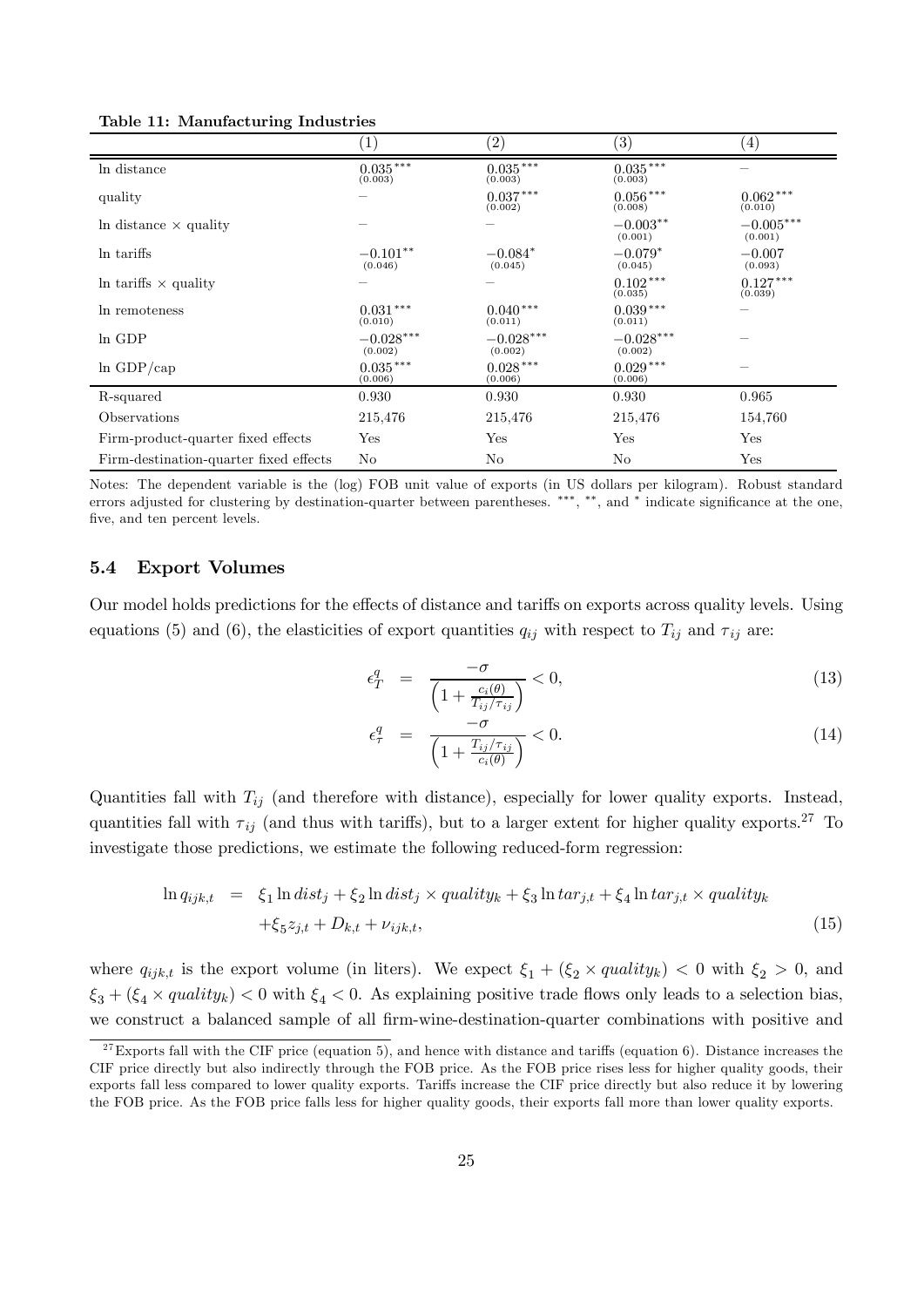zero trade flows (and for each wine we drop the years prior to its vintage year). We then estimate (15) by Poisson Pseudo-Maximum Likelihood (Head and Mayer, 2014; Santos Silva and Tenreyro, 2006).

|                                        | $\left( 1\right)$      | (2)                    | $\left( 3\right)$      |
|----------------------------------------|------------------------|------------------------|------------------------|
| In distance                            | $-1.036***$<br>(0.069) | $-2.399***$<br>(0.372) |                        |
| In distance $\times$ quality           |                        | $0.016***$<br>(0.004)  | $0.018***$<br>(0.006)  |
| In tariffs                             | $-2.346***$<br>(0.245) | $8.098***$<br>(2.329)  |                        |
| In tariffs $\times$ quality            |                        | $-0.124***$<br>(0.028) | $-0.219***$<br>(0.028) |
| In remoteness                          | $-0.713***$<br>(0.109) | $-0.713***$<br>(0.109) |                        |
| In GDP                                 | $0.737***$<br>(0.019)  | $0.737***$<br>(0.019)  |                        |
| $ln$ GDP/cap                           | $0.942***$<br>(0.062)  | $0.942***$<br>(0.061)  |                        |
| Observations                           | 2,472,069              | 2,472,069              | 421,691                |
| Product-quarter fixed effects          | Yes                    | Yes                    | Yes                    |
| Firm-destination-quarter fixed effects | No                     | N <sub>o</sub>         | Yes                    |

|  |  |  | Table 12: Export Volumes |
|--|--|--|--------------------------|
|--|--|--|--------------------------|

Notes: The dependent variable is the FOB export volume (in liters). Robust standard errors adjusted for clustering by destination-quarter between parentheses. \*\*\* indicates significance at the one percent level.

As shown in Table 12, exports fall with distance and tariffs (column 1). A higher quality reduces the magnitude of the distance elasticity, and increases the magnitude of the tariff elasticity (column 2). This heterogeneity across quality levels remains robust to including firm-destination-quarter fixed effects (column 3). Firms export more to richer and larger markets, and less to remote destinations.

According to the estimates of column (2), at the mean,  $5<sup>th</sup>$ , and  $95<sup>th</sup>$  percentiles of the quality distribution the distance elasticity is equal to  $-1.040$ ,  $-1.142$ , and  $-0.932$ , while the tariff elasticity is equal to  $-2.314$ ,  $-1.540$ , and  $-3.147$ , respectively (all significant at the one percent level).

## 6 Robustness

We report in Appendix G a number of robustness exercises on the estimation of equation (12). Overall, the patterns we find are supportive of our main conclusions.

Column (1) of Table G1 shows that our results continue to hold once we include wholesalers and retailers in the sample (the share of wine exports handled by intermediaries is only equal to 4.80 percent in 2002 and 5.33 percent in 2009). As each wine can be exported by more than one firm we control for firm-product-quarter fixed effects.

In wine producing countries, wine producers may lobby for protectionism if import competition is strong. Therefore, tariffs may be endogenous. In column  $(2)$  we instrument the interaction of tariffs with quality with (the logarithm of one plus) each country's total wine production interacted with quality. The Kleibergen-Paap F statistic (equal to 83, Stock and Yogo, 2005) rejects the null of weak correlation between the instrument and the endogenous regressor.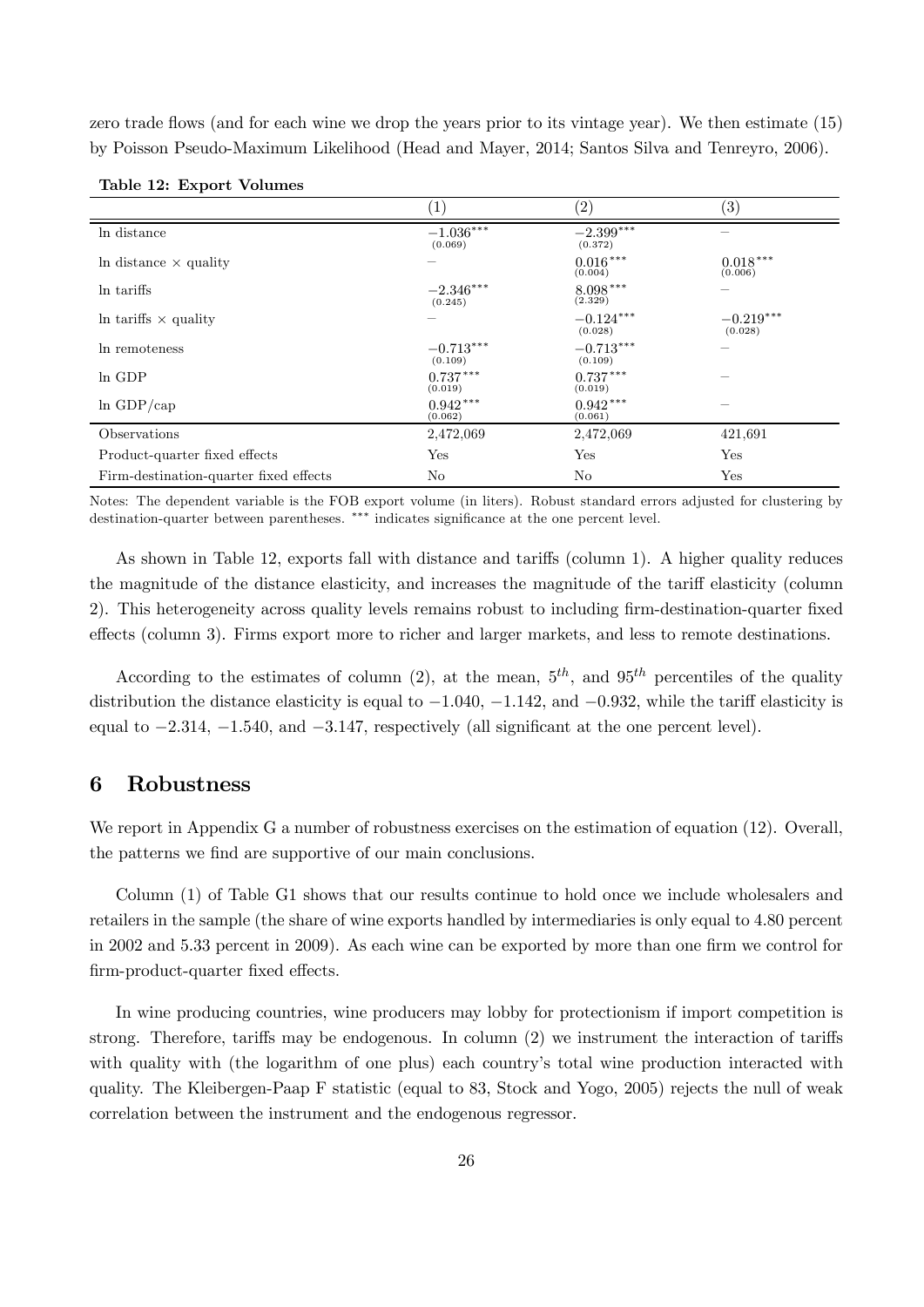The distance shipped by a given wine to a given country may vary depending on the port of exit from Argentina and the shipping mode. To address these concerns, we proceed as follows. First, as the Nosis data set reports the port of exit for each export transaction, we construct a new sample and define a wine product according to its name, grape, type, vintage year, packaging type, and port of exit (we do not observe the port of destination). Second, we extract from the Datamyne data set the shipping mode for Argentinean wine export transactions between 2005 and 2008 (road, air, sea, rail). We merge the Nosis and Datamyne data sets by shipping permit number, and we define a wine product based on its name, grape, type, vintage year, packaging type, and shipping mode. As shown in columns (3) and (4), controlling for the port of exit or the shipping mode does not alter our conclusions.

In December 2001, Argentina was in a crisis and the government froze all bank accounts and prohibited withdrawals from US dollar-denominated accounts. These measures lasted for a year and the lack of cash availability caused numerous problems for firms. The fixed exchange rate was abandoned, leading to a large depreciation of the peso, and default was declared on most of the country's debt. To account for these events in column (1) of Table G2 we exclude the year 2002 from the sample.

In column (2) we control for export volumes and their interaction with quality. This addresses the possibility that the pricing strategies of exporters depend on shipment size. In column (3) we include the shipments containing less than 4.5 liters in the sample. In column (4) we estimate equation (12) for wines as opposed to wine products (and therefore ignore the packaging type).

Table G3 addresses the measurement of quality. In column (1) quality is measured using the Parker ratings. In column (2) quality is rescaled to vary between one and six. Each value corresponds to one the Wine Spectator bins (Table 1), and a larger value indicates a higher quality. Column (3) excludes "Great" wines from the sample. Column (4) excludes the US from the sample because the Wine Spectator is a US-based rating and may not capture taste preferences for quality in other countries (Parker is also US based). As endogeneity could arise due to measurement error in the quality ratings (Chen and Juvenal, 2016, 2018), in column (5) we use the Parker scores to instrument the Wine Spectator ratings (both interacted with distance and tariffs) under the assumption that their measurement errors are uncorrelated. The Kleibergen-Paap F statistic (equal to 404, Stock and Yogo, 2005) rejects the null of weak correlation between the instruments and the endogenous regressors.

Based on the Khandelwal (2010) methodology, we estimate quality for each 12-digit MCN-level wine product category by firm-destination-quarter (see Appendix F). Our sample size more than doubles as many wines unrated by the Wine Spectator can be included in the sample. As shown in column (6), our results continue to hold. In column (7) we interact distance and tariffs with estimated quality and the Wine Spectator ratings. The coefficients on the interactions with the Wine Spectator ratings are significant and with expected signs, while the ones on the interactions with estimated quality remain significant. This finding most likely reflects the fact that the Khandelwal (2010) measure embodies not only quality but also consumer tastes (the correlation between estimated quality and the Wine Spectator ratings is equal to 13.7 percent).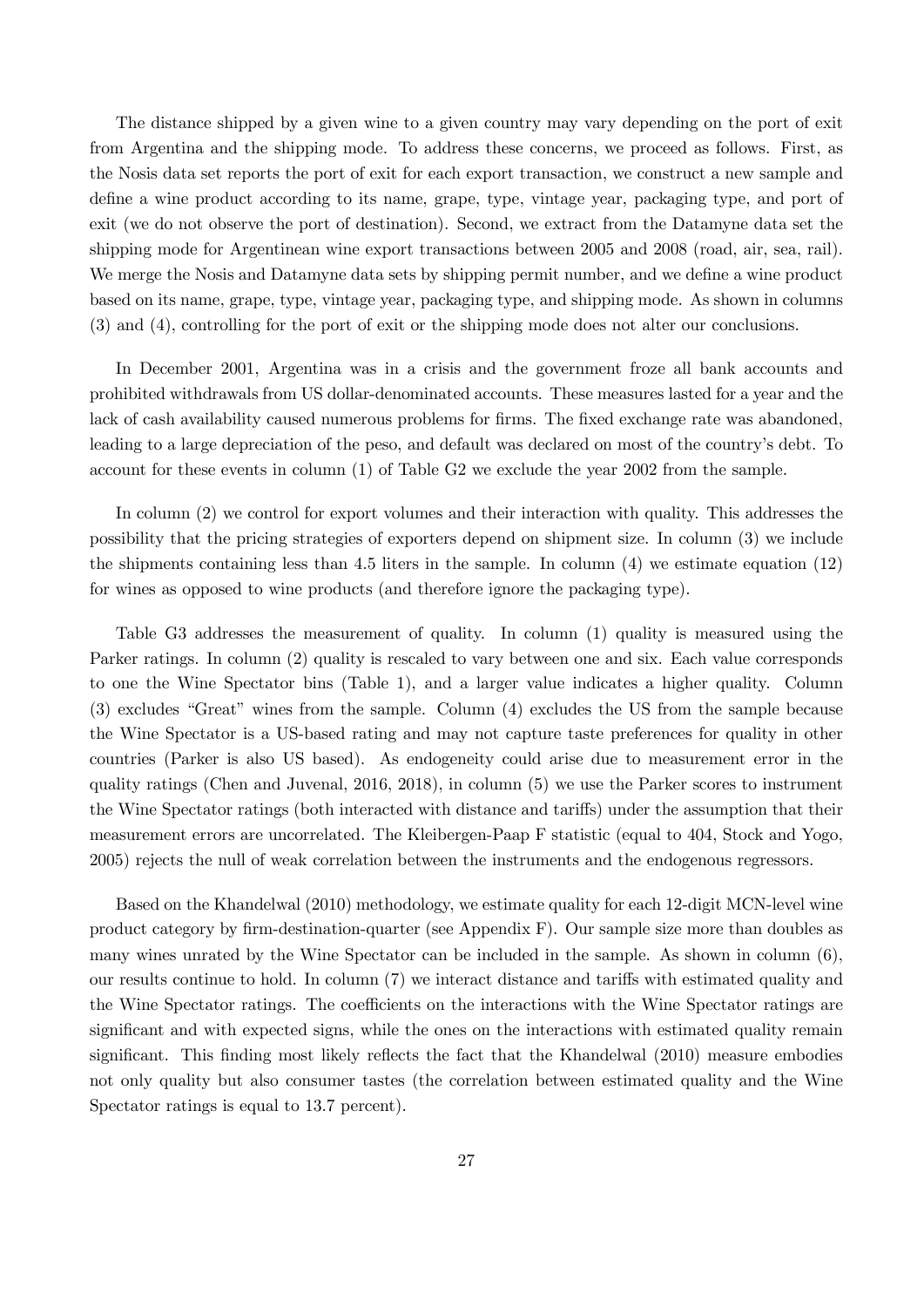To check if our results hold for both lower and higher quality wines, in column (8) we classify the "Very good," "Outstanding," and "Great" wines as high quality, the "Not recommended," "Mediocre," and "Good" ones as low quality, and we estimate different coefficients for the two quality categories.

In columns (1) and (2) of Table G4 we measure unit values at annual and monthly frequency, while in column  $(3)$  we use our raw data at the transaction level (the fixed effects and the clustering are defined at annual, monthly, and daily frequency, respectively). Column (4) relies on transaction-level unit values but the fixed effects (and the clustering) are measured at quarterly frequency.

Finally, in Table G5 we estimate the cross-sectional variation of our coefficients. We estimate equation  $(11)$  and interact the distance and tariff variables with year dummies. For the years  $2004-$ 2009, markups rise with distance, fall with tariffs, and these effects are larger in magnitude for lower quality exports. The insignificant results for 2002 and 2003 may be due to the economic crisis of 2002 (see above), or to the poorer data coverage compared to other years (see Table 2).

## 7 Concluding Remarks

Guided by the predictions of a model that features endogenous markups and per-unit trade costs, our paper provides robust empirical evidence that exporters adjust their markups across destinations depending on trade costs such as distance and tariffs. Firms raise their markups in more distant markets, but lower them in high-tariff countries. Moreover, the effects of trade costs on markups are heterogeneous and smaller in magnitude for higher quality exports. This heterogeneity is stronger for exports to richer countries, and is predominantly driven by the higher quality firms, the larger firms, and the exporters with larger export market shares.

Our results are important because they show that the variation in firm-level export unit values across markets is not only driven by quality differences but also by markup variation conditional on quality. Due to market power, firms price discriminate across destinations, but the way and the extent to which they do so depends on the size and the nature of trade costs (i.e., per unit versus ad valorem), and the quality of their exports. Trade costs therefore play a key role in inducing deviations from the Law of One Price, and they thus contribute to the degree of international market segmentation. Lastly, as they are driven by high performance firms that generate the bulk of aggregate exports, we expect our results to matter quantitatively in explaining the variation in aggregate export prices.

Our findings imply that trade models featuring markups that are invariant to country-level characteristics lack a key channel to explain the pricing strategies of exporters across international markets. Our results therefore militate in favor of trade models with variable markups that depend on trade costs. They also emphasize the importance of modelling trade costs more flexibly, and in particular that accounting for per-unit trade costs enables us to explain strong patterns observed in the data. We believe that understanding the welfare implications of our results would be an important next step.<sup>28</sup>

<sup>&</sup>lt;sup>28</sup> Irarrazabal et al. (2015) and Lashkaripour (2017) show that the welfare gains from trade are larger in models with per-unit trade costs. Fan, Li, Xu, and Yeaple (2019) instead argue they are lower.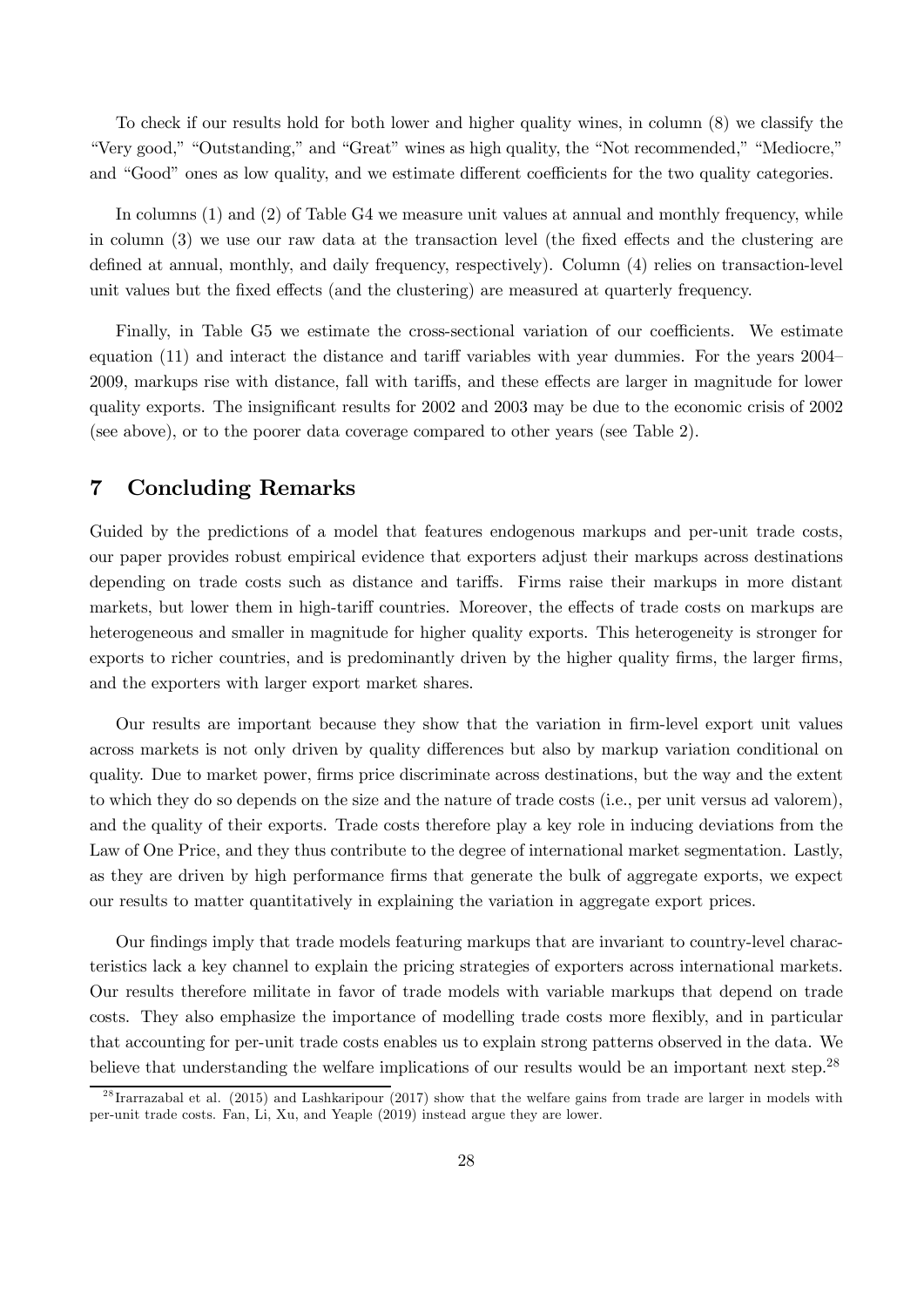## References

Alchian, A.A., Allen, W.R., 1964. University Economics. Wadsworth Publishing, Belmont, California.

Amiti, M., Itskhoki, O., Konings, J., 2014. Importers, exporters, and exchange rate disconnect. American Economic Review 104 (7), 1942–1978.

Amiti, M., Itskhoki, O., Konings, J., 2019. International shocks, variable markups and domestic prices. Review of Economic Studies 86 (6), 2356–2402.

Anderson, K., Nelgen, S., 2011. Global Wine Markets, 1961–2009: A Statistical Compendium. University of Adelaide Press, Adelaide.

Arkolakis, C., Costinot, A., Donaldson, D., Rodríguez-Clare, A., 2019. The elusive pro-competitive effects of trade. Review of Economic Studies 86 (1), 46–80.

Atkeson, A., Burstein, A., 2008. Trade costs, pricing-to-market, and international relative prices. American Economic Review 98 (5), 1998–2031.

Atkin, D., Donaldson, D., 2015. Who's getting globalized? The size and implications of intra-national trade costs, mimeo.

Atkin, D., Khandelwal, A.K., Osman, A., 2017. Exporting and firm performance: evidence from a randomized experiment. Quarterly Journal of Economics 132 (2), 551–615.

Baldwin, R.E., Harrigan, J., 2011. Zeros, quality, and space: trade theory and trade evidence. American Economic Journal: Microeconomics 3 (2), 60–88.

Bastos, P., Silva, J., 2010. The quality of a firm's exports: where you export to matters. Journal of International Economics 82 (2), 99–111.

Behrens, K., Murata, Y., 2007. General equilibrium models of monopolistic competition: a new approach. Journal of Economic Theory 136 (1), 776–787.

Bellone, F., Musso, P., Nesta, L., Warzynski, F., 2014. International trade and firm-level markups when location and quality matter. Journal of Economic Geography 16 (1), 67–91.

Berman, N., Martin, P., Mayer, T., 2012. How do different exporters react to exchange rate changes? Quarterly Journal of Economics 127 (1), 437–492.

Bernini, M., Tomasi, C., 2015. Exchange rate pass-through and product heterogeneity: does quality matter on the import side? European Economic Review 77, 117–138.

Bosker, M., Buringh, E., 2019. Iceberg transport costs. Evidence from the  $19^{th}$  century ice trade. Economic Journal, forthcoming.

Broda, C., Weinstein, D.E., 2006. Globalization and the gains from variety. Quarterly Journal of Economics 121 (2), 541–585.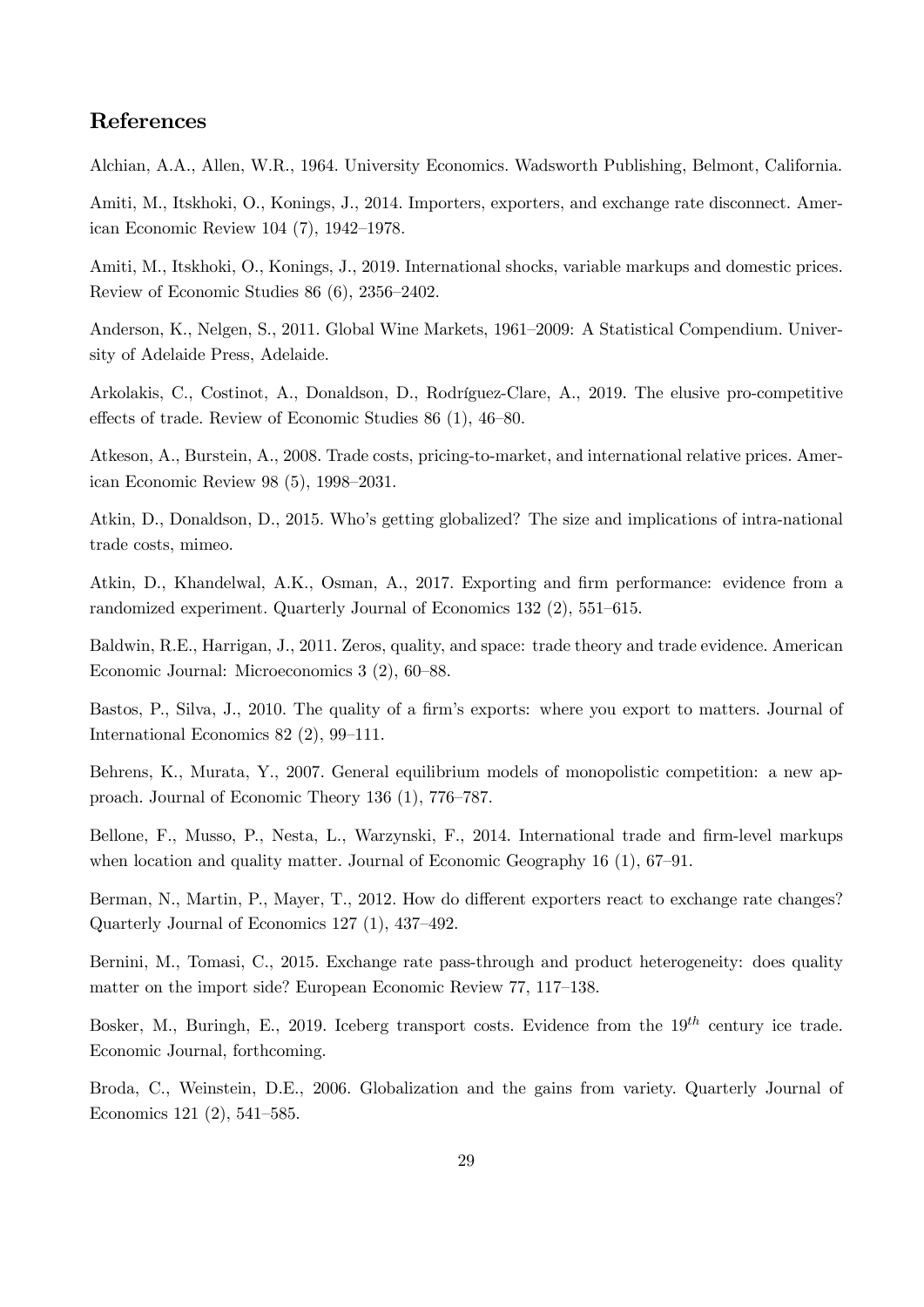Cavallo, A., Gopinath, G., Neiman, B., Tang, J., 2019. Tariff passthrough at the border and at the store: evidence from US trade policy. American Economic Review: Insights, forthcoming.

Chen, N., Imbs, J., Scott, A., 2009. The dynamics of trade and competition. Journal of International Economics 77 (1), 50–62.

Chen, N., Juvenal, L., 2016. Quality, trade, and exchange rate pass-through. Journal of International Economics 100, 61–80.

Chen, N., Juvenal, L., 2018. Quality and the Great Trade Collapse. Journal of Development Economics 135, 59–76.

Crinò, R., Epifani, P., 2012. Productivity, quality, and export behaviour. Economic Journal 122 (565), 1206–1243.

Crozet, M., Head, K., Mayer, T., 2012. Quality sorting and trade: firm-level evidence for French wine. Review of Economic Studies 79 (2), 609–644.

Daudin, G., Héricourt, J., Patureau, L., 2018. International transport costs: new findings from modelling additive costs. CEPII Working Paper 2018–10.

De Loecker, J., Goldberg, P.K., Khandelwal, A.K., Pavcnik, N., 2016. Prices, markups, and trade reform. Econometrica 84 (2), 445–510.

De Loecker, J., Warzynski, F., 2012. Markups and firm-level export status. American Economic Review 102 (6), 2437–2471.

Eaton, J., Kortum, S., 2002. Technology, geography and trade. Econometrica 70 (5), 1741–1779.

Emlinger, C., Lamani, V., 2017. International trade, quality sorting and trade costs: the case of Cognac. CEPII Working Paper 2017–18.

Fajgelbaum, P., Grossman, G.M., Helpman, E., 2011. Income distribution, product quality, and international trade. Journal of Political Economy 119 (4), 721–765.

Fan, H., Li, Y.A., Xu, S., Yeaple, S.R., 2019. Quality, variable markups, and welfare: a quantitative general equilibrium analysis of export prices. Journal of International Economics, forthcoming.

Feenstra, R.C., 1994. New product varieties and the measurement of international prices. American Economic Review 84 (1), 157–177.

Feenstra, R.C., 2003. A homothetic utility function for monopolistic competition models, without constant price elasticity. Economics Letters 78 (1), 79–86.

Feenstra, R.C., Romalis, J., 2014. International prices and endogenous quality. Quarterly Journal of Economics 129 (2), 477–527.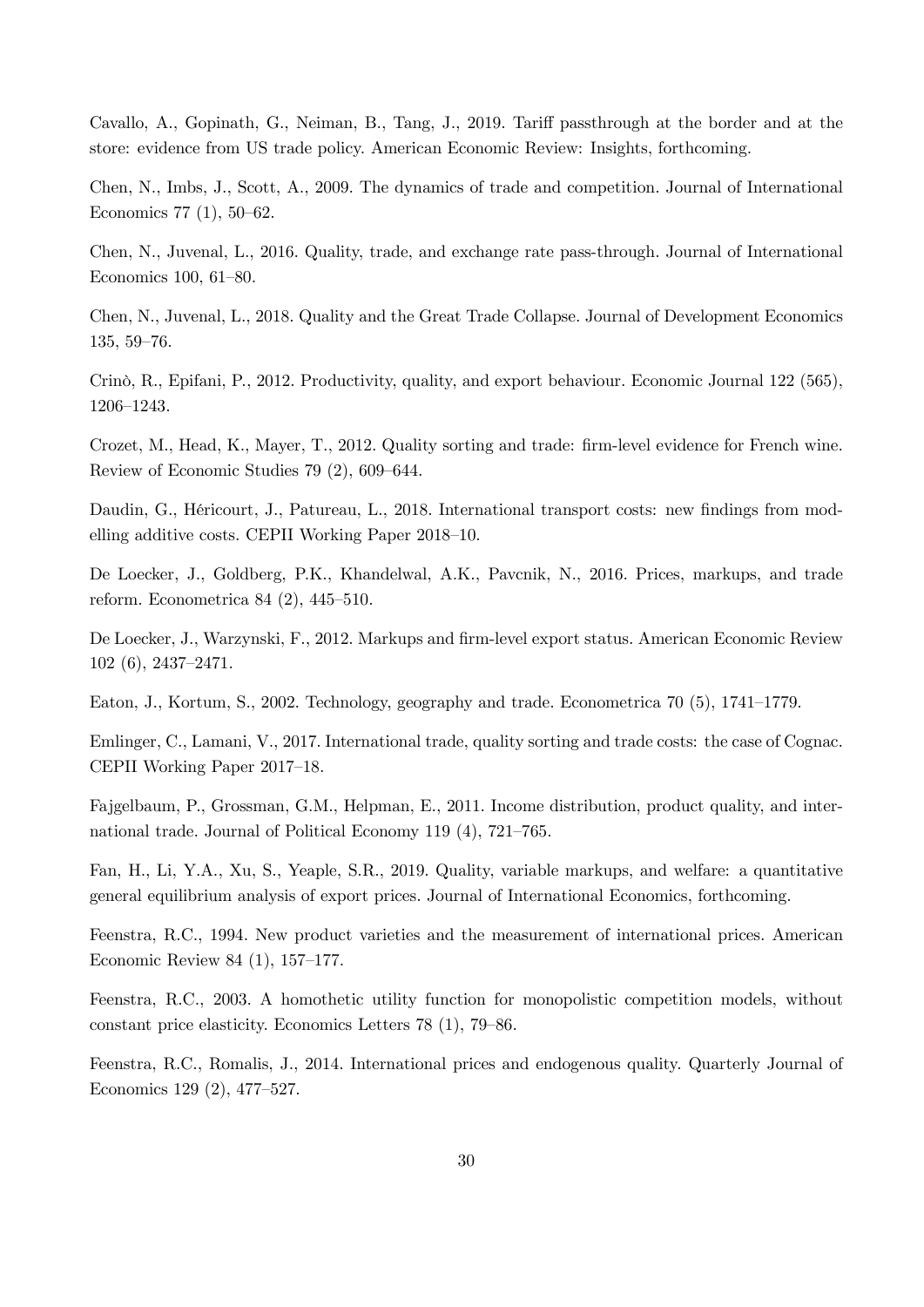Fitzgerald, D., Haller, S., 2014. Pricing-to-market: evidence from plant-level prices. Review of Economic Studies 81 (2), 761–786.

Gaulier, G., Zignago, S., 2010. BACI: International trade database at the product-level. The 1994–2007 version. CEPII Working Paper 2010–23.

Görg, J., Halpern, L., Muraközy, B., 2017. Why do within-firm-product export prices differ across markets? Evidence from Hungary. The World Economy 40 (6), 1233–1246.

Greenhut, M.L., Ohta, H., Sailors, J., 1985. Reverse dumping: a form of spatial price discrimination. Journal of Industrial Economics 34 (2), 167–181.

Hallak, J.C., 2006. Product quality and the direction of trade. Journal of International Economics 68  $(1), 238 - 265.$ 

Harrigan, J., Ma, X., Shlychkov, V., 2015. Export prices of US firms. Journal of International Economics 97 (1), 100–111.

Head, K., Mayer, T., 2014. Gravity equations: workhorse, toolkit, and cookbook, in: Gopinath, G., Helpman, E., Rogoff, K. (Eds), Handbook of International Economics, Vol. 4, Elsevier, Amsterdam, pp. 131–195.

Hoover, E.M., 1937. Spatial price discrimination. Review of Economic Studies 4 (3), 182–191.

Hummels, D., Klenow, P.J., 2005. The variety and quality of a nation's exports. American Economic Review 95 (3), 704–723.

Hummels, D., Skiba, A., 2004. Shipping the good apples out? An empirical confirmation of the Alchian-Allen conjecture. Journal of Political Economy 112 (6), 1384–1402.

Imbs, J., Méjean, I., 2015. Elasticity optimism. American Economic Journal: Macroeconomics 7 (3), 43–83.

Irarrazabal, A., Moxnes, A., Opromolla, L.D., 2015. The tip of the iceberg: a quantitative framework for estimating trade costs. Review of Economics and Statistics 97 (4), 777–792.

Johnson, R.C., 2012. Trade and prices with heterogeneous firms. Journal of International Economics 86 (1), 43–56.

Khandelwal, A., 2010. The long and short (of) quality ladders. Review of Economic Studies 77 (4), 1450–1476.

Krugman, P., 1980. Scale economies, product differentiation, and the pattern of trade. American Economic Review 70 (5), 950–959.

Kugler, M., Verhoogen, E., 2012. Prices, plant size, and product quality. Review of Economic Studies 79 (1), 307–339.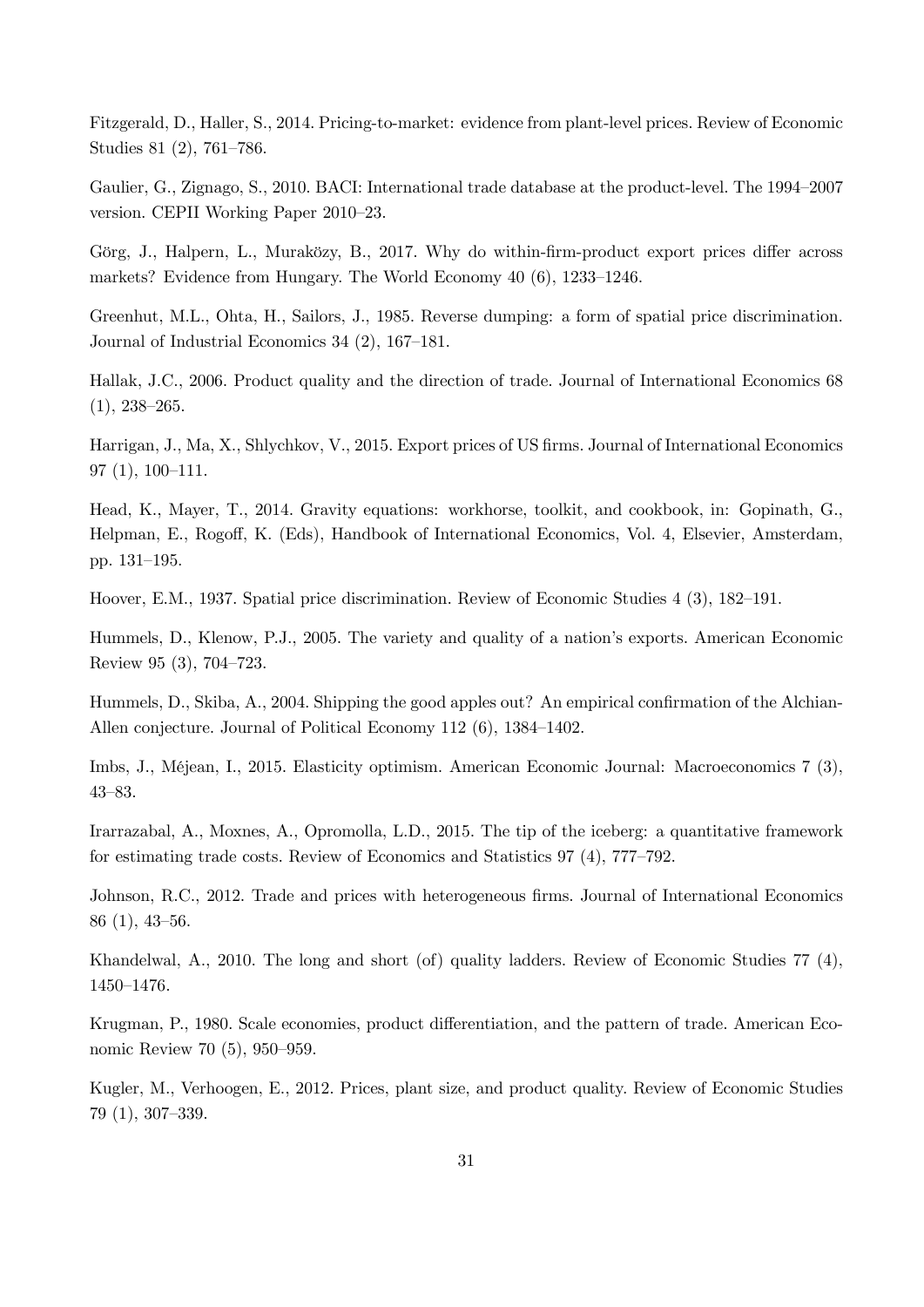Lashkaripour, A., 2017. The international gains from declining transport costs, mimeo.

Lugovskyy, V., Skiba, A., 2015. How geography affects quality. Journal of Development Economics 115, 156–180.

Lugovskyy, V., Skiba, A., 2016. Positive and negative effects of distance on export prices. Journal of Economic Behavior and Organization 127, 155–181.

Manova, K., Zhang, Z., 2012. Export prices across firms and destinations. Quarterly Journal of Economics 127 (1), 379–436.

Martin, J., 2010. Markups, quality, and transport costs. CREST Working Paper 2010–17.

Martin, J., 2012. Markups, quality, and transport costs. European Economic Review 56 (4), 777–791.

Medina, P., 2018. Import competition, quality upgrading and exporting: evidence from the Peruvian apparel industry, mimeo.

Melitz, M.J., 2003. The impact of trade on intra-industry reallocations and aggregate industry productivity. Econometrica 71 (6), 1695–1725.

Melitz, M.J., Ottaviano, G.I.P., 2008. Market size, trade, and productivity. Review of Economic Studies 75 (1), 295–316.

Ottaviano, G., Tabuchi, T., Thisse, J.-F., 2002. Agglomeration and trade revisited. International Economic Review 43 (2), 409–435.

Piveteau, P., Smagghue, G., 2019. Estimating firm product quality using trade data. Journal of International Economics 118, 217–232.

Santos Silva, J.M.C., Tenreyro, S., 2006. The log of gravity. Review of Economics and Statistics 88 (4), 641–658.

Schott, P.K., 2004. Across-product versus within-product specialization in international trade. Quarterly Journal of Economics 119 (2), 647–678.

Simonovska, I., 2015. Income differences and prices of tradables: insights from an online retailer. Review of Economic Studies 82 (4), 1612–1656.

Stock, J.H., Yogo, M., 2005. Testing for weak instruments in linear IV regression, in: Andrews, D.W.K., Stock, J.H. (Eds), Identification and Inference for Econometric Models: Essays in Honor of Thomas Rothenberg. Cambridge University Press, Cambridge, pp. 80–108.

Takechi, K., 2015. The quality of distance: quality sorting, Alchian-Allen effect, and geography. RIETI Discussion Paper 15–E–018.

Verhoogen, E., 2008. Trade, quality upgrading and wage inequality in the Mexican manufacturing sector. Quarterly Journal of Economics 123 (2), 489–530.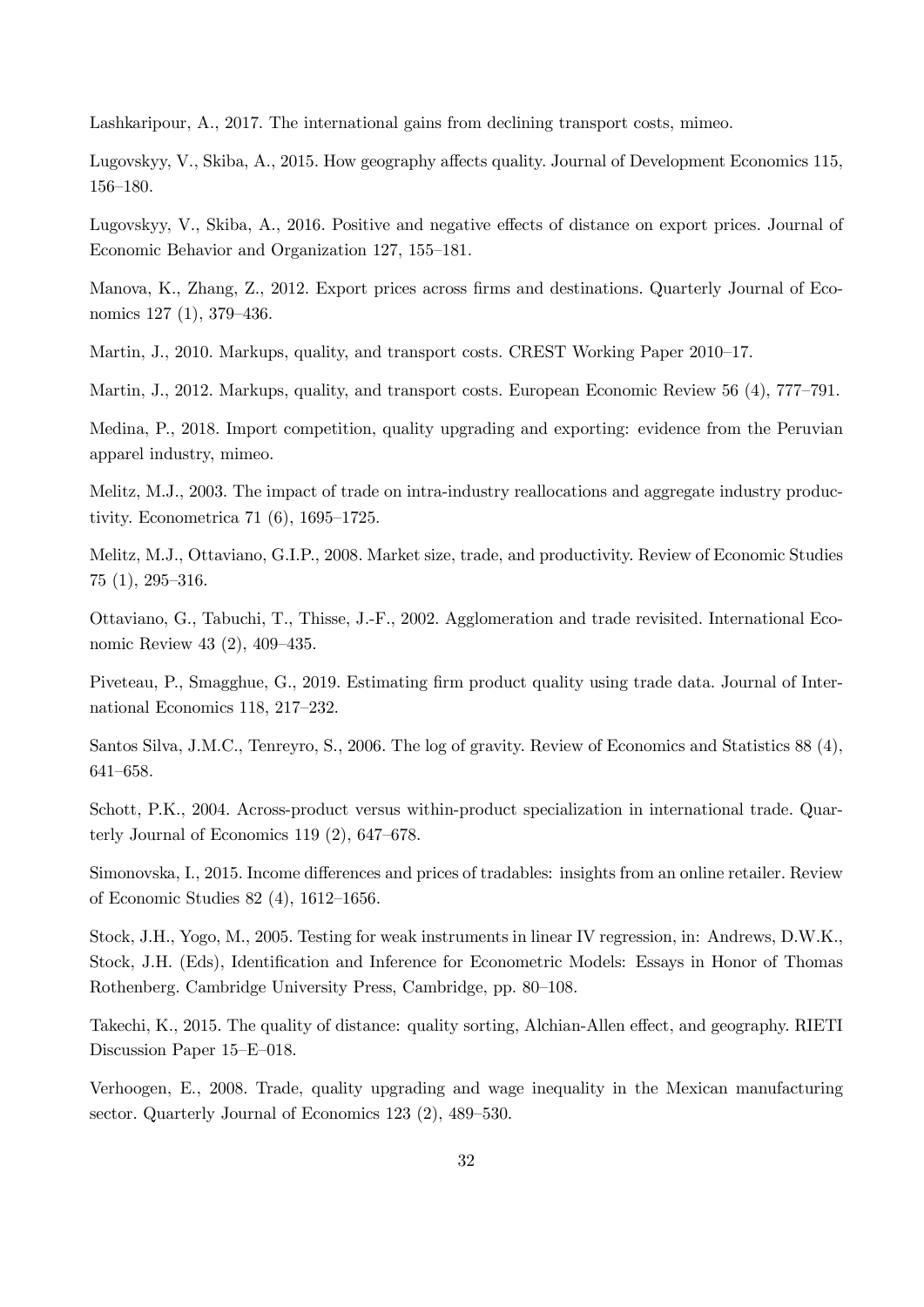## A Per-Unit versus Ad Valorem Trade Costs

In line with the assumptions of our model, we show that Argentinean wine exports are subject to both per-unit and ad valorem trade costs. Also, consistent with the premise that per-unit trade costs rise with distance, we show that trade costs become more per unit than ad valorem as distance increases.

First, to identify the nature of trade costs in our data, we estimate the following reduced-form regression (Hummels and Skiba, 2004; Lashkaripour, 2017; Lugovskyy and Skiba, 2015):

$$
\ln f_{ijk,t} = \psi_1 \ln uv_{ijk,t} + \psi_2 \ln dist_j + \psi_3 \ln q_{ijk,t} + D_{i,t} + D_p + \iota_{ijk,t},
$$
\n(A1)

where for each wine product k exported by firm i to country j in quarter t,  $f_{ijk,t}$  are freight charges divided by the volume exported (in US dollars per liter),  $uv_{ijk,t}$  is the export unit value (in US dollars per liter),  $dist_j$  is the bilateral distance between Argentina and country j, and  $q_{ijk,t}$  is shipment size (in liters). We expect freight costs to increase with distance. Freight costs should also increase with export unit values as more expensive goods may require heavier packaging, more careful and costly handling, and face higher insurance fees (Hummels and Skiba, 2004). Instead, freight costs should fall with shipment size if there are scale economies in transportation (i.e., it should be less costly to export a large shipment at once than many small shipments at different times).

The coefficient of interest is  $\psi_1$  as it captures the extent to which freight costs are ad valorem or per unit. If freight costs are ad valorem only, they vary proportionally with export unit values such that  $\psi_1 = 1$ . If they are per unit only, they do not depend on export unit values such that  $\psi_1 = 0$ . An elasticity  $\psi_1$  between zero and unity in turn indicates that freight costs are both per unit and ad valorem, and the smaller the elasticity, the larger the per-unit component of freight costs. As we want to identify the effect of unit values (and not of markups) on freight costs, we include firm-quarter  $D_{i,t}$  and product characteristics  $D_p$  (grape, type, vintage year, MCN-level, packaging, and province of origin) fixed effects (the results remain similar if we instead include product-quarter fixed effects). Robust standard errors are adjusted for clustering by destination-quarter.

One issue is that unit values and shipment size are endogenous to freight costs. Freight costs rise with unit values because of higher insurance or handling requirements, but unit values increase with freight costs if they have a per-unit component (equation 7), resulting in a positive endogeneity bias. We therefore instrument, in each time period, the unit value of each wine product exported to a given country with its mean unit value on exports to other destinations. The mean unit value is exogenous by construction as it excludes the unit value to be instrumented. Besides, as the dependent variable divides freight charges by the volume exported, it is negatively correlated with shipment size. We use the destination's GDP and GDP per capita to instrument export volumes (Hummels and Skiba, 2004).

Our data set reports freight charges (in US dollars) at the firm-product-destination-transaction level. We aggregate the data at quarterly frequency, but due to incomplete coverage we only observe 107 firms,  $1,440$  wines  $(1,534$  products), and  $82$  countries between  $2005Q4$  and  $2009Q4$   $(6,802$  observations).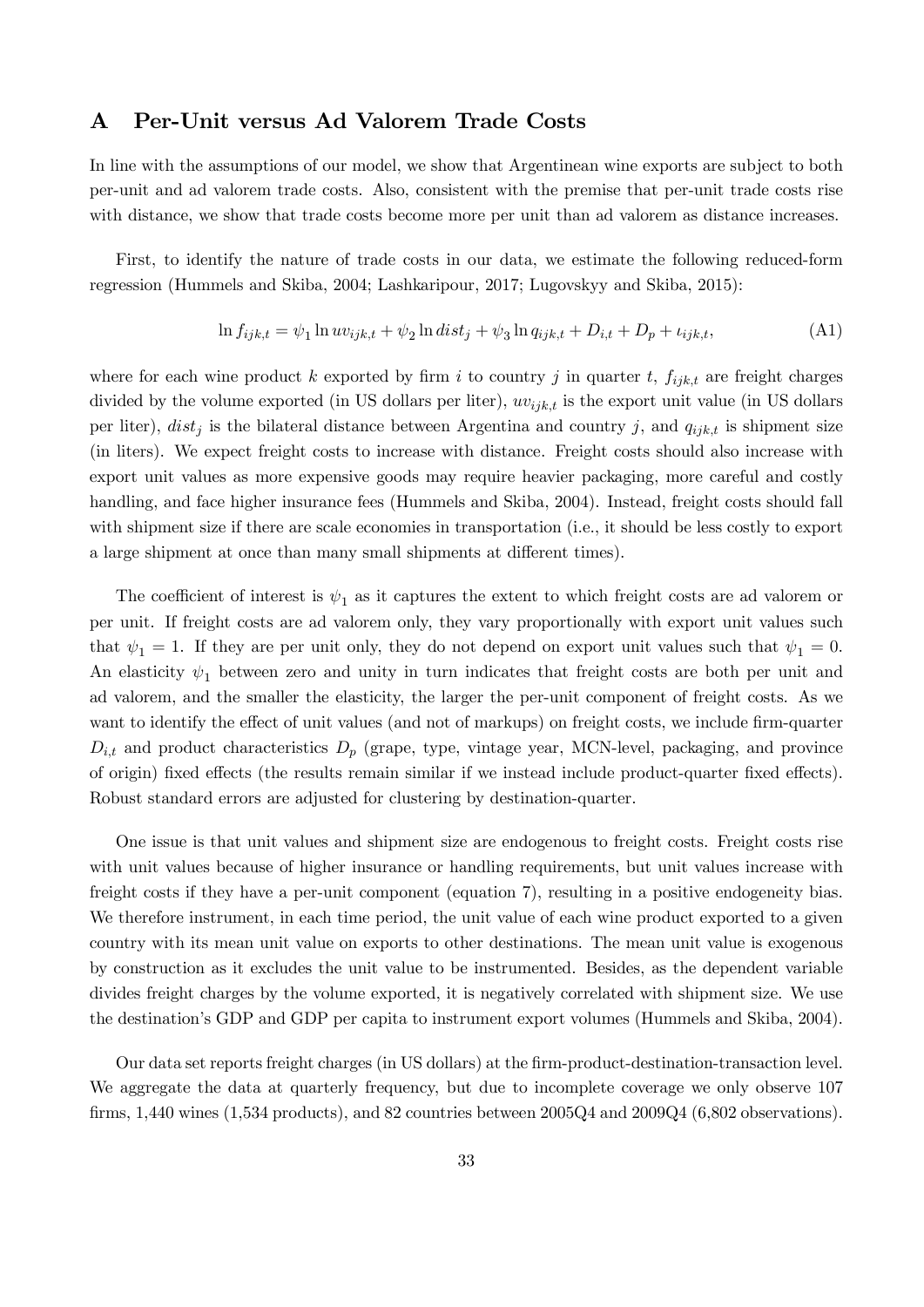Column (1) of Table A1 reports OLS estimates. Freight costs rise with distance and fall with export volumes. They increase with unit values and the elasticity is equal to 0.758 (significantly lower than unity at the one percent level). Column (2) instruments unit values and the elasticity falls to 0.713 (the OLS estimate in column 1 is therefore upward biased). Column (3) also instruments shipment size and the unit value elasticity falls to  $0.667<sup>29</sup>$  Freight costs are thus both per unit and ad valorem.

|                                       | $\left(1\right)$       | $\left( 2\right)$      | (3)                    | $\left(4\right)$        | (5)                    | (6)                    |
|---------------------------------------|------------------------|------------------------|------------------------|-------------------------|------------------------|------------------------|
| In unit value                         | $0.758***$<br>(0.032)  | $0.713***$<br>(0.043)  | $0.667***$<br>(0.048)  | $1.285\,***$<br>(0.299) | $1.659***$<br>(0.304)  | $1.512***$<br>(0.304)  |
| In distance                           | $0.062**$<br>(0.031)   | $0.069**$<br>(0.030)   | $0.068**$<br>(0.030)   | $0.152***$<br>(0.058)   | $0.228***$<br>(0.062)  | $0.210***$<br>(0.062)  |
| In unit value $\times$ In distance    |                        |                        |                        | $-0.059*$<br>(0.034)    | $-0.107***$<br>(0.035) | $-0.096***$<br>(0.035) |
| In export volume                      | $-0.121***$<br>(0.012) | $-0.133***$<br>(0.014) | $-0.187***$<br>(0.022) | $-0.120***$<br>(0.012)  | $-0.132***$<br>(0.014) | $-0.186***$<br>(0.022) |
| Unit value elasticities               |                        |                        |                        |                         |                        |                        |
| Mean distance                         |                        |                        |                        | $0.756***$<br>(0.033)   | $0.702***$<br>(0.043)  | $0.656***$<br>(0.048)  |
| $5th$ percentile of distance          |                        |                        |                        | $0.810***$<br>(0.039)   | $0.800***$<br>(0.045)  | $0.744***$<br>(0.049)  |
| $95th$ percentile of distance         |                        |                        |                        | $0.702***$<br>(0.051)   | $0.604***$<br>(0.061)  | $0.569***$<br>(0.065)  |
| R-squared                             | 0.660                  | 0.299                  | 0.287                  | 0.660                   | 0.301                  | 0.289                  |
| Observations                          | 6,706                  | 5,116                  | 5,116                  | 6,706                   | 5,116                  | 5,116                  |
| Firm-quarter fixed effects            | Yes                    | Yes                    | Yes                    | Yes                     | Yes                    | Yes                    |
| Product characteristics fixed effects | Yes                    | Yes                    | Yes                    | Yes                     | Yes                    | Yes                    |
| Estimation                            | <b>OLS</b>             | IV                     | IV                     | <b>OLS</b>              | IV                     | IV                     |
| Kleibergen-Paap F                     |                        | 346.35                 | 196.90                 |                         | 143.25                 | 147.73                 |

Table A1: Per-Unit versus Ad Valorem Trade Costs

Notes: The dependent variable is the (log) freight cost of exports (in US dollars per liter). Robust standard errors adjusted for clustering by destination-quarter between parentheses. \*\*\*,\*\*, and \* indicate significance at the one, five, and ten percent levels. In  $(2)$ ,  $(3)$ ,  $(5)$ , and  $(6)$ , unit values are instrumented with mean unit values. In  $(5)$  and  $(6)$ , the interaction term is instrumented with mean unit values interacted with distance. In (3) and (6), shipment size is instrumented with the destination's GDP and GDP per capita.

Second, we follow Lugovskyy and Skiba (2015) and we add to equation (A1) an interaction term between unit values and distance. If freight costs become more per unit than ad valorem at longer distances, the coefficient on the interaction term should be negative.

Column  $(4)$  reports OLS results and the coefficient on the interaction term is negative. It remains negative once we instrument unit values and the interaction term with mean unit values and their interaction with distance (column 5), and when we also instrument shipment size (column 6). Therefore, freight costs become more per unit than ad valorem at longer distances. At the mean value of distance, the unit value elasticity in column (6) is equal to 0.656. It is equal to 0.744 at the  $5<sup>th</sup>$  percentile of the distance distribution, and falls to 0.569 at the  $95<sup>th</sup>$  percentile (all elasticities are significantly lower than unity at the one percent level). Based on the Kleibergen-Paap F statistic, we reject in columns (5) and (6) the null of weak correlation between the instruments and the endogenous regressors.

 $^{29}$ Unit values increase with mean unit values while shipment size increases with GDP and GDP per capita. The Kleibergen-Paap F statistic rejects the null of weak correlation between the instruments and the endogenous regressors.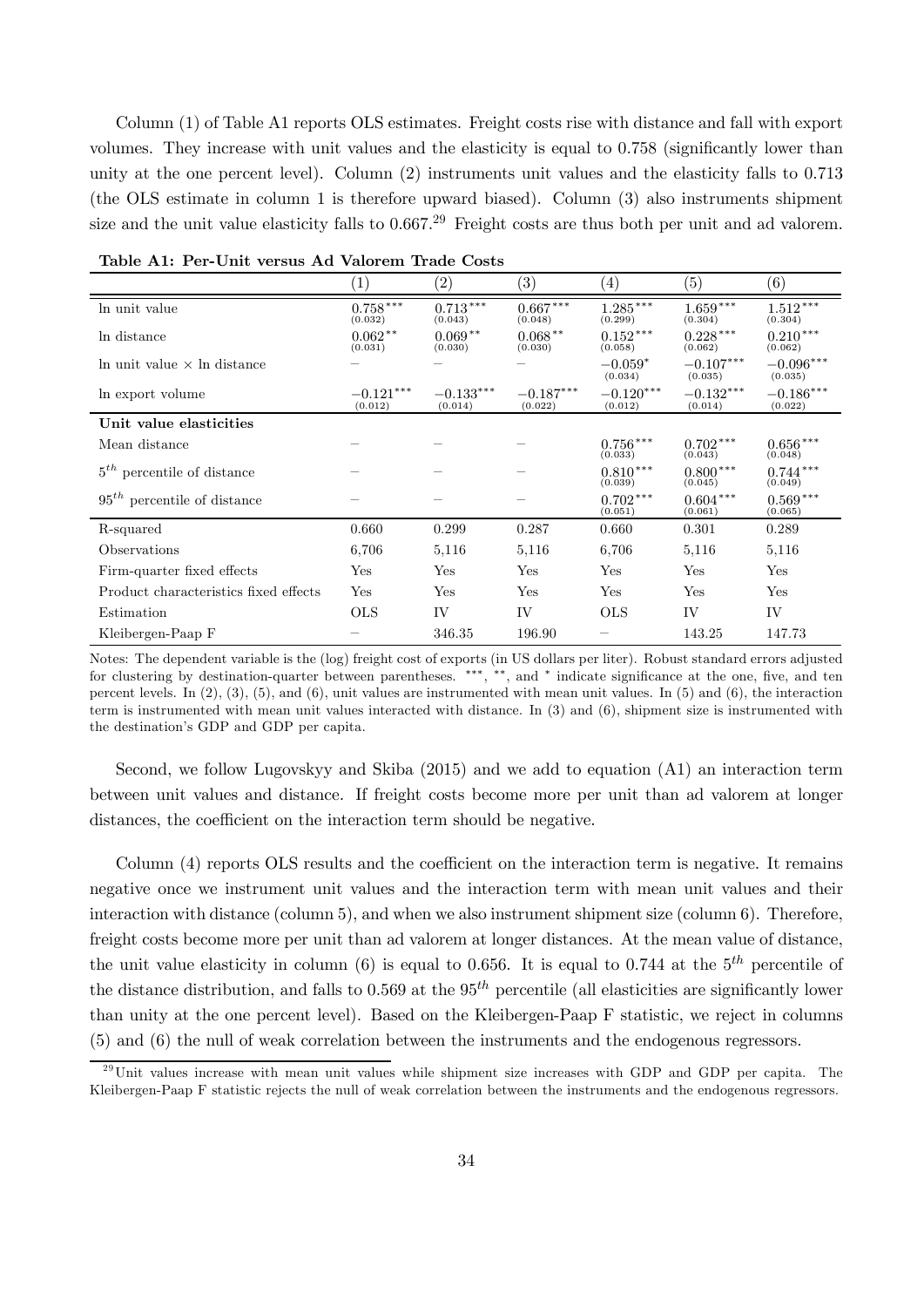## B Elasticity of Substitution

In Section 2 we assume that the elasticity of substitution  $\sigma$  is constant. We now relax this assumption and let  $\sigma$  depend on quality. As we show in Section 4.3.1,  $\sigma$  depends negatively on quality. We therefore assume that  $\sigma'(\theta) < 0$  and we derive the condition under which the elasticities of the FOB price and markup with respect to  $T_{ij}$  and  $\tau_{ij}$  decrease in magnitude with quality.

According to equation (8), the elasticity of the FOB price and markup with respect to  $T_{ij}$  is:

$$
\epsilon_T^{p^{fob}} = \epsilon_T^{\mu^{fob}} = \frac{1}{\left(1 + \frac{\sigma(\theta)c_i(\theta)}{T_{ij}/\tau_{ij}}\right)} > 0. \tag{B1}
$$

Its elasticity with respect to quality is:

$$
\frac{\partial \epsilon_T^{p^{fob}}}{\partial \theta} \frac{\theta}{\epsilon_T^{p^{fob}}} = \frac{\partial \epsilon_T^{\mu^{fob}}}{\partial \theta} \frac{\theta}{\epsilon_T^{\mu^{fob}}} = \frac{-\tau_{ij} \theta \left( \sigma'(\theta) c_i(\theta) + \sigma(\theta) c'_i(\theta) \right)}{T_{ij} + \tau_{ij} \sigma(\theta) c_i(\theta)},
$$
(B2)

and it is negative if:

$$
\frac{c_i'(\theta)}{c_i(\theta)} > \frac{-\sigma'(\theta)}{\sigma(\theta)} > 0,\tag{B3}
$$

as  $c_i'(\theta) > 0$  and  $\sigma'(\theta) < 0$ . If the condition is satisfied, the elasticity of the price and markup with respect to  $T_{ij}$  (i.e., distance) decreases in magnitude with quality.

Based on equation (9), the elasticity of the FOB price and markup with respect to  $\tau_{ij}$  is:

$$
\epsilon_T^{p^{fob}} = \epsilon_T^{\mu^{fob}} = -\epsilon_T^{p^{fob}} = -\epsilon_T^{\mu^{fob}} = \frac{-1}{\left(1 + \frac{\sigma(\theta)c_i(\theta)}{T_{ij}/\tau_{ij}}\right)} < 0.
$$
\n(B4)

It varies with quality according to the same expression as in (B2):

$$
\frac{\partial \epsilon_{\tau}^{p^{fob}}}{\partial \theta} \frac{\theta}{\epsilon_{\tau}^{p^{fob}}} = \frac{\partial \epsilon_{\tau}^{\mu^{fob}}}{\partial \theta} \frac{\theta}{\epsilon_{\tau}^{\mu^{fob}}} = \frac{-\tau_{ij} \theta \left( \sigma'(\theta) c_i(\theta) + \sigma(\theta) c'_i(\theta) \right)}{T_{ij} + \tau_{ij} \sigma(\theta) c_i(\theta)},
$$
(B5)

which, again, is negative if  $(B3)$  is satified.

Under the assumption that (B3) holds, the model therefore predicts that the elasticities of the export price and markup with respect to trade costs are smaller in magnitude for higher quality exports.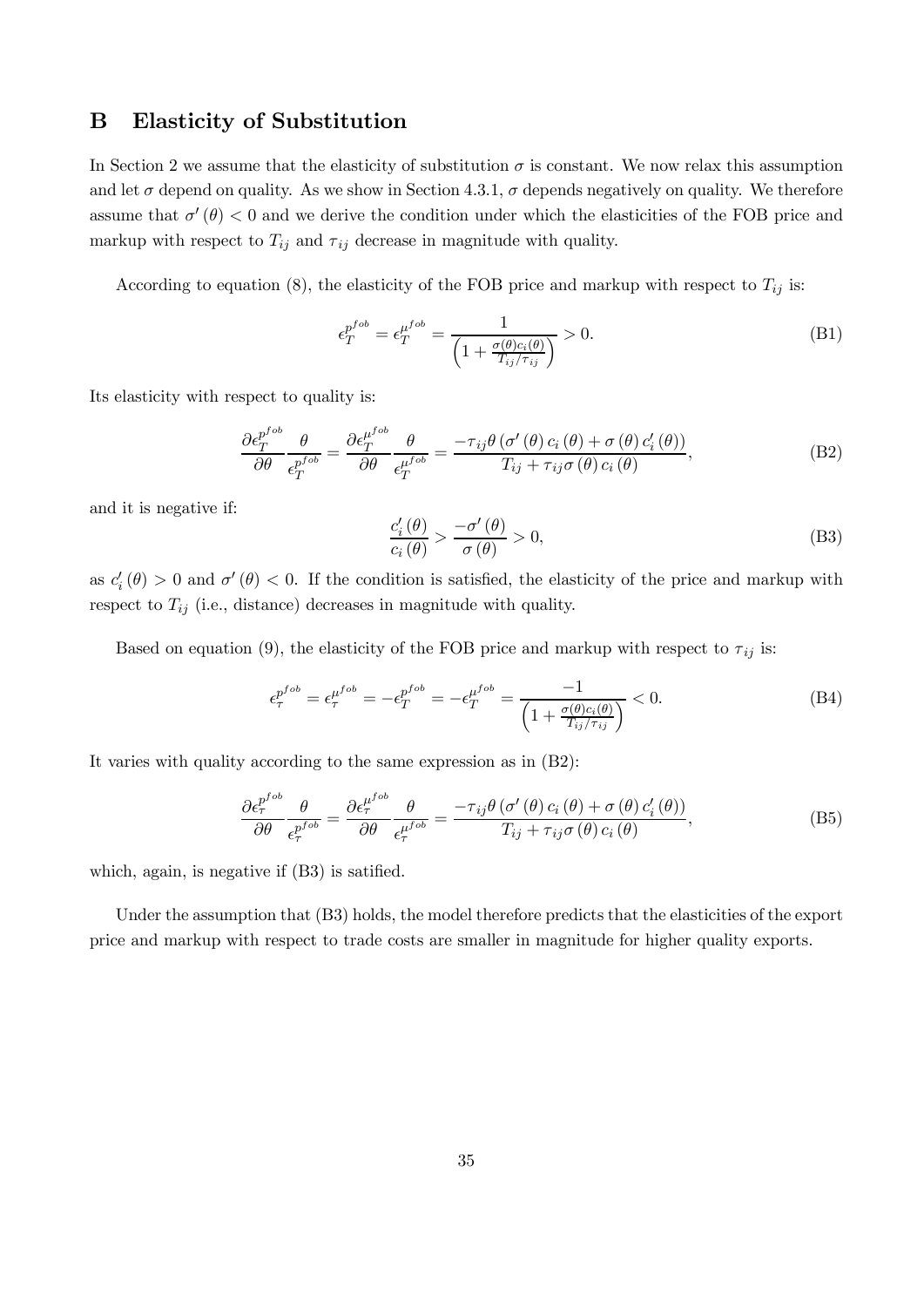## C Alternative Demand Systems

Irarrazabal et al. (2015) predict that higher per-unit trade costs reduce the magnitude of the elasticity of demand with respect to the FOB price  $\epsilon^{fob}$ , especially among low-price firms. They investigate whether this mechanism holds for different demand systems. We review their findings and we extend their analysis to examine how  $\epsilon^{fob}$  varies with ad valorem trade costs and the FOB price.

As in Irarrazabal et al.  $(2015)$ , we consider a general demand system for differentiated goods (Arkolakis, Costinot, Donaldson, and Rodríguez-Clare, 2019). All consumers have the same preferences. For a consumer with income  $y$  facing a vector of prices  $p$ , her Marshallian demand for any good is:

$$
\ln q \left( p^{cif}, p^*, y \right) = -\beta \ln p^{cif} + \gamma \ln y + f \left( \ln p^{cif} - \ln p^* \right), \tag{C1}
$$

where q and  $p^{cif}$  are quantity and CIF price,  $p^{cif} = \tau p^{fob} + T$  where  $p^{fob}$  is the FOB price and  $\tau$  and T are the ad valorem and per-unit components of trade costs, respectively, and  $p^*$  (p) is a price index which is symmetric in all prices  $\bf{p}$ . All other prices therefore affect demand only through their effect on the price aggregator  $p^*$ . Denoting  $s = \ln p^{ci} - \ln p^* < 0$ , this framework encompasses four different utility functions that have been widely used in the literature: (a) CES utility, in which case  $\gamma = \beta = 1$ and  $f(s) = (1 - \sigma)s$ ; (b) quadratic, non-separable utility (Ottaviano et al., 2002), in which case  $\gamma = 0$ ,  $\beta = -1$ , and  $f(s) = -\ln \kappa_2 + \ln(e^{-s} - 1)$ ; (c) translog preferences (Feenstra, 2003), in which case  $\gamma = \beta = 1$  and  $f(s) = \ln \xi + \ln (-s)$ ; and (d) additively quasi-separable utility (Behrens and Murata, 2007), in which case  $\gamma = \beta = 0$  and  $f(s) = \ln \zeta + \ln(-s)$ .

#### C.1 Per-Unit Trade Costs

For all four demand systems, Irarrazabal et al. (2015) calculate the elasticity of demand with respect to the FOB price  $\epsilon^{fob}$  for  $T = 0$  or  $T > 0$ . As shown in rows (1) and (2) of Table C1, whether  $T = 0$ or  $T > 0$  all demand systems yield  $\epsilon^{fob} < 0$ .

In a next step, they derive the elasticity of  $\epsilon^{fob}$  with respect to per-unit trade costs. As shown in row (3), this elasticity is negative with CES, translog, and additively quasi-separable utility (for some values of s), while it is positive with quadratic preferences. Row  $(4)$  shows that in all cases the elasticity of  $\epsilon^{job}$  with respect to per-unit trade costs is increasing with the FOB price. See Irarrazabal et al.  $(2015)$  for the full derivations. We discuss the implications of these findings further below.

#### C.2 Ad Valorem Trade Costs

We extend the analysis to the case of ad valorem trade costs. In rows (5) and (6) of Table C1 we calculate  $\epsilon^{fob}$  for  $\tau = 1$  or  $\tau > 1$ , respectively, assuming that  $T > 0$ . Whether  $\tau = 1$  or  $\tau > 1$ , all demand systems yield  $\epsilon^{fob} < 0.30$ 

<sup>&</sup>lt;sup>30</sup>The elasticities in rows (2) and (6) both correspond to the case where  $T > 0$  and  $\tau > 1$  and they are hence identical.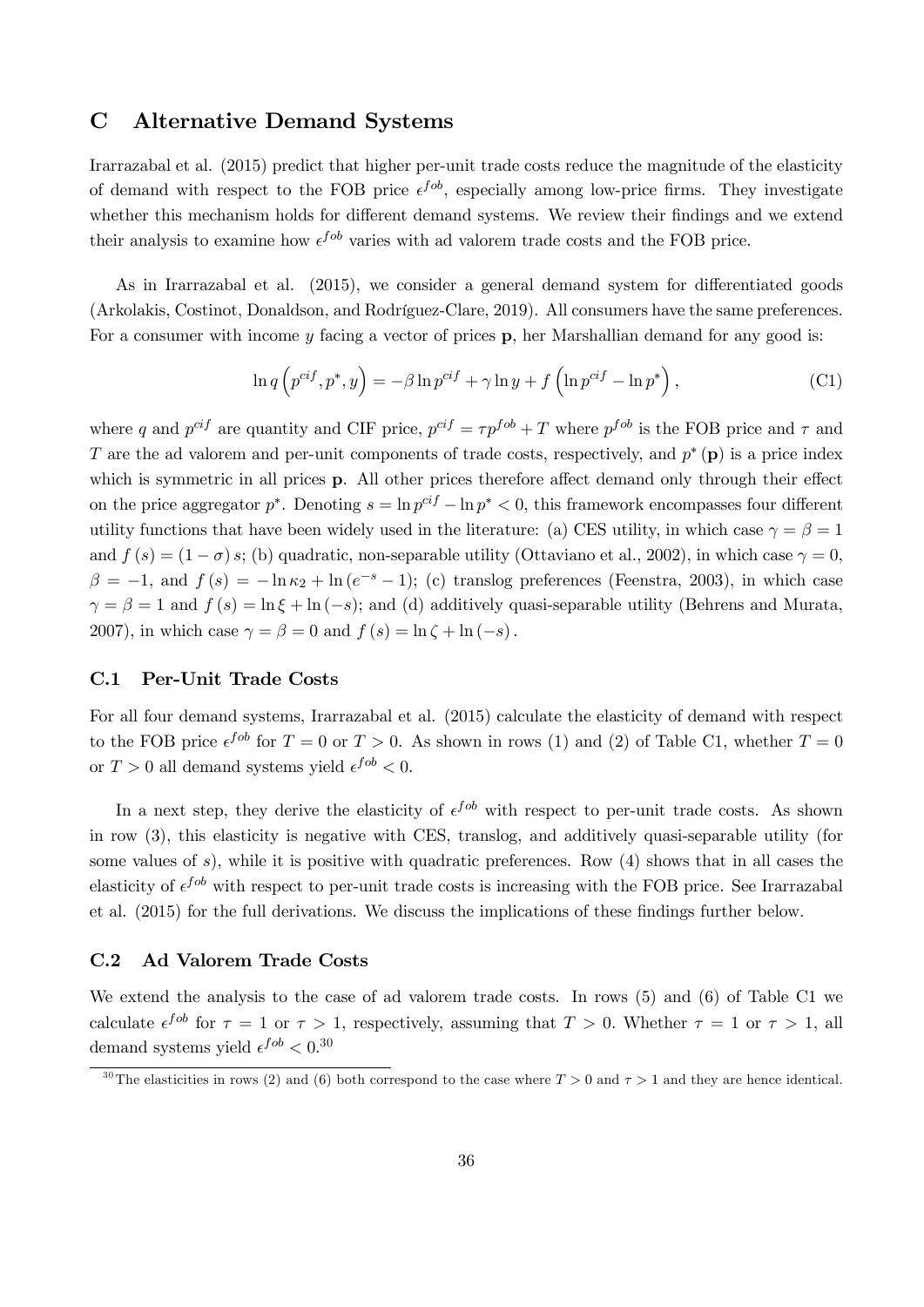The prediction that export prices fall with ad valorem trade costs, especially for low-price/lowquality exports, requires the elasticity of  $\epsilon^{fob}$  with respect to ad valorem trade costs to be positive and decreasing with the FOB price. For each demand system, we calculate the elasticity of  $\epsilon^{fob}$  with respect to ad valorem trade costs and determine its sign. We also show how this elasticity changes with the FOB price. Rows (7) and (8) of Table C1 provide a summary of our results.

**CES** preferences The elasticity of  $\epsilon^{fob}$  with respect to ad valorem trade costs is:

$$
\frac{\partial \epsilon^{fob}}{\partial \tau} \frac{\tau}{\epsilon^{fob}} = \frac{T}{\tau p^{fob} + T} > 0,
$$
\n(C2)

and it decreases with the FOB price:

$$
\frac{\partial}{\partial p^{fob}} \left( \frac{\partial \epsilon^{fob}}{\partial \tau} \frac{\tau}{\epsilon^{fob}} \right) = \frac{-T\tau}{\left( \tau p^{fob} + T \right)^2} < 0. \tag{C3}
$$

Quadratic, non-separable utility The elasticity of  $\epsilon^{fob}$  with respect to ad valorem trade costs is:

$$
\frac{\partial \epsilon^{fob}}{\partial \tau} \frac{\tau}{\epsilon^{fob}} = \frac{T - p^*}{p^{ci f} - p^*} > 0,
$$
\n(C4)

because  $p^{cif} - p^* < 0$  as  $s = \ln p^{cif} - \ln p^* < 0$ , and  $T - p^* < -\tau p^{fob} < 0$  as  $\ln p^{cif} - \ln p^* =$  $\ln ( \tau p^{fob} + T ) - \ln p^* < 0.$ 

The elasticity of  $\epsilon^{fob}$  with respect to ad valorem trade costs increases with the FOB price:

$$
\frac{\partial}{\partial p^{fob}} \left( \frac{\partial \epsilon^{fob}}{\partial \tau} \frac{\tau}{\epsilon^{fob}} \right) = \frac{-\left(T - p^*\right)\tau}{\left(\tau p^{fob} - p^* + T\right)^2} > 0,\tag{C5}
$$

because  $-(T - p^*) \tau > 0$  as  $T - p^* < 0$ .

**Translog preferences** The elasticity of  $\epsilon^{fob}$  with respect to ad valorem trade costs is:

$$
\frac{\partial \epsilon^{fob}}{\partial \tau} \frac{\tau}{\epsilon^{fob}} = \frac{s^2 T - sT + \tau p^{fob}}{-s p^{cif} (1 - s)} > 0.
$$
 (C6)

We know that  $-sp^{cif}(1-s) > 0$  because  $s < 0$ . In the numerator, the roots of  $s^2T - sT + \tau p^{fob}$  are  $\left(T \pm \sqrt{T^2 - 4T\tau p^{fob}}\right)/2T$ . As the function is strictly convex it is always positive for  $s < 0$  whether the discriminant is positive (two positive roots), negative (no real roots), or zero (one positive root). The numerator of (C6) is therefore positive.

The elasticity of  $\epsilon^{fob}$  with respect to ad valorem trade costs decreases with the FOB price. By the chain rule we know that:

$$
\frac{\partial}{\partial p^{fob}} \left( \frac{\partial \epsilon^{fob}}{\partial \tau} \frac{\tau}{\epsilon^{fob}} \right) = \frac{\partial}{\partial s} \left( \frac{\partial \epsilon^{fob}}{\partial \tau} \frac{\tau}{\epsilon^{fob}} \right) \frac{\partial s}{\partial p^{ci f}} \frac{\partial p^{ci f}}{\partial p^{fob}}.
$$
(C7)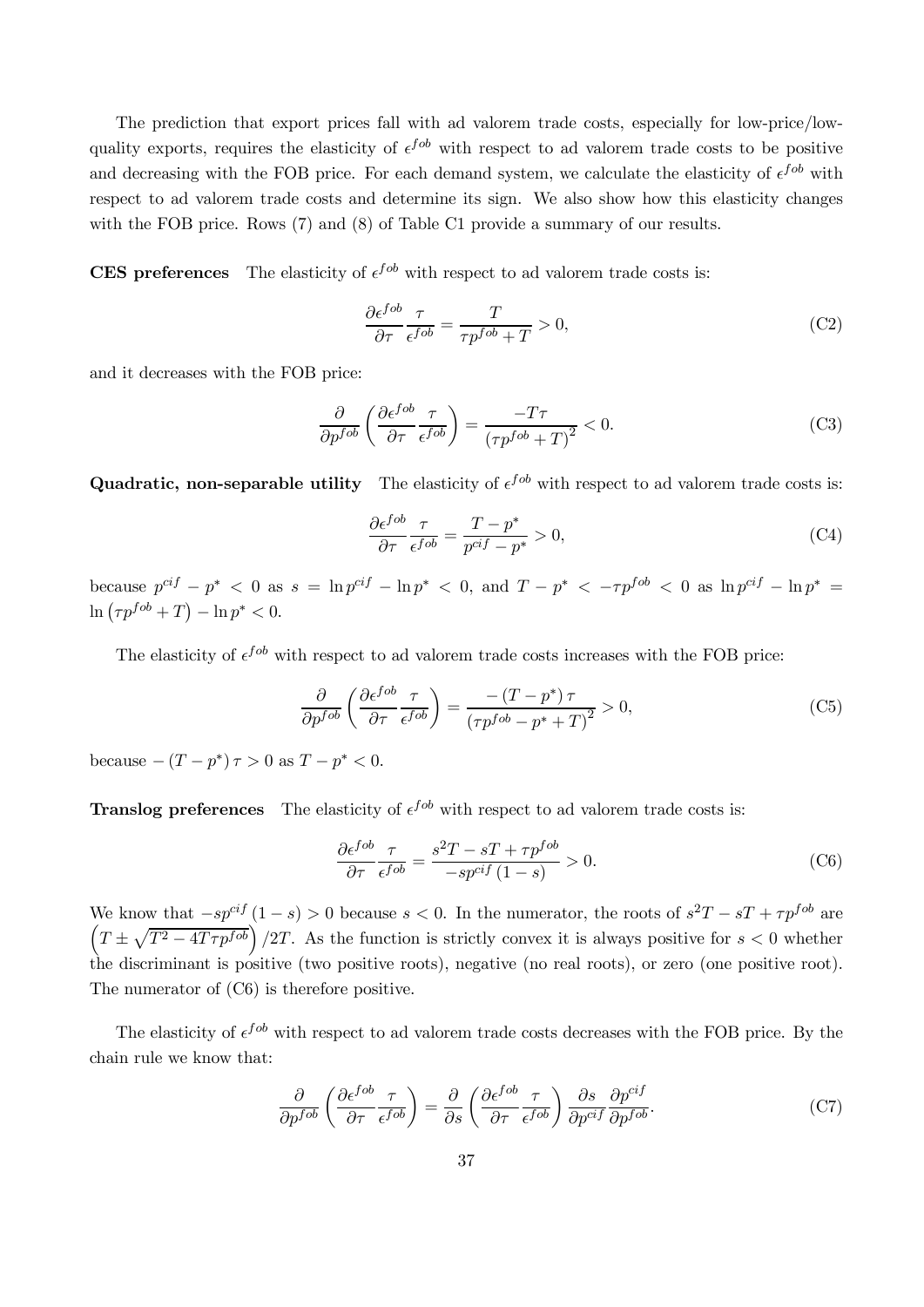As  $\partial s/\partial p^{cif} = 1/p^{cif} > 0$  and  $\partial p^{cif}/\partial p^{fob} = \tau > 0$ , the sign of this derivative depends on the sign of  $(\partial/\partial s) \left( (\partial \epsilon^{fob}/\partial \tau) (\tau/\epsilon^{fob}) \right)$ . From (C6) we know that the denominator of  $(\partial \epsilon^{fob}/\partial \tau) (\tau/\epsilon^{fob})$  is always positive, and as the function in the numerator is strictly convex and reaches its minimum in the positive domain at  $s = 0.5$ , it follows that  $\left(\frac{\partial}{\partial s}\right) \left(\frac{\partial \epsilon^{f \circ b}}{\partial \tau}\right) \left(\frac{\tau}{\epsilon^{f \circ b}}\right) < 0$  for  $s < 0$ . The sign of the derivative in (C7) is therefore negative.

**Additively quasi-separable utility** The elasticity of  $\epsilon^{fob}$  with respect to ad valorem trade costs is:

$$
\frac{\partial \epsilon^{fob}}{\partial \tau} \frac{\tau}{\epsilon^{fob}} = \frac{\tau p^{fob} - sT}{-sp^{ci f}} > 0,
$$
\n(C8)

because  $-sp^{cif} > 0$  and  $\tau p^{fob} - sT > 0$  as  $s < 0$ .

The elasticity of  $\epsilon^{fob}$  with respect to ad valorem trade costs changes with the FOB price according to:

$$
\frac{\partial}{\partial p^{fob}} \left( \frac{\partial \epsilon^{fob}}{\partial \tau} \frac{\tau}{\epsilon^{fob}} \right) = \frac{-\tau (Ts^2 + Ts - \tau p^{fob})}{\left( -\ln p^{cif} + \ln p^* \right)^2 (\tau p^{fob} + T)^2}.
$$
(C9)

In the numerator, the roots of  $Ts^2+Ts-\tau p^{fob}$  are  $\left(-T\pm\sqrt{T^2+4T\tau p^{fob}}\right)/2T$ . As  $s<0$ , the relevant root is  $\left(-T-\sqrt{T^2+4T\tau p^{fob}}\right)/2T$ . As the function is strictly convex, the numerator of (C9) is positive for  $\left(-T-\sqrt{T^2+4T\tau p^{fob}}\right)/2T < s < 0$ , and negative for  $s < \left(-T-\sqrt{T^2+4T\tau p^{fob}}\right)/2T$ .

To sum up,

- 1. Prices and markups increase with distance if  $\left(\frac{\partial \epsilon^{fob}}{\partial T}\right)(T/\epsilon^{fob}) < 0$ . This condition is satisfied with CES. It also holds with translog and additively quasi-separable utility (for some values of s). It is not satisfied with quadratic preferences.
- 2. The effect of distance on prices and markups is smaller in magnitude for higher price (and higher quality) exports if  $\left(\partial/\partial p^{fob}\right) \left(\left(\partial \epsilon^{fob}/\partial T\right) \left(T/\epsilon^{fob}\right)\right) > 0$ . This condition holds in all cases.
- 3. Prices and markups fall with tariffs if  $\left(\frac{\partial \epsilon^{fob}}{\partial \tau}\right) \left(\frac{\tau}{\epsilon^{fob}}\right) > 0$ . This condition holds in all cases.
- 4. The effect of tariffs on prices and markups is smaller in magnitude for higher price (and higher quality) exports if  $(\partial/\partial p^{fob})((\partial \epsilon^{fob}/\partial \tau) (\tau/\epsilon^{fob})) < 0$ . This condition is satisfied with CES, translog, and additively quasi-separable utility (for some values of  $s$ ). It is not satisfied with quadratic preferences.

In other words, our predictions that (1) export prices and markups increase with distance, (2) fall with tariffs, (3) and to a larger extent for lower quality exports hold with CES, and with translog and additively quasi-separable utility (for some parameter values). Models with quadratic, non-separable utility can yield some, but not all, of our predictions.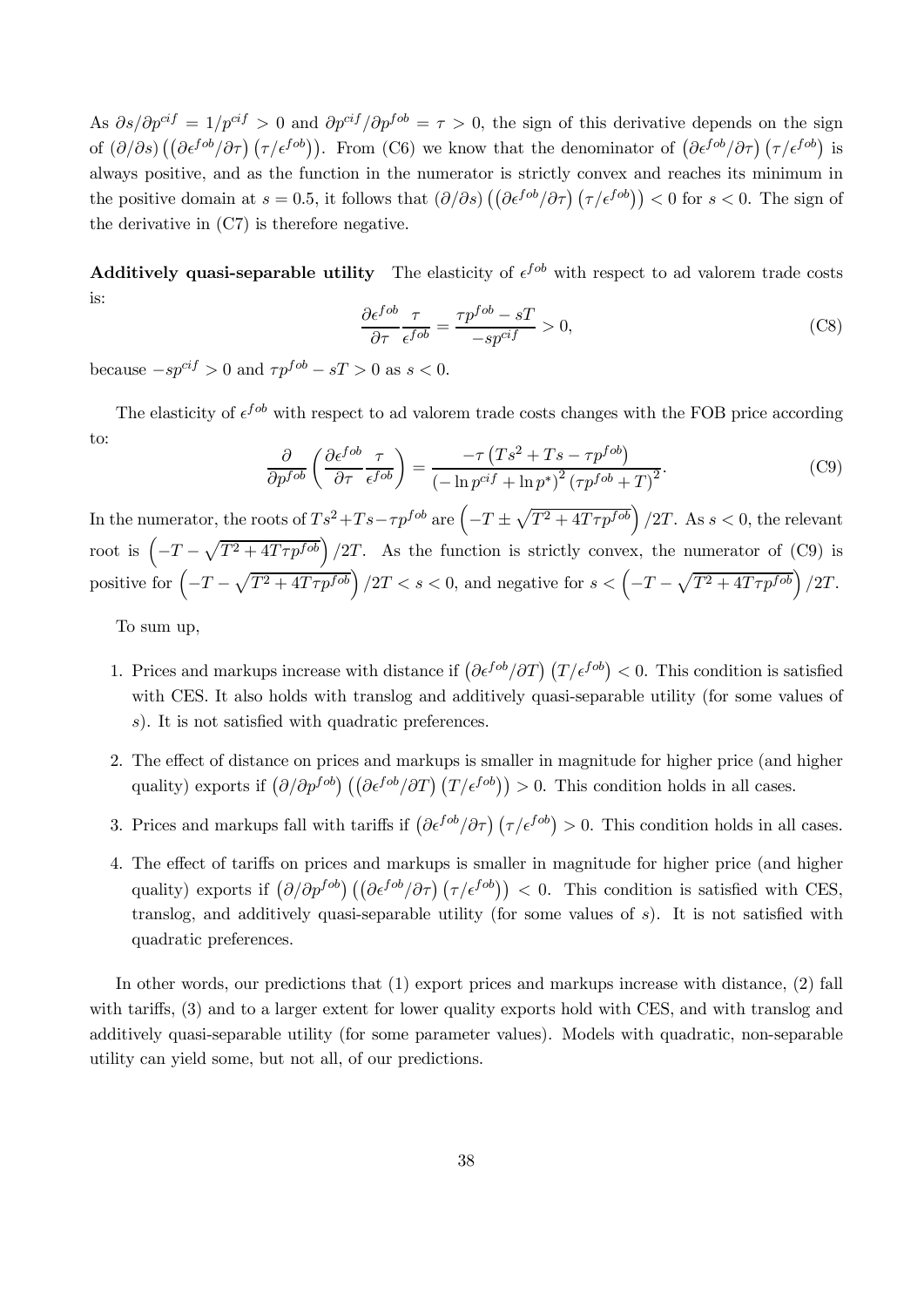|                                                                                                                                     | CES | Quadratic                                                                                                                                                                                                                                                                                                                                             | Translog                                                                            | Quasi-separable                                                                                                              |
|-------------------------------------------------------------------------------------------------------------------------------------|-----|-------------------------------------------------------------------------------------------------------------------------------------------------------------------------------------------------------------------------------------------------------------------------------------------------------------------------------------------------------|-------------------------------------------------------------------------------------|------------------------------------------------------------------------------------------------------------------------------|
| Per-unit trade cost $T$                                                                                                             |     |                                                                                                                                                                                                                                                                                                                                                       |                                                                                     |                                                                                                                              |
| (1) $\epsilon^{fob} = \frac{\partial \ln q}{\partial \ln p^{fob}} _{T=0}$                                                           |     |                                                                                                                                                                                                                                                                                                                                                       |                                                                                     |                                                                                                                              |
| (2) $\epsilon^{fob} = \frac{\partial \ln q}{\partial \ln n^{fob}} _{T>0}$                                                           |     | $\begin{array}{lll} -\sigma<0 & & -\frac{1}{e^{-s}-1}<0 & \frac{1-s}{s}<0 & \frac{1}{s}<0 \\ -\sigma\left(1-\frac{T}{p^{ci f}}\right)<0 & & -\frac{1}{e^{-s}-1}\left(1-\frac{T}{p^{ci f}}\right)<0 & \frac{1-s}{s}\left(1-\frac{T}{p^{ci f}}\right)<0 & \frac{1}{s}\left(1-\frac{T}{p^{ci f}}\right)<0 \end{array}$                                   |                                                                                     |                                                                                                                              |
| $(3) \frac{\partial \epsilon^{fob}}{\partial T} \frac{T}{\epsilon^{fob}}$                                                           | < 0 | > 0                                                                                                                                                                                                                                                                                                                                                   | $< 0 \text{ if } \frac{1-\sqrt{5}}{2} < s < 0$<br>> 0 if $s < \frac{1-\sqrt{5}}{2}$ | $< 0$ if $s < -1$<br>$> 0$ if $-1 < s < 0$                                                                                   |
| $\left(4\right) \frac{\partial}{\partial p^{fob}} \left(\frac{\partial \epsilon^{fob}}{\partial T} \frac{T}{\epsilon^{fob}}\right)$ | > 0 | > 0                                                                                                                                                                                                                                                                                                                                                   | > 0                                                                                 | > 0                                                                                                                          |
| Ad valorem trade cost $\tau$                                                                                                        |     |                                                                                                                                                                                                                                                                                                                                                       |                                                                                     |                                                                                                                              |
| $(5) \epsilon^{fob} = \frac{\partial \ln q}{\partial \ln n^{fob}} _{\tau=1}$                                                        |     | $-\sigma\left(\frac{p^{f^{oo}}}{p^{fob}+T}\right) < 0$ $-\frac{1}{e^{-s}-1}\left(\frac{p^{f^{oo}}}{p^{fob}+T}\right) < 0$ $\frac{1-s}{s}\left(\frac{p^{f^{oo}}}{p^{fob}+T}\right) < 0$<br>$-\sigma\left(1-\frac{T}{p^{ci}f}\right) < 0$ $-\frac{1}{e^{-s}-1}\left(1-\frac{T}{p^{ci}f}\right) < 0$ $\frac{1-s}{s}\left(1-\frac{T}{p^{ci}f}\right) < 0$ |                                                                                     | $\frac{1}{s}\left(\frac{p^{fob}}{p^{fob}+T}\right) < 0$<br>$\frac{1}{s}\left(1-\frac{T}{p^{cif}}\right) < 0$                 |
| (6) $\epsilon^{fob} = \frac{\partial \ln q}{\partial \ln p^{fob}} _{\tau > 1}$                                                      |     |                                                                                                                                                                                                                                                                                                                                                       |                                                                                     |                                                                                                                              |
| $(7) \frac{\partial \epsilon^{fob}}{\partial \tau} \frac{\tau}{\epsilon^{fob}}$                                                     | > 0 | > 0                                                                                                                                                                                                                                                                                                                                                   | > 0                                                                                 | > 0                                                                                                                          |
| $(8)$ $\frac{\partial}{\partial p^{fob}} \left( \frac{\partial \epsilon^{fob}}{\partial \tau} \frac{\tau}{\epsilon^{fob}} \right)$  | < 0 | > 0                                                                                                                                                                                                                                                                                                                                                   | < 0                                                                                 | $< 0$ if $s < \frac{-T - \sqrt{T^2 + 4T\tau p^{fob}}}{2T}$<br>$> 0$ if $\frac{-T - \sqrt{T^2 + 4T\tau p^{fob}}}{2T} < s < 0$ |

Table C1: Alternative Demand Systems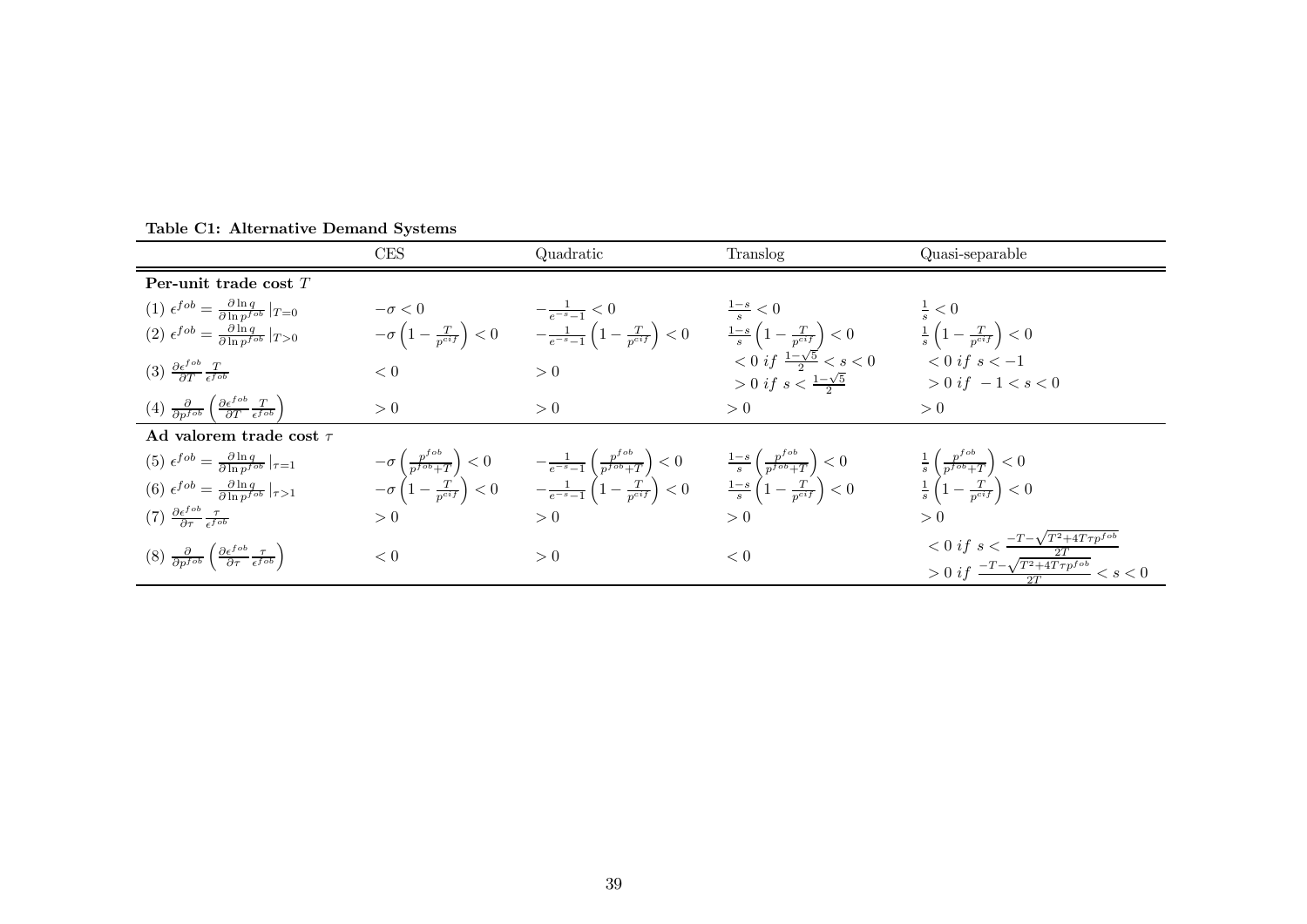## D Elasticity of Demand with Respect to the FOB Price

Equation (10) predicts that the elasticity of  $\epsilon^{fob}$  with respect to per-unit trade costs is negative and increases with quality. It also predicts that the elasticity of  $\epsilon^{fob}$  with respect to ad valorem trade costs is positive and decreases with quality. To determine whether the two mechanisms hold in our data we estimate (Irarrazabal et al., 2015):

$$
\ln q_{ijk,t} = \Psi[\ln uv_{ijk,t} \times \ln dist_j \times quality_k] + \Upsilon[\ln uv_{ijk,t} \times \ln tar_{j,t} \times quality_k] + D_{ij,t} + \varpi_{ijk,t}, (D1)
$$

where  $q_{ijk,t}$  is the export volume (in liters) of wine product k exported by firm i to country j in quarter t. We include a full set of interactions between unit values, bilateral distance as a proxy for per-unit trade costs, and quality. We also include a full set of interactions between unit values, tariffs as a proxy for ad valorem trade costs, and quality. The vectors of estimated coefficients are denoted by  $\Psi$  and  $\Upsilon$ , respectively.<sup>31,32</sup> We control for firm-destination-quarter fixed effects  $D_{ij,t}$ , and robust standard errors are adjusted for clustering at the destination-quarter level. The demand elasticity  $\epsilon^{fob}$  is given by:

$$
\epsilon^{fob} = \frac{\partial \ln q_{ijk,t}}{\partial \ln uv_{ijk,t}} = \Psi_1 + \Psi_2 \ln dist_j + \Psi_3 quality_k + \Psi_4 \ln dist_j \times quality_k + \Upsilon_2 \ln tar_{j,t} + \Upsilon_4 \ln tar_{j,t} \times quality_k.
$$
\n(D2)

We expect  $\Psi_2 > 0$  such that distance increases the negative  $\epsilon^{fob}$  (i.e.,  $\epsilon^{fob}$  approaches zero), while  $\Psi_4 < 0$  captures that the effect of distance on  $\epsilon^{fob}$  is smaller for higher quality exports. Likewise we expect  $\Upsilon_2$  < 0 such that tariffs decrease the negative  $\epsilon^{fob}$  (i.e.,  $\epsilon^{fob}$  becomes more negative), while  $\Upsilon_4 > 0$  indicates that the effect of tariffs on  $\epsilon^{fob}$  is smaller for higher quality exports.

To address the endogeneity of unit values in equation (D1) we instrument, in each time period, the unit value of each wine product exported to a given country with its mean unit value on exports to other destinations (see Irarrazabal et al., 2015, and Appendix A). The mean unit value is exogenous by construction as it excludes the unit value to be instrumented. We also instrument the interaction terms involving unit values with the same interaction terms but with mean unit values.

The results are reported in Table D1. Column (1) reports OLS estimates, while in column (2) we instrument unit values and their interactions. Consistent with expectations, the coefficient  $\Psi_2$ on the interaction between unit values and distance is positive, while the coefficient  $\Psi_4$  on the triple interaction between unit values, distance, and quality is negative. Also, the coefficient  $\Upsilon_2$  on the interaction between unit values and tariffs is negative, while the coefficient  $\Upsilon_4$  on the triple interaction between unit values, tariffs, and quality is positive.

 $31$  Instead of quality, Irarrazabal et al. (2015) include a dummy variable for high-price firms. Also, they only include a full set of interactions between unit values, distance, and the high-price firms dummy variable.

 $32$  If we include a full set of interactions between unit values, distance, tariffs, and quality, the coefficients on the interaction terms that involve both distance and tariffs are insignificant and our conclusions remain similar.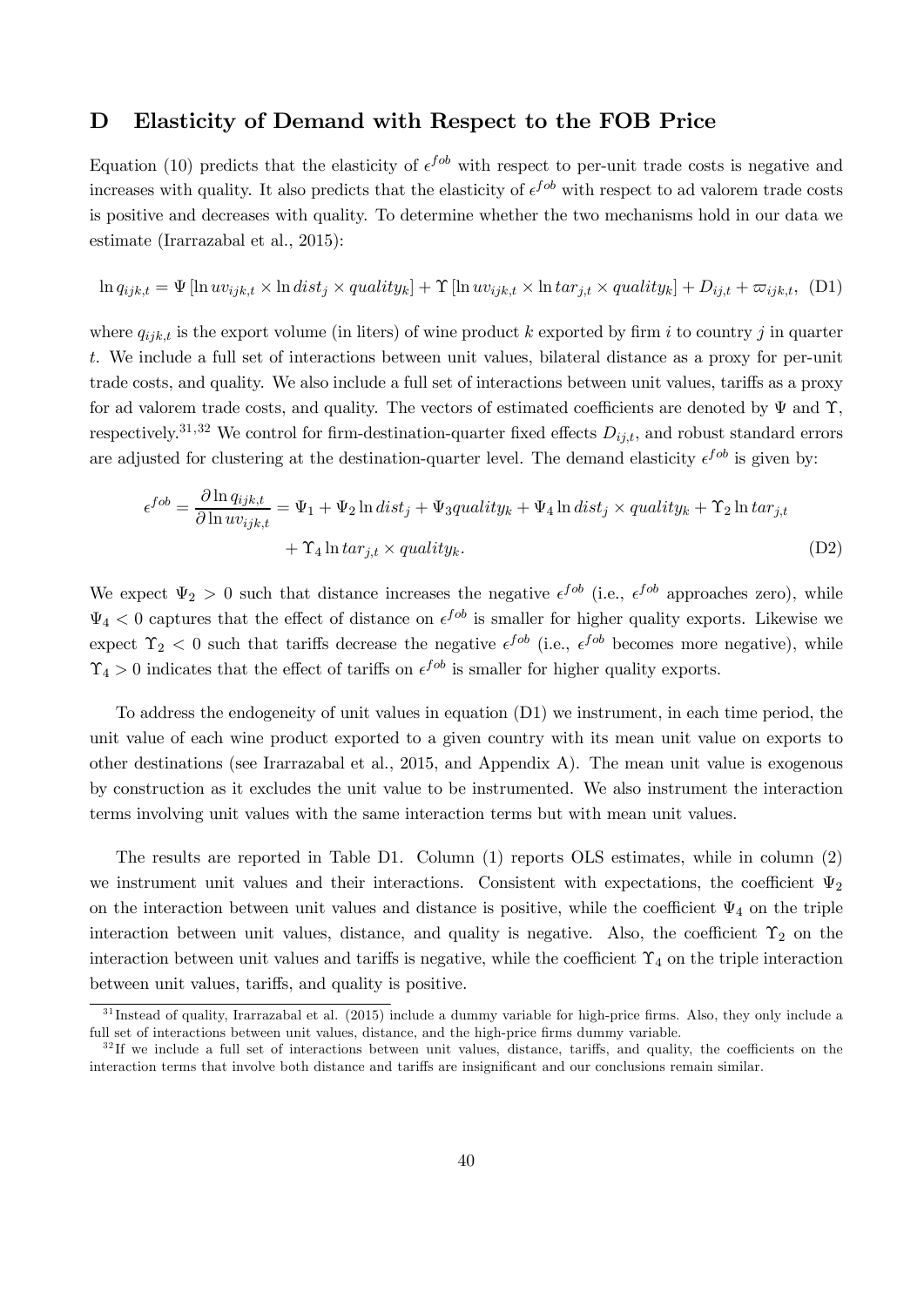|                                                                   | $\left( 1\right)$       | (2)                     |
|-------------------------------------------------------------------|-------------------------|-------------------------|
| In unit value                                                     | $-15.209***$<br>(4.328) | $-11.024***$<br>(4.105) |
| quality                                                           | $-0.124**$<br>(0.061)   | $-0.065$<br>(0.073)     |
| In unit value $\times$ quality                                    | $0.153***$<br>(0.046)   | $0.106***$<br>(0.046)   |
| In unit value $\times$ In distance $(\Psi_2)$                     | $2.115***$<br>(0.498)   | $1.457***$<br>(0.494)   |
| In unit value $\times$ In tariffs $(\Upsilon_2)$                  | $-9.186**$<br>(3.637)   | $-6.173*$<br>(3.683)    |
| In distance $\times$ quality                                      | $0.019***$<br>(0.007)   | $0.015*$<br>(0.009)     |
| In tariffs $\times$ quality                                       | $-0.233***$<br>(0.060)  | $-0.177***$<br>(0.059)  |
| In unit value $\times$ In distance $\times$ quality $(\Psi_4)$    | $-0.023***$<br>(0.005)  | $-0.016***$<br>(0.006)  |
| In unit value $\times$ ln tariffs $\times$ quality $(\Upsilon_4)$ | $0.106***$<br>(0.040)   | $0.068*$<br>(0.040)     |
| R-squared                                                         | 0.566                   | 0.076                   |
| Observations                                                      | 87,078                  | 58,646                  |
| Firm-destination-quarter fixed effects                            | Yes                     | Yes                     |
| Estimation                                                        | <b>OLS</b>              | IV                      |
| Kleibergen-Paap F                                                 |                         | 178.76                  |

Table D1: Elasticity of Demand with Respect to the FOB Price

Notes: The dependent variable is the (log) FOB export volume (in liters). Robust standard errors adjusted for clustering by destination-quarter between parentheses. \*\*\*, \*\*, and \* indicate significance at the one, five, and ten percent levels. In (2), unit values (and their interactions) are instrumented with mean unit values (and their interactions).

The elasticities of  $\epsilon^{fob}$  with respect to distance and tariffs are given by:

$$
\frac{\partial \epsilon^{fob}}{\partial dist_j} \stackrel{dist_j}{\epsilon^{fob}} = \frac{1}{\epsilon^{fob}} (\Psi_2 + \Psi_4 \times quality_k), \tag{D3}
$$

$$
\frac{\partial \epsilon^{fob}}{\partial \tau_{j,t}} \frac{\tau_{j,t}}{\epsilon^{fob}} = \frac{1}{\epsilon^{fob}} (\Upsilon_2 + \Upsilon_4 \times \text{quality}_k). \tag{D4}
$$

To determine the sign and magnitude of the two expressions, separately for lower and for higher quality exports, we use the estimates reported in Table D1 and we rely on equation (D2) to calculate  $\epsilon^{fob}$  at the  $5<sup>th</sup>$  and  $95<sup>th</sup>$  percentiles of the quality distribution (using the mean values of log distance and tariffs in our sample).

Based on the OLS estimates of column (1), the elasticity of  $\epsilon^{fob}$  with respect to distance is equal to  $-0.454$ ,  $-1.416$ , and  $-0.098$  at the mean,  $5<sup>th</sup>$ , and  $95<sup>th</sup>$  percentiles of the quality distribution. The elasticity of  $\epsilon^{fob}$  with respect to tariffs is equal to 0.346 at the mean value of quality, and falls from 3.349 at the  $5^{th}$  percentile to  $-0.761$  (and therefore turns negative) at the  $95^{th}$  percentile.

Using the IV estimates of column (2), the elasticity of  $\epsilon^{fob}$  with respect to distance is equal to  $-0.137, -0.280,$  and  $-0.033$  at the mean,  $5<sup>th</sup>$ , and  $95<sup>th</sup>$  percentiles of the quality distribution, while the elasticity of  $\epsilon^{job}$  with respect to tariffs is equal to 0.445, 1.037, and 0.012, respectively. The elasticity of  $\epsilon^{fob}$  with respect to distance is therefore negative and increases with quality. Instead, the elasticity of  $\epsilon^{fob}$  with respect to tariffs is positive and decreases with quality.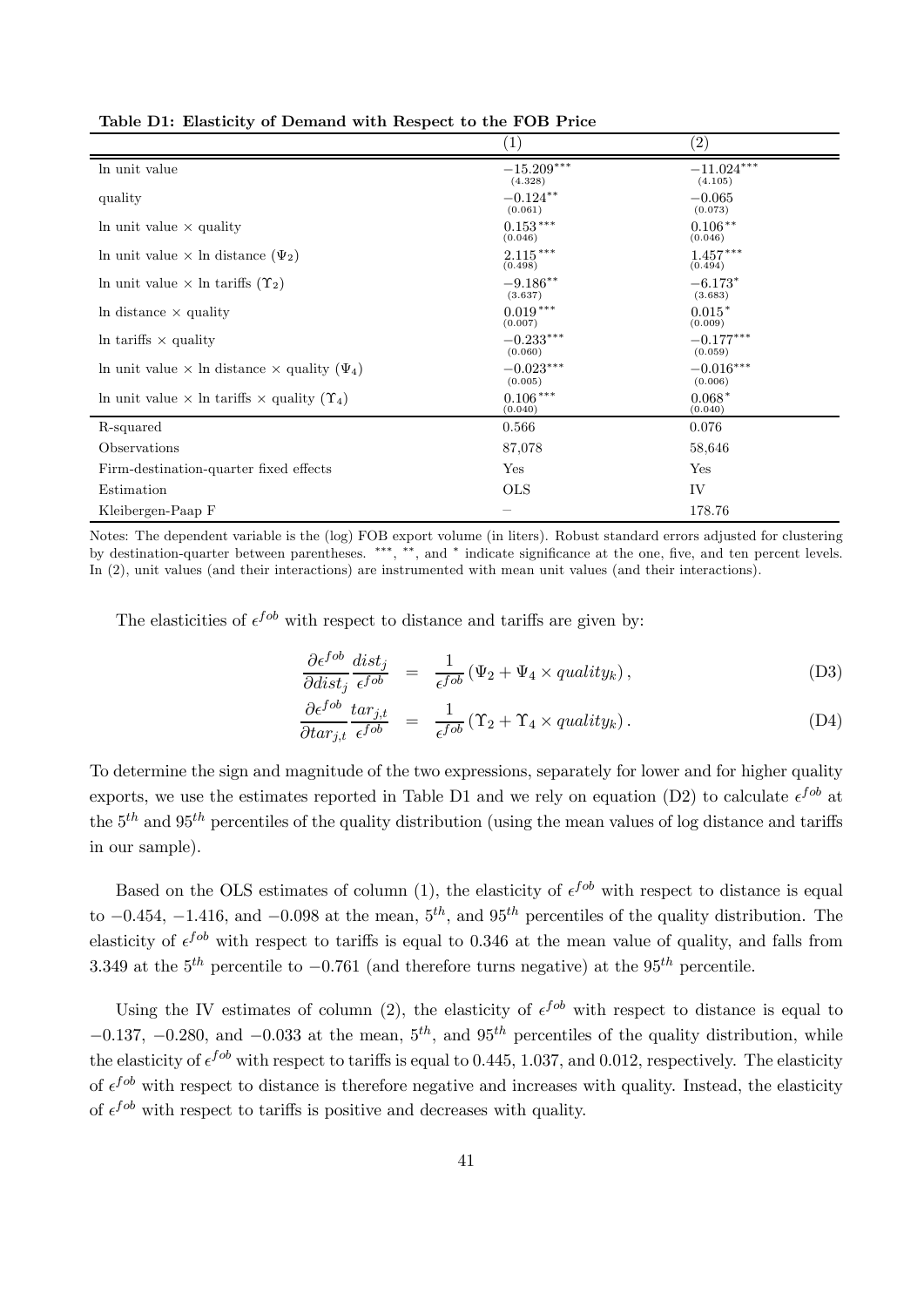### E Selection Bias across Firms

To control for selection bias across firms, we implement the three-step estimator of Harrigan et al.  $(2015)$ . We construct a balanced sample of all firm-wine-destination-quarter combinations that includes positive and zero trade flows, and for each wine we drop the years prior to its vintage year.

In a first step we estimate the probability of entry using a reduced-form probit:

$$
pr(x_{ijk,t} > 0) = \Gamma(\delta_1 \ln Y_{j,t} + D_{k,t}),
$$
\n(E1)

where  $x_{ijk,t}$  is the export value,  $Y_{j,t}$  includes distance, tariffs, GDP, GDP per capita, and remoteness (distance and tariffs can also be interacted with quality), and  $D_{k,t}$  are product-quarter fixed effects. From the estimation of (E1) we obtain the estimated inverse Mills ratio  $\lambda_{ijk,t}$ . In a second step we estimate by OLS a regression for positive export values with  $\lambda_{ijk,t}$  included as an additional regressor:

$$
\ln x_{ijk,t} = \gamma_1 \ln Y_{j,t} + \gamma_2 \widehat{\lambda}_{ijk,t} + D_{k,t} + \epsilon_{ijk,t},\tag{E2}
$$

and we calculate the quasi-residuals  $\hat{\kappa}_{ijk,t} = \hat{\gamma}_2 \lambda_{ijk,t} + \hat{\epsilon}_{ijk,t} = \ln x_{ijk,t} - \hat{\gamma}_1 \ln Y_{j,t} - D_{k,t}$ . In the final step we add  $\hat{\kappa}_{ijk,t}$  as a selection control in the regression for unit values:

$$
\ln uv_{ijk,t} = \zeta_1 \ln Y_{j,t} + \zeta_2 \hat{\kappa}_{ijk,t} + D_{k,t} + \varrho_{ijk,t}.
$$
\n(E3)

Equations (E1) and (E2) are estimated separately for each wine (and, therefore, only include quarter fixed effects), while equation  $(E3)$  is regressed on the pooled sample including all wines.<sup>33</sup>

The results of the three-step selection correction procedure, with third-stage standard errors clustered by destination-quarter, are reported in Table  $E1<sup>34</sup>$  The samples are slightly smaller compared to the ones we use for our main regressions because some first-stage probit regressions fail to converge.

In all columns, the positive coefficient on the selection control implies that the correlation between the errors of the regressions for export values and unit values is around four percent. As explained by Harrigan et al.  $(2015)$ , a positive correlation suggests that destination-specific demand shocks are likely to be more important than supply shocks in explaining which markets firms decide to enter. But most importantly, controlling for selection yields results which are both economically and statistically similar to our benchmark findings.

In column (1), markups increase with bilateral distance, remoteness, and the destination's income per capita, and decrease with tariffs and country size. Column (2) shows that the effects of distance and tariffs on markups are smaller in magnitude for higher quality exports. At the mean,  $5<sup>th</sup>$ , and

 $33$ The estimates of the probit regressions (E1) may be biased due to the inclusion of time fixed effects. To address this issue we also estimated equations (E1) and (E2) separately for each wine in each quarter. Our results remain similar.

 $34$  Due to the firm-destination-quarter fixed effects, controlling for selection in equation (12) is computationally infeasible as this would require us to estimate the first-step probit using our full sample with more than 700,000 fixed effects included.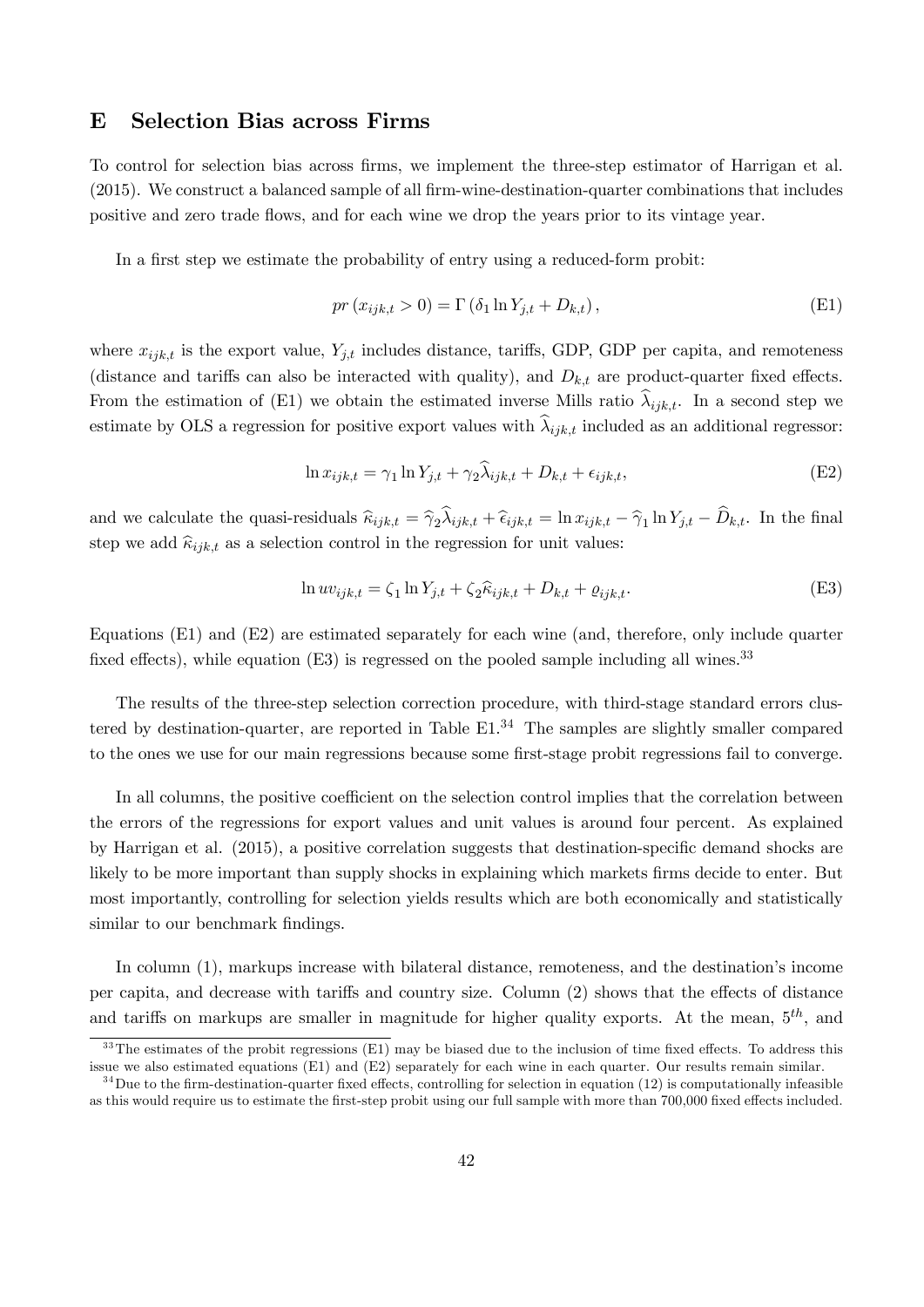| Table E1: Selection Bias |  |
|--------------------------|--|
|--------------------------|--|

|                               | $\left(1\right)$       | $\left( 2\right)$      |
|-------------------------------|------------------------|------------------------|
| In distance                   | $0.033***$<br>(0.006)  | $0.535***$<br>(0.070)  |
| In distance $\times$ quality  |                        | $-0.006***$<br>(0.001) |
| In tariffs                    | $-0.135***$<br>(0.035) | $-1.494***$<br>(0.449) |
| In tariffs $\times$ quality   |                        | $0.016***$<br>(0.005)  |
| In remoteness                 | $0.046***$<br>(0.011)  | $0.046***$<br>(0.011)  |
| In GDP                        | $-0.017***$<br>(0.002) | $-0.017***$<br>(0.002) |
| $ln$ GDP/cap                  | $0.019***$<br>(0.006)  | $0.019***$<br>(0.006)  |
| selection control             | $0.044***$<br>(0.007)  | $0.044***$<br>(0.007)  |
| R-squared                     | 0.785                  | 0.785                  |
| Observations                  | 66,785                 | 66,785                 |
| Product-quarter fixed effects | Yes                    | Yes                    |

Notes: The dependent variable is the (log) FOB unit value of exports (in US dollars per liter). Robust standard errors adjusted for clustering by destination-quarter between parentheses. \*\*\* indicates significance at the one percent level. Estimates are obtained using the three-step procedure of Harrigan et al. (2015).

 $95<sup>th</sup>$  percentiles of the quality distribution, the distance elasticity is equal to 0.035, 0.071, and 0.001 (which is insignificant), while the tariff elasticity is equal to  $-0.140$ ,  $-0.238$ , and  $-0.047$  (which is not significant). Our results are therefore robust to controlling for selection bias across firms. Harrigan et al. (2015) find that removing selection bias leads to slightly smaller coefficients on distance, but they also conclude that the difference is negligible.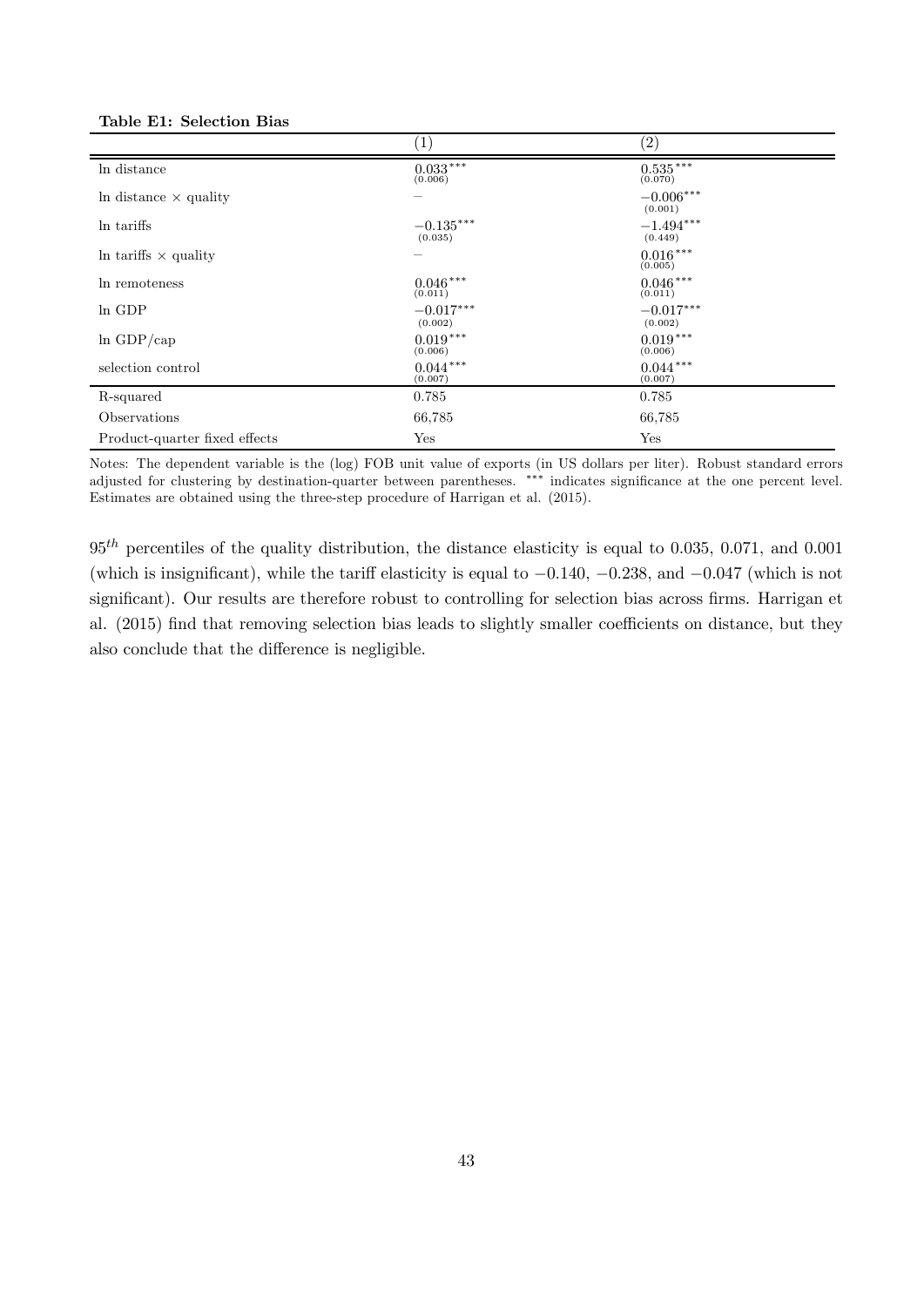## F Estimation of Quality

We follow Bernini and Tomasi (2015) who adapt the Khandelwal (2010) procedure to estimate the quality of exports at the firm-product-destination-quarter level. The quality of an exported product is the part of its market share in a destination country that is not explained by its price. We estimate:

$$
\ln S_{ijk,t} - \ln S_{jK,t} = \beta_1 uv_{ijk,t} + \beta_2 \ln n S_{ijk,t} + D_{j,t} + D_{ik} + \eta_{ijk,t},
$$
(F1)

where  $S_{ijk,t}$  is the market share of product k exported by firm i to country j in period t,  $S_{jK,t}$  is the market share of an "outside variety" K,  $nS_{ijk,t}$  is the "nest share,"  $uv_{ijk,t}$  is the export unit value, and  $D_{ik}$  and  $D_{ik}$  are destination-quarter and firm-product fixed effects. Robust standard errors are adjusted for clustering by destination-quarter.

We construct each variable as follows. First, using the export value  $x_{ijk,t}$  (in US dollars) and quantity  $q_{ijk,t}$  (in kilograms) of each 8-digit MCN-level product k exported by firm i to destination j in quarter t between 2002Q1 and 2009Q4 (from Nosis), we calculate unit values  $uv_{ijk,t}$  (in US dollars per kilogram). Second, we use annual frequency data between 2002 and 2009 from the BACI data set to calculate the outside variety share  $S_{jK,t}$  as the share of non-Argentinean import quantities (in kilograms) in the total quantities imported by country  $j$  in a 6-digit HS-level product category  $K$ (Bernini and Tomasi,  $2015$ ).<sup>35</sup> We match the outside variety share (at annual frequency) with the quarterly data from Nosis by year to calculate the market share  $S_{ijk,t}$  and the nest share  $nS_{ijk,t}$  as:

$$
S_{ijk,t} = \frac{q_{ijk,t}}{\sum_{i} q_{ijK,t}/(1 - S_{jK,t})},
$$
\n(F2)

$$
nS_{ijk,t} = \frac{q_{ijk,t}}{\sum_{i} q_{ijk,t}/(1 - S_{jK,t})},
$$
(F3)

where  $q_{ijk,t}$  and  $q_{ijk,t}$  are defined at the 8-digit and 6-digit MCN levels (the denominators of F2 and F3 are proxies for each MCN-level market size).<sup>36</sup>

To address the endogeneity of unit values and of the nest shares, we use the Nosis data to construct the same instruments as Bernini and Tomasi (2015). We instrument unit values with the mean unit value of each 8-digit MCN-level product by destination-quarter, and the nest shares with the number of 8-digit MCN-level products by firm-destination-quarter. We estimate equation  $(F1)$  separately for each 2-digit MCN-level category. The quality of product k exported by firm i to country j in period t is obtained as:

$$
quality_{ijk,t} = \widehat{D}_{j,t} + \widehat{D}_{ik} + \widehat{\eta}_{ijk,t} = (\ln S_{ijk,t} - \ln S_{jK,t}) - (\widehat{\beta}_1 uv_{ijk,t} + \widehat{\beta}_2 \ln n S_{ijk,t}).
$$
 (F4)

This procedure allows us to estimate the quality of each 8-digit MCN-level product exported by each firm to each destination country between  $2002Q1$  and  $2009Q4$ . We also follow the same approach in Section 6 to estimate the quality of wine exports at the 12-digit MCN level.

 $35 \text{ In the BACI data set, the highest level of disagreement of the data is at the 6-digit HS level.}$ 

 $36$  Recall that the first six digits of the MCN coincide with the HS while the next two digits are specific to Mercosur.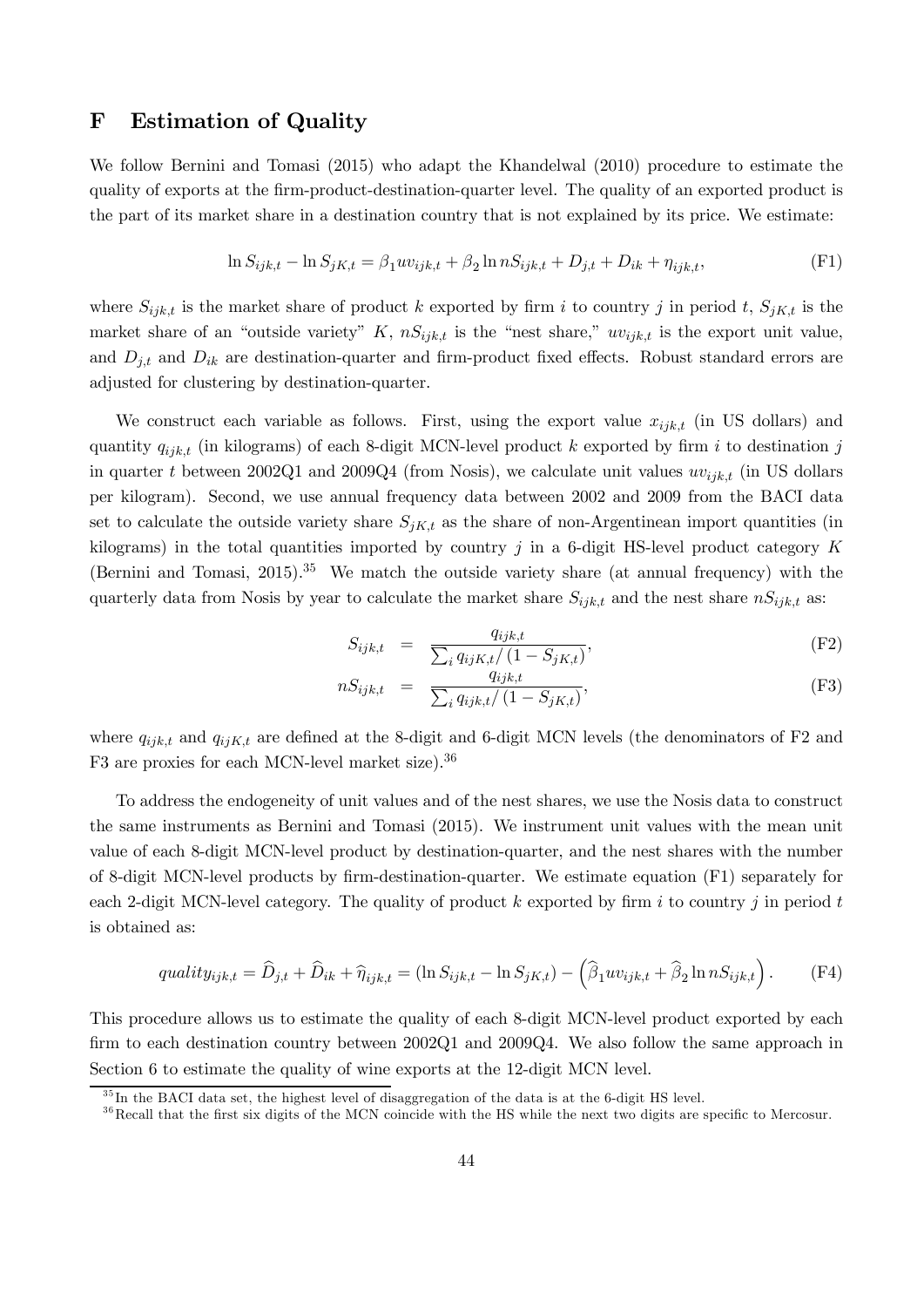# G Robustness

|                                        | $1^{\circ}$            | $\left( 2\right)$      | $\left( 3\right)$      | $\pm$                  |
|----------------------------------------|------------------------|------------------------|------------------------|------------------------|
| In distance $\times$ quality           | $-0.004***$<br>(0.001) | $-0.004***$<br>(0.001) | $-0.003***$<br>(0.001) | $-0.004***$<br>(0.001) |
| In tariffs $\times$ quality            | $0.028***$<br>(0.004)  | $0.033**$<br>(0.013)   | $0.025***$<br>(0.004)  | $0.027***$<br>(0.005)  |
| Sample                                 | Intermediaries         | <b>Baseline</b>        | Port of exit           | Shipping mode          |
| <i><b>Observations</b></i>             | 67,105                 | 56,605                 | 63,743                 | 40,373                 |
| Firm-product-quarter fixed effects     | Yes                    | No                     | N <sub>0</sub>         | N <sub>0</sub>         |
| Product-quarter fixed effects          | No.                    | Yes                    | Yes                    | Yes                    |
| Firm-destination-quarter fixed effects | Yes                    | Yes                    | <b>Yes</b>             | Yes                    |
| Estimation                             | <b>OLS</b>             | ΙV                     | <b>OLS</b>             | <b>OLS</b>             |

Table G1: Robustness on Samples and Specifications

Notes: The dependent variable is the (log) FOB unit value of exports (in US dollars per liter). Robust standard errors adjusted for clustering by destination-quarter between parentheses. \*\*\* and \*\* indicate significance at the one and five percent levels. In (2), the interaction between tariffs and quality is instrumented with (the log of one plus) each country's total wine production interacted with quality. To save space, the R-squared are not reported but are available upon request.

#### Table G2: Robustness on Samples and Specifications

|                                        | $\perp$                | (2)                    | $^{\prime}3)$          | (4)                    |
|----------------------------------------|------------------------|------------------------|------------------------|------------------------|
| In distance $\times$ quality           | $-0.003***$<br>(0.001) | $-0.003***$<br>(0.001) | $-0.004***$<br>(0.001) | $-0.004***$<br>(0.001) |
| In tariffs $\times$ quality            | $0.027***$<br>(0.004)  | $0.024***$<br>(0.004)  | $0.026***$<br>(0.004)  | $0.022***$<br>(0.005)  |
| In export volume                       |                        | $0.088**$<br>(0.040)   |                        |                        |
| In export volume $\times$ quality      |                        | $-0.001**$<br>(0.000)  |                        |                        |
| Sample                                 | $2003 - 2009$          | <b>Baseline</b>        | Less 4.5 liters        | Wines                  |
| <b>Observations</b>                    | 64,884                 | 66,941                 | 71.466                 | 69,219                 |
| Product-quarter fixed effects          | Yes                    | Yes                    | Yes                    | Yes                    |
| Firm-destination-quarter fixed effects | Yes                    | Yes                    | Yes                    | $_{\rm Yes}$           |

Notes: The dependent variable is the (log) FOB unit value of exports (in US dollars per liter). Robust standard errors adjusted for clustering by destination-quarter between parentheses. \*\*\* and \*\* indicate significance at the one and five percent levels. To save space, the R-squared are not reported but are available upon request.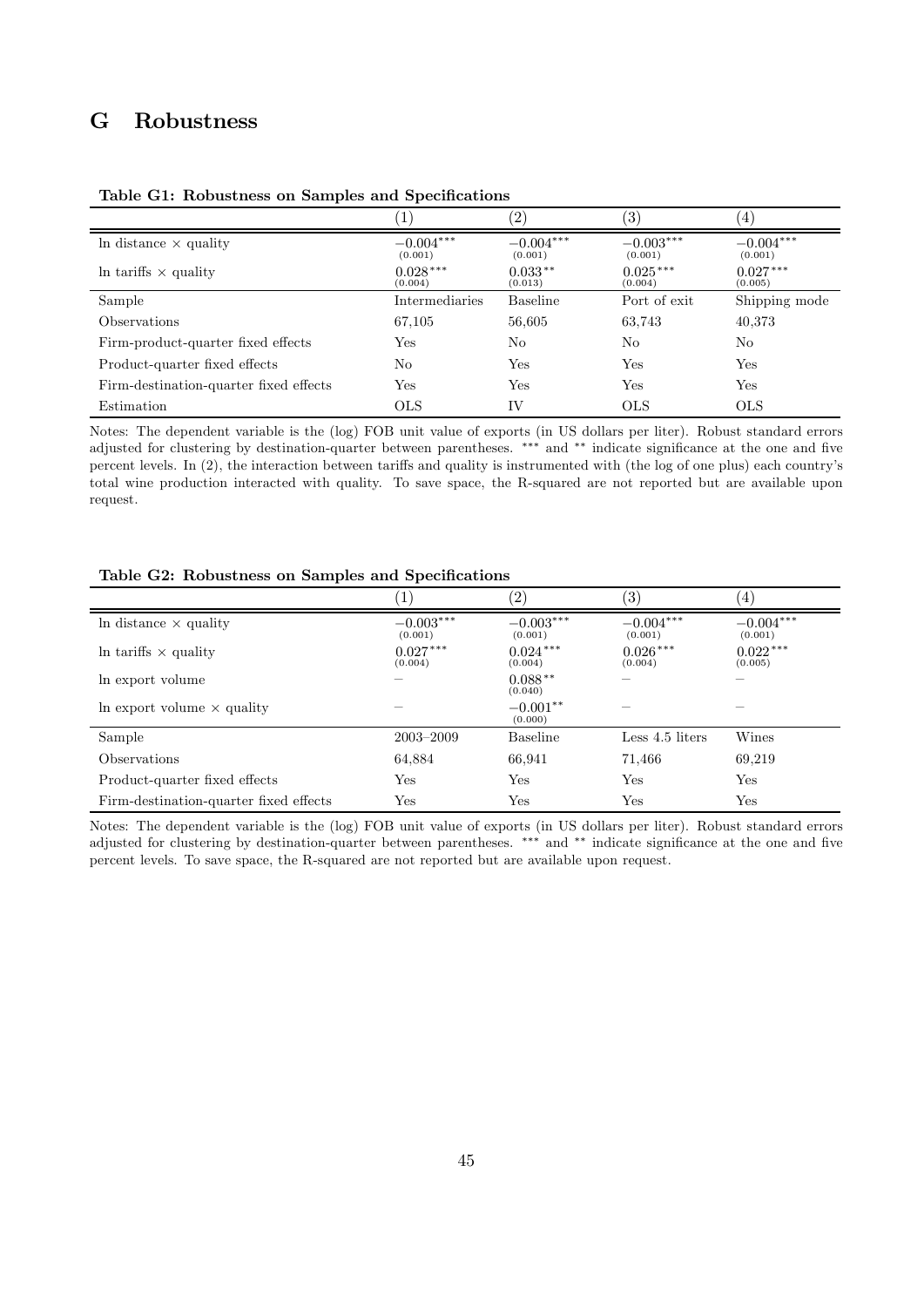|  | Table G3: Robustness on Quality |  |  |
|--|---------------------------------|--|--|
|--|---------------------------------|--|--|

|                                        | $\left( 1\right)$      | $\left( 2\right)$      | (3)                    | $\left( 4\right)$      | $\left( 5\right)$        | (6)                                   | (7)                    | (8)                             |
|----------------------------------------|------------------------|------------------------|------------------------|------------------------|--------------------------|---------------------------------------|------------------------|---------------------------------|
| In distance $\times$ quality           | $-0.007***$<br>(0.002) | $-0.019***$<br>(0.004) | $-0.004***$<br>(0.001) | $-0.003***$<br>(0.001) | $-0.009***$<br>(0.003)   | $\qquad \qquad -$                     | $-0.003***$<br>(0.001) | $\hspace{0.1mm}-\hspace{0.1mm}$ |
| In tariffs $\times$ quality            | $0.046***$<br>(0.011)  | $0.113***$<br>(0.018)  | $0.027***$<br>(0.004)  | $0.020***$<br>(0.004)  | $0.061***$<br>(0.015)    | $\hspace{1.0cm} \rule{1.5cm}{0.15cm}$ | $0.028***$<br>(0.004)  |                                 |
| In distance $\times$ estimated quality |                        |                        |                        |                        | $\overline{\phantom{a}}$ | $-0.025***$<br>(0.010)                | $-0.029**$<br>(0.014)  | $\hspace{0.1mm}-\hspace{0.1mm}$ |
| In tariffs $\times$ estimated quality  |                        |                        |                        |                        |                          | $0.119***$<br>(0.037)                 | $0.127*$<br>(0.073)    | $\hspace{0.1mm}-\hspace{0.1mm}$ |
| estimated quality                      |                        |                        |                        |                        |                          | $0.200**$<br>(0.087)                  | $0.213*$<br>(0.111)    | $\overline{\phantom{a}}$        |
| In distance $\times$ quality (low)     |                        |                        |                        |                        |                          |                                       |                        | $-0.003**$<br>(0.001)           |
| In distance $\times$ quality (high)    |                        |                        |                        |                        |                          |                                       |                        | $-0.003**$<br>(0.001)           |
| In tariffs $\times$ quality (low)      |                        |                        |                        |                        |                          |                                       |                        | $0.042***$<br>(0.007)           |
| In tariffs $\times$ quality (high)     |                        |                        |                        |                        |                          |                                       |                        | $0.040***$<br>(0.006)           |
| Sample                                 | <b>Baseline</b>        | <b>Baseline</b>        | Excl. "Great"          | Excl. US               | <b>Baseline</b>          | <b>Baseline</b>                       | <b>Baseline</b>        | Baseline                        |
| Quality                                | Parker                 | WS [1,6]               | WS                     | <b>WS</b>              | WS                       | Estimated                             | Estimated/WS           | WS                              |
| Observations                           | 33,448                 | 66,941                 | 66,813                 | 57,113                 | 33,448                   | 125,112                               | 64,713                 | 66,941                          |
| Product-quarter fixed effects          | Yes                    | Yes                    | Yes                    | Yes                    | Yes                      | Yes                                   | Yes                    | Yes                             |
| Firm-destination-quarter fixed effects | Yes                    | Yes                    | Yes                    | Yes                    | Yes                      | Yes                                   | Yes                    | Yes                             |
| Estimation                             | <b>OLS</b>             | <b>OLS</b>             | <b>OLS</b>             | <b>OLS</b>             | IV                       | <b>OLS</b>                            | <b>OLS</b>             | <b>OLS</b>                      |

Notes: The dependent variable is the (log) FOB unit value of exports (in US dollars per liter). Robust standard errors adjusted for clustering by destination-quarter between parentheses. \*\*\*, \*\*, and \* indicate significance at the one, five, and ten percent levels. "WS" indicates the Wine Spectator ratings. In (5), the Wine Spectator ratings are instrumented with the Parker ratings (both interacted with distance and tariffs). In (6) and (7), quality is estimated using the Khandelwal (2010) methodology (see Appendix F). To save space, the R-squared are not reported but are available upon request.